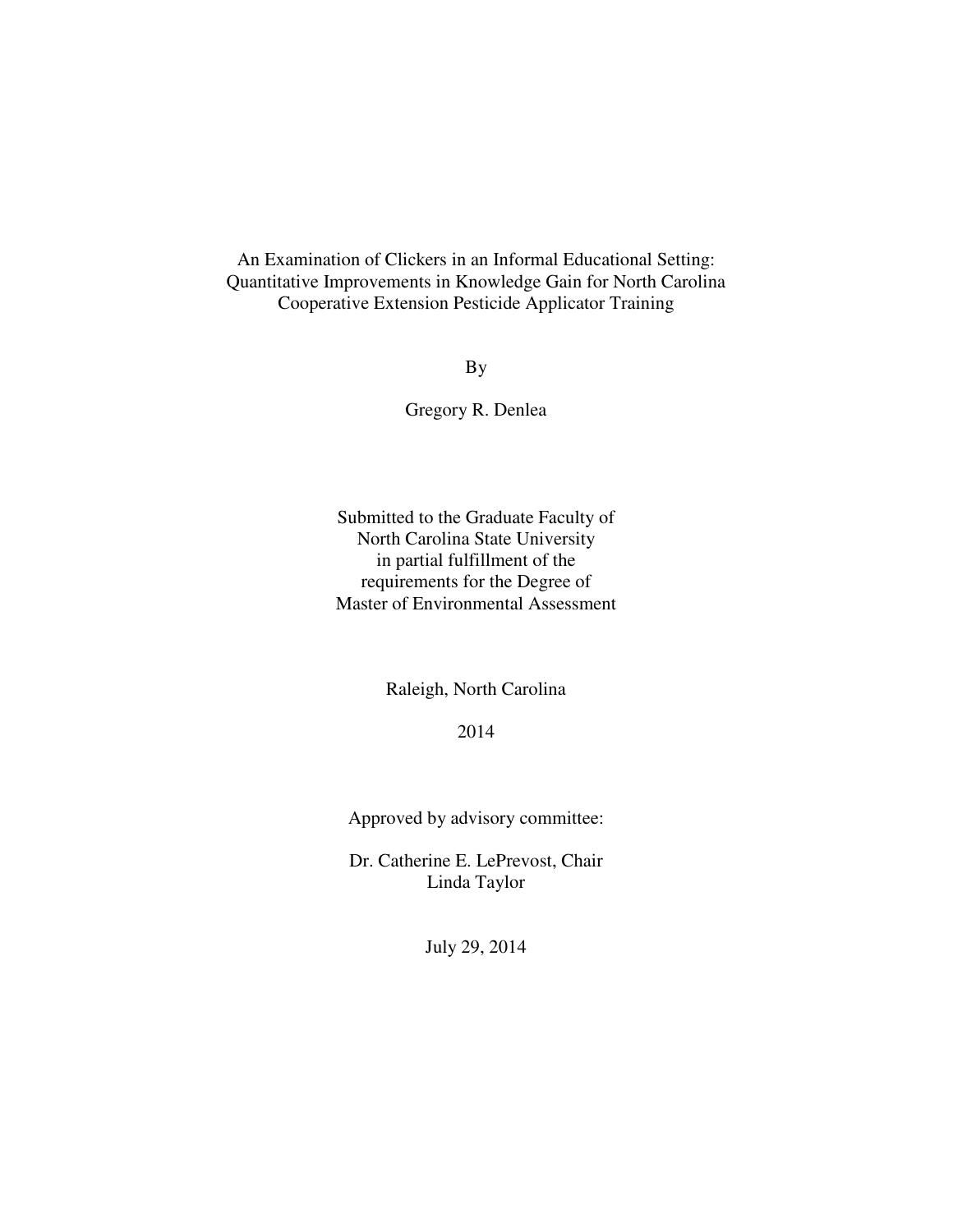### **Abstract**

Denlea, Gregory. Masters of Environmental Assessment. An Examination of Clickers in an Informal Educational Setting: Quantitative Improvements in Knowledge Gain for North Carolina Cooperative Extension Pesticide Applicator Training

 In 2012, the Extension Toxicology program at North Carolina State University (NCSU) received an award for pilot funds from the University of Kentucky's Southeast Center for Agricultural Health and Injury Prevention to examine the effectiveness of audience response systems (ARS, "clickers") in enhancing pesticide applicator safety and health training programs. Data was collected on pesticide applicator audiences' learning and receptiveness to the technology. The pilot project assessed the impact of ARS on pesticide applicators' learning and the potential for statewide expansion of ARS implementation in pesticide applicator programs. This paper contains the quantitative analyses of pre-intervention (without clickers) and post-intervention (with clickers) knowledge gains for pesticide applicators located in the 5 North Carolina (NC) Cooperative Extension Districts who participated in this pilot project. A questionnaire (see Appendix 1) was administered both before and after pesticide applicator required training to assess content knowledge, with each pesticide applicator serving as his/her own control. The quantitative results show that more pesticide applicators gave correct answers to the multiple choice questions after the sessions conducted using clickers (post-intervention) than provided correct answers after sessions without clickers (pre-intervention). Data collected for this pilot also suggests that the use of clickers has a positive impact on learning outcomes regardless of the education level, age, or experience of the pesticide applicator. Some implications are identified and recommendations are suggested regarding the on-going use of clicker technology for pesticide applicator training sessions.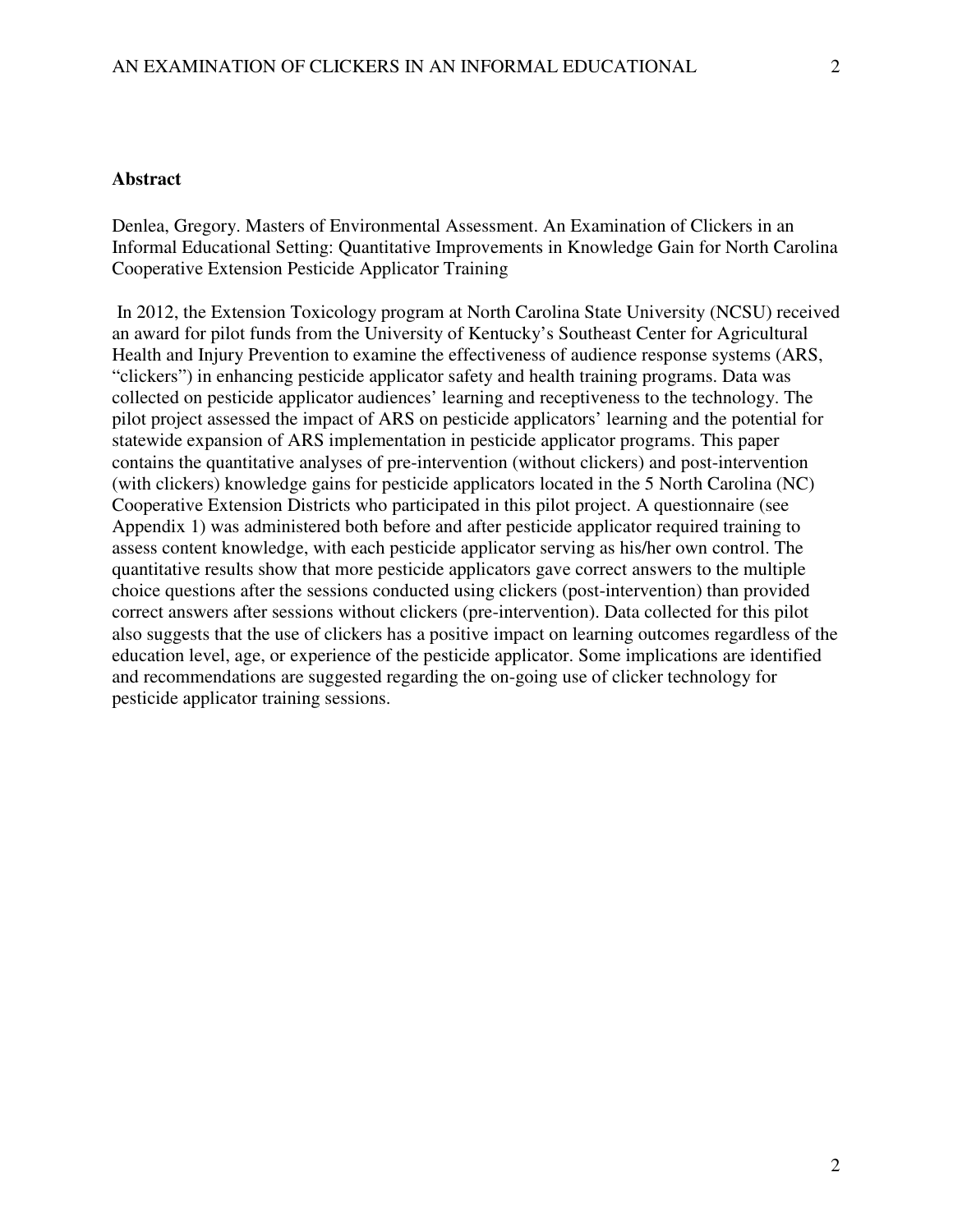### **Biography**

Gregory R. Denlea is a candidate for the Master of Environmental Assessment Degree at North Carolina State University. Gregory received dual BA/BS degrees from Washington State University, with honors, and was recognized as the outstanding senior of the year in the department of environmental science. He earned an MBA from Thunderbird in international marketing. Gregory's private sector experience includes management roles with Amazon.com, Sunkist, Universal Studios, Matson Navigation, Collins & Aikman, Washington Mutual, Wachovia, and Bank of America. He has been with Wells Fargo's Home Mortgage Marketing management team since 2009. Gregory begins his doctorate in education this fall.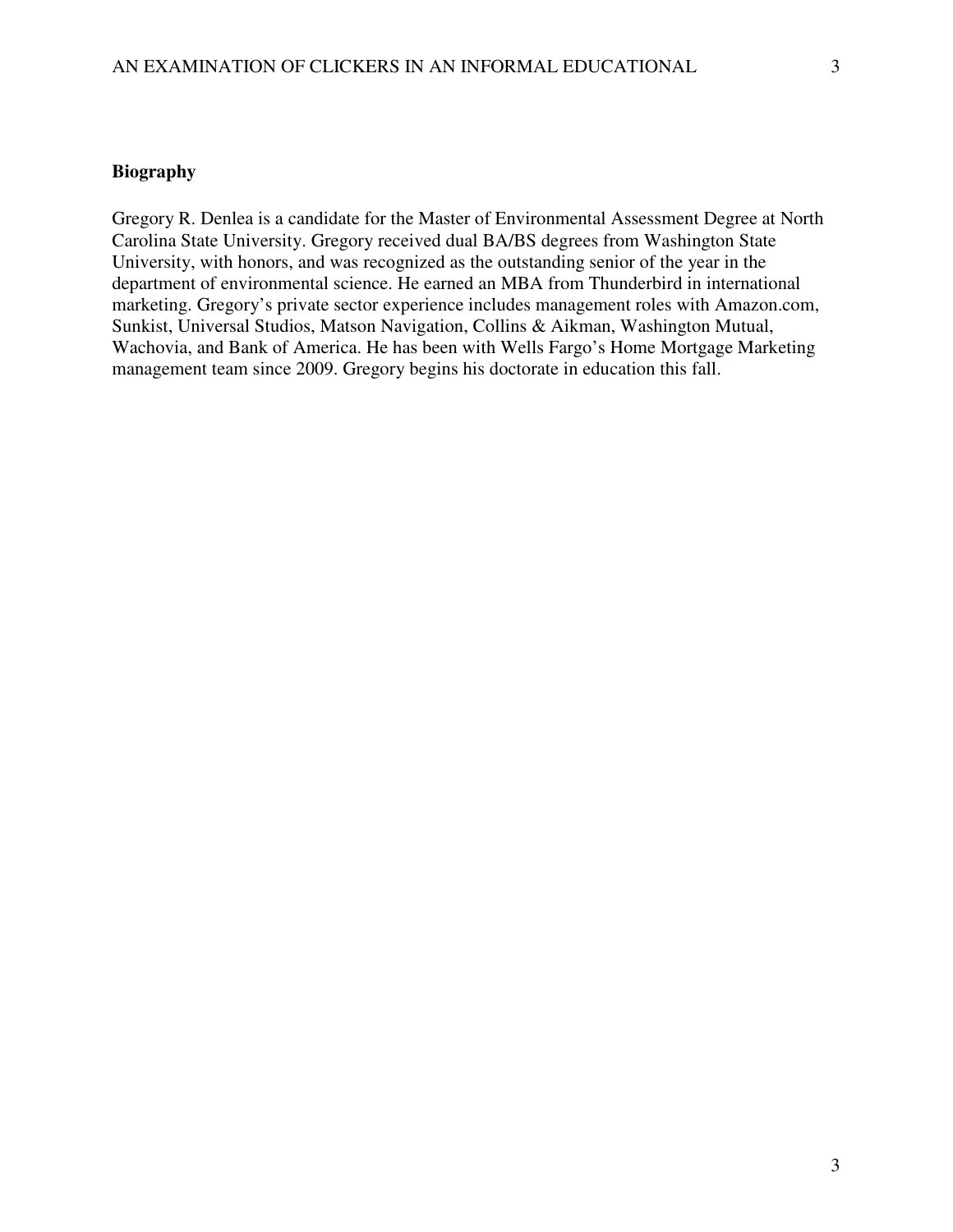### **Acknowledgements**

I would like to acknowledge Dr. Catherine LePrevost who made this project possible by sharing her research and her insights and performing numerous edits of this paper; Dr. Consuelo Arellano for statistical consultation; and my wife, Celia, who supports me no matter what.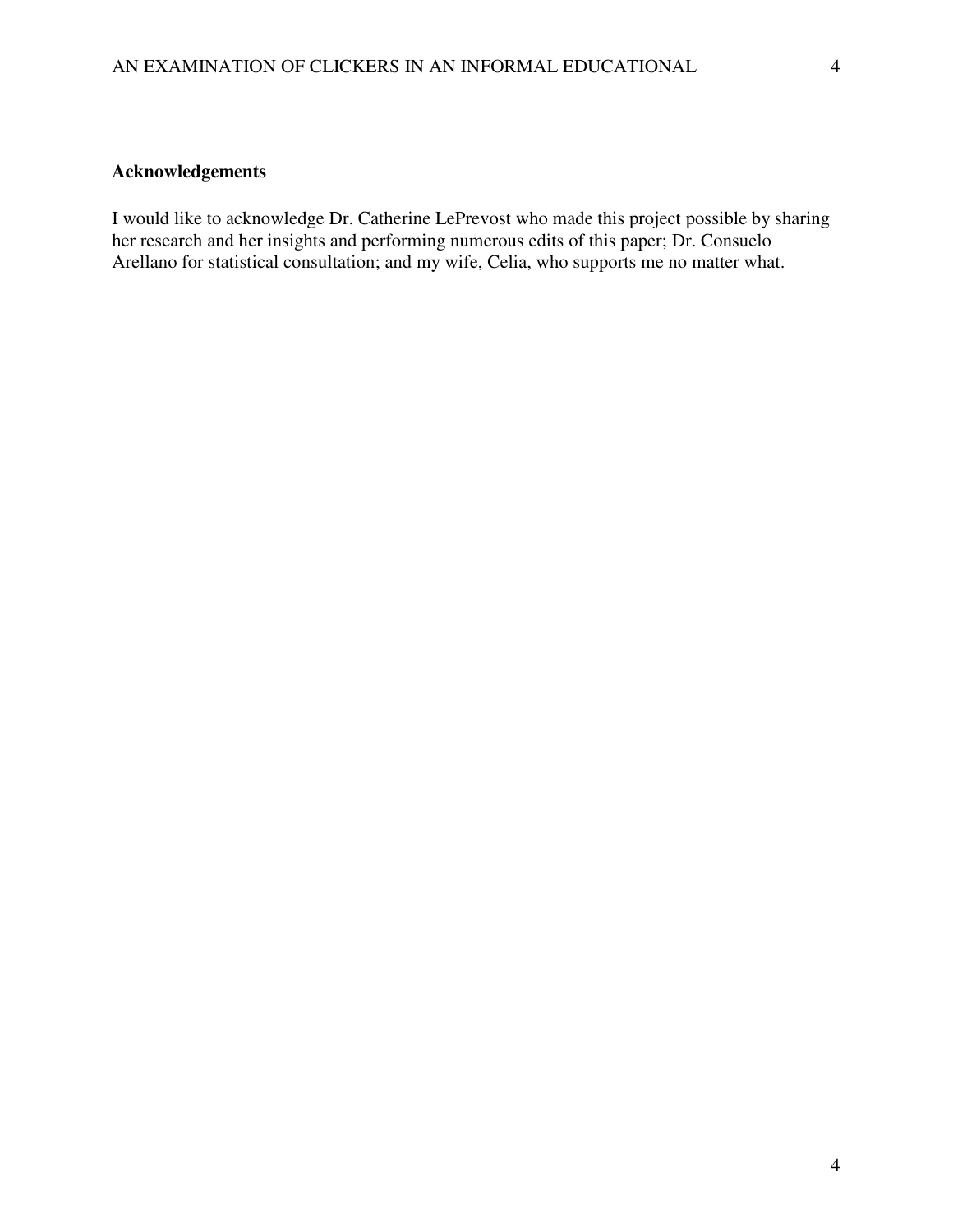## **Table of Contents:**

# **List of Figures:**

| Fig I. The "clicker" or response card component in an Audience Response System |
|--------------------------------------------------------------------------------|
|                                                                                |
|                                                                                |
|                                                                                |
| 11                                                                             |
|                                                                                |
| 12                                                                             |
|                                                                                |
|                                                                                |
|                                                                                |
| 17                                                                             |
|                                                                                |
| 18                                                                             |
|                                                                                |
| 21                                                                             |
|                                                                                |
|                                                                                |
|                                                                                |
|                                                                                |
|                                                                                |
|                                                                                |
|                                                                                |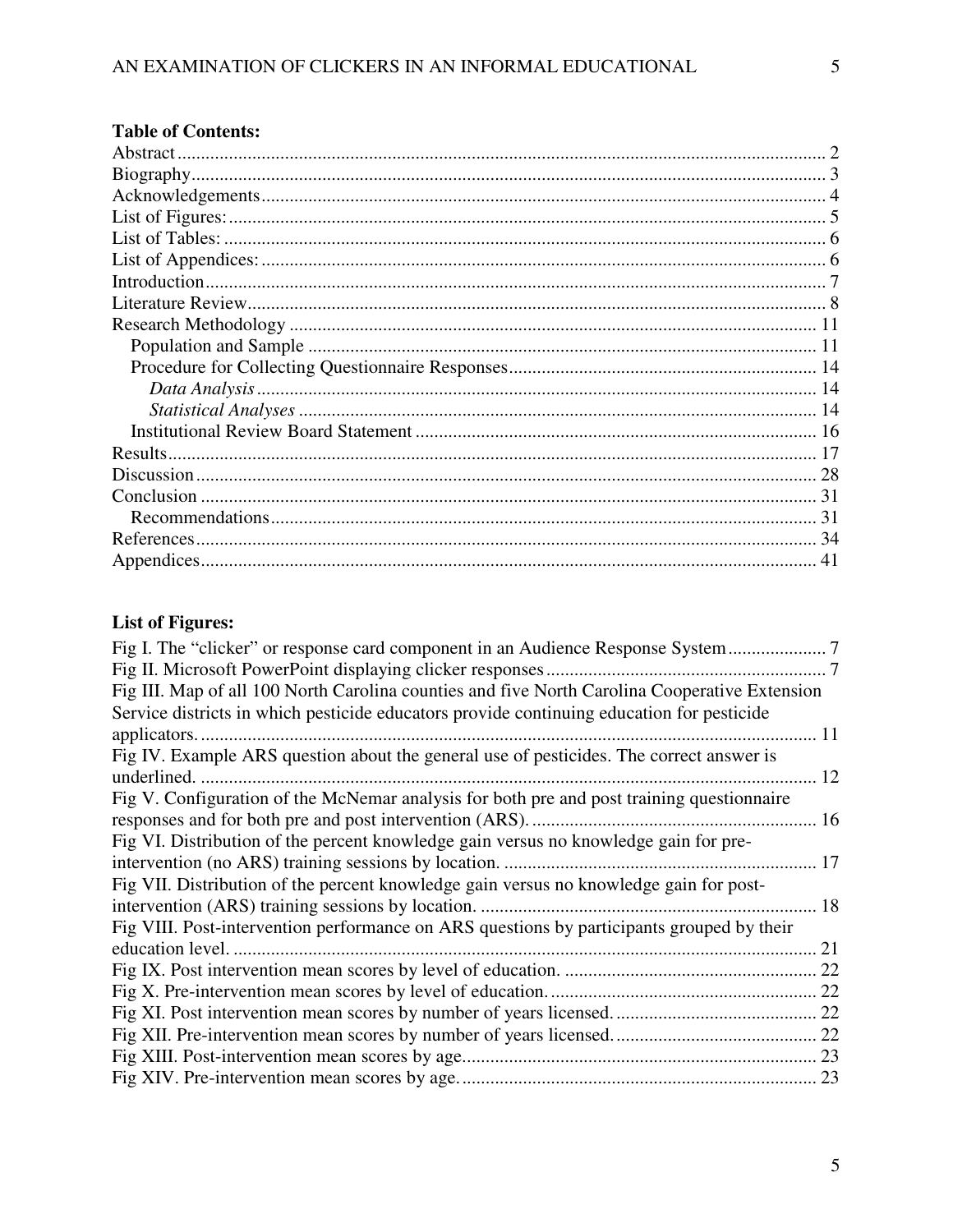| Fig XV. Pre-intervention mean scores by location. The population size for all demographic           |
|-----------------------------------------------------------------------------------------------------|
|                                                                                                     |
| Fig XVI. Post-intervention mean scores by location. The population size for all demographic         |
|                                                                                                     |
|                                                                                                     |
| <b>List of Tables:</b>                                                                              |
| Tab I. Pre/post intervention respondents for the 5 NC Cooperative Extensions in this study 12       |
| Table II. Pesticide licensee's demographic information for all pre and post-intervention sessions   |
|                                                                                                     |
| Tab III. Summary statistics for performance variables for all pre-ARS intervention pesticide        |
|                                                                                                     |
| Tab IV. Summary statistics for performance variables for all post intervention pesticide            |
|                                                                                                     |
| Tab V. Pre-intervention normalized change by location and normalized change results after           |
|                                                                                                     |
| Tab VI. Post intervention normalized change by location and normalized change results after         |
|                                                                                                     |
| Tab VII. Correct and incorrect responses to all questions for pre and post-ARS attendees. A Q-I     |
| of 0 and a Q-F of 1 for a question represents a learning gain for that question. Learning gains are |
|                                                                                                     |
| Tab VIII. Test of correlation using SAS PROC CORR to test for a linear relationship between         |
|                                                                                                     |
|                                                                                                     |
| Tab X. Pre-intervention McNemar Results by question showing both the Questionnaire question         |
| and the PowerPoint (ARS) question. Questions shown in bold and highlighted are significant for      |
|                                                                                                     |
| Tab XI. Post intervention McNemar results by question showing both the questionnaire question       |
| and the PowerPoint (ARS) question. Questions shown in bold and highlighted were significant         |
|                                                                                                     |

# **List of Appendices:**

| App I. Text of all Content Questions and Answers (correct answers are underlined) 42                |  |
|-----------------------------------------------------------------------------------------------------|--|
|                                                                                                     |  |
| App III. Questionnaire questions compared to Clicker Questions (questions 1-5).  44                 |  |
| App IV. Questionnaire questions compared to Clicker Questions (questions 6-10).  45                 |  |
|                                                                                                     |  |
|                                                                                                     |  |
| App VII. Item A is the SAS macro that was used to perform pair-wise McNemar test on each            |  |
|                                                                                                     |  |
| App VIII. SAS PROC LOGISTIC command used and the results for the location variable.  49             |  |
| App IX. McNemar test results obtained for the post intervention (using ARS) demographic             |  |
|                                                                                                     |  |
| App X. Pre and post questionnaire detail, by participant, for Fulton post-intervention training for |  |
|                                                                                                     |  |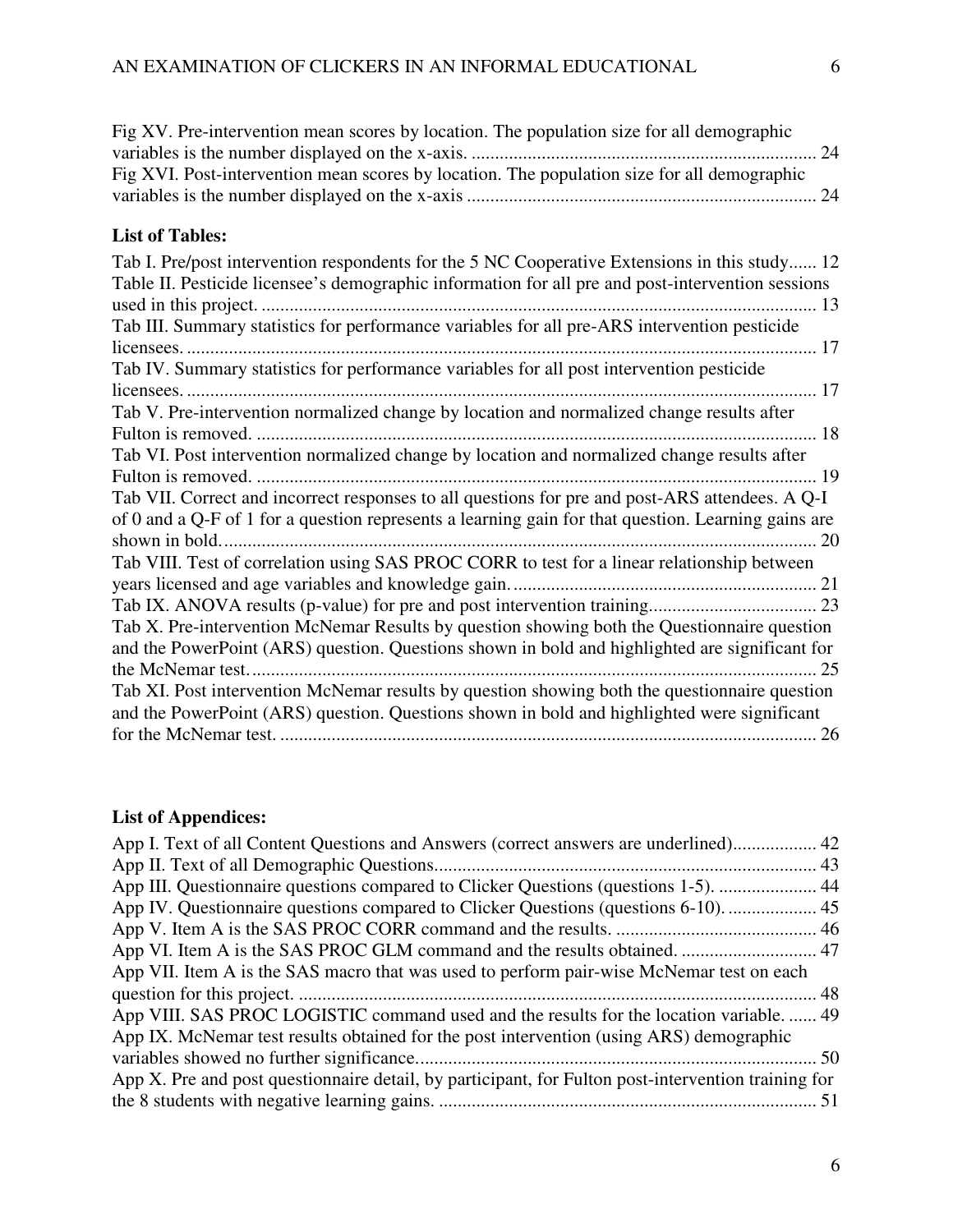Audience response systems, known commonly as "clickers", are interactive software systems that use response cards (see Figure I) to allow audiences to send real-time responses to questions displayed in a Microsoft PowerPoint presentation (Quinn, 2007). Clickers are also referred to in the literature as electronic response systems (ERS), audience response systems  $(ARS)^b$ , audience response devices  $(ARD)$ , interactive classroom response technologies, student response systems, personal response systems (PRS), classroom performance systems, classroom communication systems (CCS), mobile response systems, and digital response systems.



**Fig I.** The "clicker" or response card component in an Audience Response System

The spread of ARS in the United States extends to almost all of the universities and over 3,000 schools at the primary and secondary level (Boscardin & Penuel, 2012). North Carolina State University (NCSU) offers ARS systems to both instructors and students (see ResponseWare at http://oit.ncsu.edu/clickers/responseware). NCSU uses a system built by Turning Technologies located in Youngtown, Ohio (http://www.turningtechnologies.com). ARS systems receive the audience responses from clickers (or smart phones) and display them in real-time via a Microsoft

### Which physical feature does NOT help identify wireworms vs. white grubs?

- 1. Color of body
- 2. Location on plant
- 3. Curled shape
- 4. Length and width of body



**Fig II.** Microsoft PowerPoint displaying clicker responses

PowerPoint presentation. Figure II displays how MS PowerPoint might display responses from an audience for a "yes/no" question.

ARS systems have additional features like emoticons and countdown timers. The presenter is able to see the number of audience responses to a question via a toolbar. Audience members are

l

<sup>&</sup>lt;sup>b</sup> Hereinafter clickers will be referred to in this project as ARS.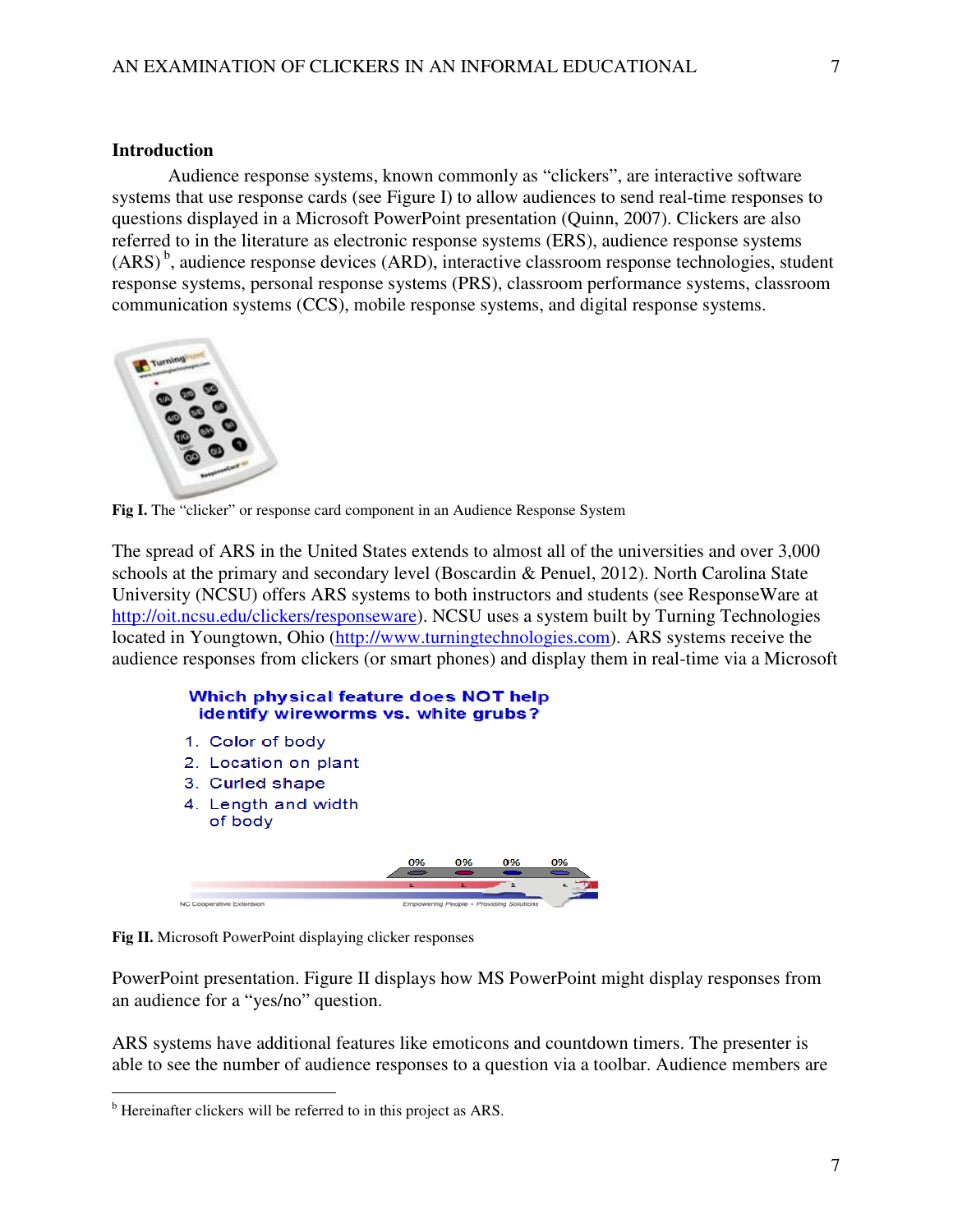allowed to remain anonymous when responding. Potentially the use of ARS systems may facilitate discussion, reinforce knowledge, and enhance learning (Boscardin & Penuel, 2012; Quinn, 2007; Shapiro & Gordon, 2012). Numerous no-cost alternatives to ARS systems exist via providers like Polldaddy (https://polldaddy.com) and Obsurvey (http://obsurvey.com) which enable the creation of simple polling sites once you have registered for a free account (Byrne, 2012).

 This study focuses on measuring changes in learning outcomes as a result of the use of ARS during pesticide applicator training conducted by the NC Cooperative Extension. Dr. Catherine LePrevost, Dr. Greg Cope, and Ms. Julia Storm were awarded a pilot project grant to assess the impact of ARS on pesticide applicators' learning and the potential for statewide expansion of ARS implementation in pesticide applicator programs (Kentucky, 2013). In North Carolina, Cooperative Extension professionals from five districts serve 100 counties. The approximately 35,000 pesticide applicators in North Carolina must attend a recertification training session every three years, which is provided by county Cooperative Extension pesticide education coordinators.

 A survey of NC Cooperative Extension pesticide education coordinators showed that 83% were in favor of implementing ARS. To prepare a subset of extension educators to implement ARS, NC State University hosted a training session demonstrating how to integrate ARS with pesticide educational materials. Educators adapted their existing training materials for use with ARS and practiced using ARS in a mini-lesson to peers. County pesticide coordinators conducted training in 15 NC counties after receiving training in the use of ARS software. Additional data were collected on pesticide applicator learning for training sessions in 5 counties<sup>c</sup> both pre-intervention (i.e. training without ARS) and post-intervention (i.e. training conducted with ARS). A questionnaire (see Appendix 1) was administered both before and after training sessions to assess content knowledge gains before and after the implementation of ARS in pesticide training courses.

 Quantitative data collected from the pre-/post-training content knowledge assessments were analyzed in order to assess impacts on learning outcomes as a result of the use of ARS in regularly scheduled pesticide applicator continuing education classes. This project will investigate the change in pre- and post-intervention content knowledge assessments. Demographic variables collected in this study will enable the reporting of differential results for additional dimensions such as age, level of education, and number of years licensed.

#### **Literature Review**

l

 There is a general consensus in the literature that ARS has a positive impact on student learning (Conoley, Croom, Moore, & Flowers, 2007; Hecht, Adams, Cunningham, Lane, & Howell, 2012; Keough, 2012; Lantz, 2010; Lymn & Mostyn, 2010; Oigara & Keengwe, 2011; Shapiro & Gordon, 2012; L. A. Smith, Shon, & Santiago, 2011; Sternberger, 2011). Some

<sup>&</sup>lt;sup>c</sup> Names of counties have been replaced with pseudonyms to maintain the confidentiality of educators.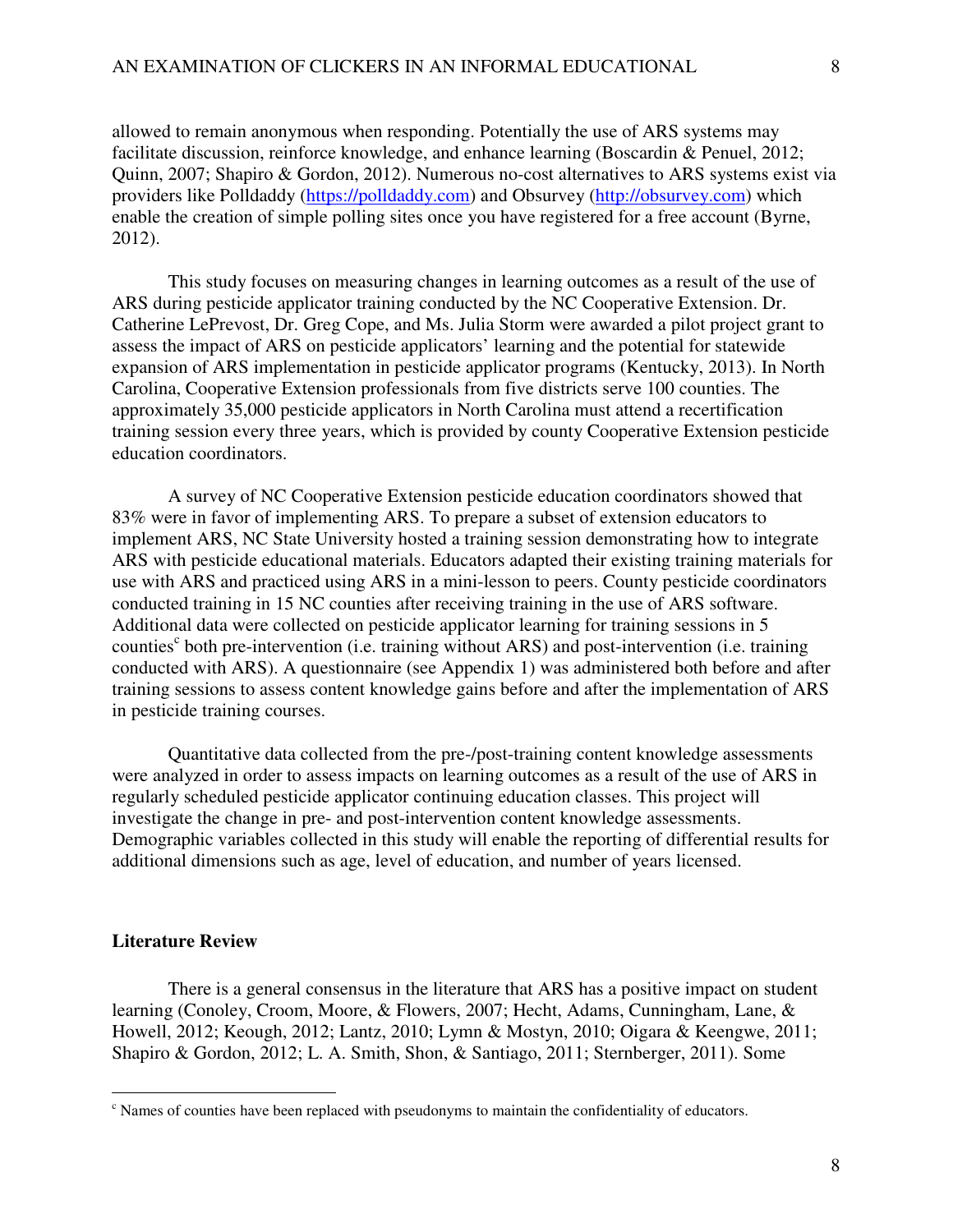studies have further identified active learning as one of the benefits from ARS (Kay & LeSage, 2009; Tregonning, Doherty, Hornbuckle, & Dickinson, 2012). Instructor effectiveness also plays a role in student learning. ARS allow instructors to find out what students did not understand from their lecture so that instructors can adjust their methods in subsequent classes (Carnaghan, Edmonds, Lechner, & Olds, 2011). Larger class sizes may adversely impact student learning due to lower student engagement. However, student engagement may be stimulated by ARS and potentially mitigate the impacts on knowledge gain due to larger class sizes (Chaudhry, 2011; FitzPatrick, Finn, & Campisi, 2011). ARS may support the synthesis of advanced concepts and skill development for advanced reasoning (DeBourgh, 2008). In a computer programming class ARS allowed students to learn from the mistakes of their peers (Hauswirth & Adamoli, 2013). ARS has been put forth as a tool that may enable scientist-educators to adequately design, implement, measure, model and continually assess the learning outcomes from their classes (Landrum, 2013; Rimland, 2013; Stewart & Stewart, 2013). The content questions used in ARS may be beneficial for teaching metacognition and enhancing critical thinking skills, mastery of key concepts, and peer learning in distance learning classes (Mareno, Bremner, & Emerson, 2010). ARS is highly flexible tool that is adaptable to a wide range of learning styles (Moss  $\&$ Crowley, 2011). Although some studies have shown only moderate learning gains from ARS the technology enhances learning for weaker and disadvantaged students (Carnaghan et al., 2011; Williamson Sprague & Dahl, 2009).

 Abundant studies exist documenting how ARS was used to increase knowledge gain in formal learning environments. Formal learning environments are defined by the organized, systematic, and integral functionality between teachers, students, and course content (Schwier, 2012). Nicol and Boyle (2003) cite learning gains from ARS when the technology supports "teaching and learning principles centered on active engagement and dialog" p. 472). Anderson, et al. found that ARS supports more effective learning than alternative teaching methods (Anderson, Healy, Kole, & Bourne, 2013). ARS is seen as a tool that can impact student learning when integrated into a pedagogic approach (Beatty, Leonard, Gerace, & Dufresne, 2006). Blasco-Arcas, et al, 2013, show that ARS promotes social interaction among teachers and students leading to sharing of ideas and ultimately a better understanding of the material. More importantly, students believe that ARS enhanced their learning because their individual ARS responses are clearly taken into account by the instructor and peers (Blasco-Arcas, Buil, Hernández-Ortega, & Sese, 2013).

 ARS technology allows participants to perform self-monitoring and self-regulation during their knowledge acquisition process. In that ARS stimulates metacognition in students it can indirectly influence the learning process (Brady, Seli, & Rosenthal, 2013a). The use of ARS increases interaction between teachers and students, and ARS further acts to enable a student's metacognitive behavior. The ARS questions are generally designed to reinforce the main concepts of the lesson and may prevent a student from thinking over the "wrong" information (Blood & Gulchak, 2012). Blood and Gulchak, 2012, postulate that ARS may potentially be a tool for students with attention difficulties since ARS help stimulate both student engagement and learning. ARS can influence metacognition depending upon the degree to which the learning environment is student-centric (Brady, Seli, & Rosenthal, 2013b).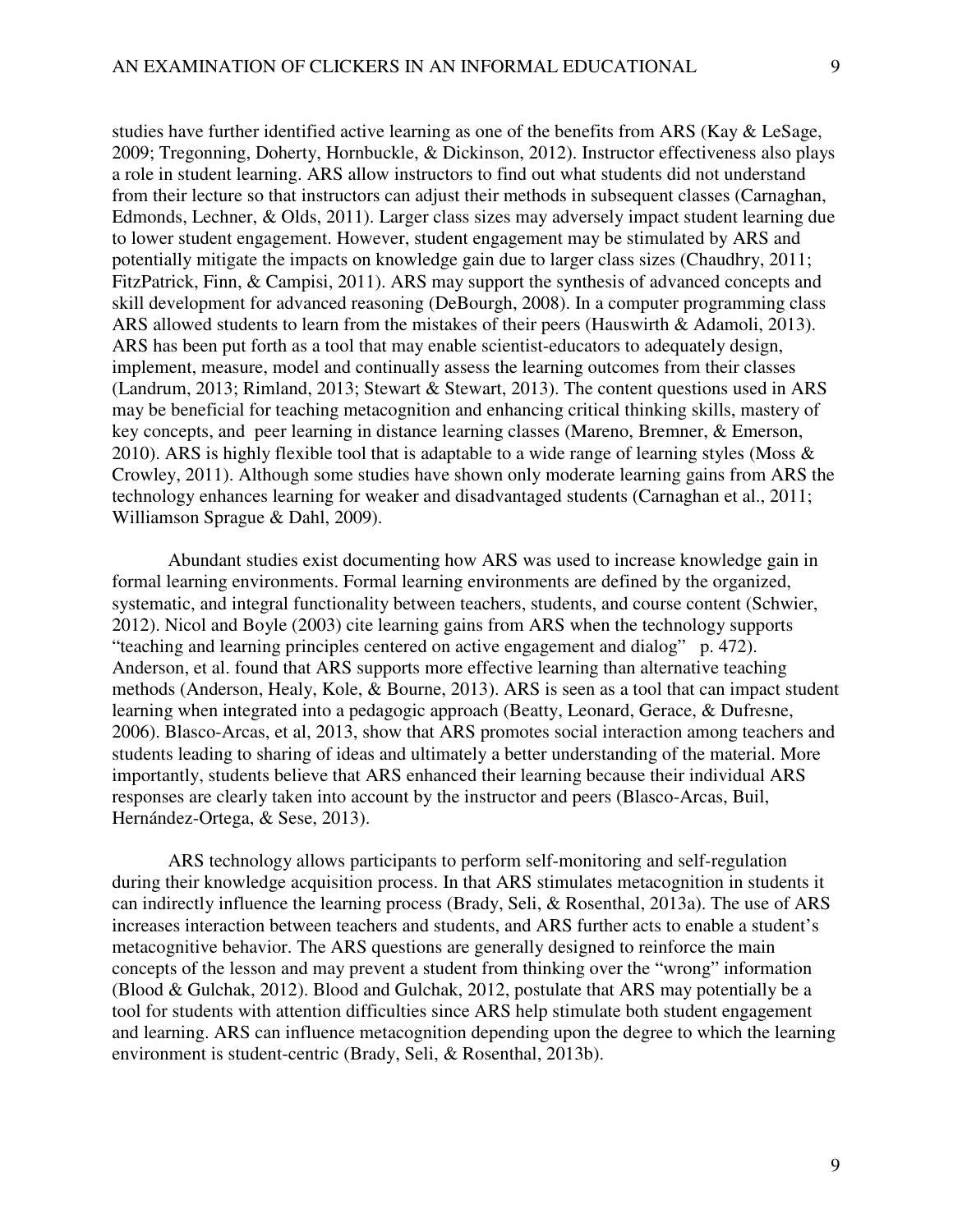Some studies contend that the research does not firmly establish knowledge gain as a benefit of ARS (Boscardin & Penuel, 2012; Heaslip, Donovan, & Cullen, 2013). Boscardin and Penuel (2012) reviewed forty-two papers, written prior to the year 2010, which explicitly evaluated the effects of ARS on learning; 12 of the papers examined the effect of ARS on knowledge gain. Boscardin and Penuel's findings were that there is a positive perception of ARS but the impact on knowledge gain is not consistent (Boscardin & Penuel, 2012). They believe that future studies on the effect of ARS on knowledge gain need to provide additional details on the implementation of ARS in the curriculum, validity information for measures used, and clear hypotheses of the expected outcome. Studies have not found that ARS benefits student's longer term knowledge retention (Karaman, 2011; Liu, Gettig, & Fjortoft, 2010; Rush et al., 2013). One study of ARS effectiveness in knowledge gain found that non-randomized designs produced more positive results than higher quality randomized studies (Nelson, Hartling, Campbell, & Oswald, 2012).

 The effectiveness of ARS may be impacted by the way the instructor uses the technology. For instance if an instructor uses ARS for formative assessment, pop quizzes, and taking attendance the students may form some resentment against ARS (Dallaire, 2011). Questions used to assess the impact of ARS may need to be validated in order to adequately measure knowledge gains (Doucet, Vrins, & Harvey, 2009). Learning quality is also determined by the appropriateness of the instructors' question design, presentation, classroom control and technical preparation (Efstathiou & Bailey, 2012; Jensen, Ostergaard, & Faxholt, 2011; Karaman, 2011; Klein & Kientz, 2013; Kolikant, Drane, & Calkins, 2010).

 There is relatively sparse quantitative information available on the knowledge gain due to the use of ARS in informal learning environments Informal learning environments are characterized as unorganized, unsystematic, and serendipitous (Schwier, 2012). ARS was used for a lecture during a statewide faculty meeting on University of North Carolina-affiliated family medicine residency programs to enhance overall learning. The audience at the faculty meeting felt that ARS "allowed them to learn more than the traditional lecture formats" (Latessa & Mouw, 2005, p.13). The University of Minnesota Extension Crops Systems successfully used ARS to collect data for a needs assessment on crop production, agricultural drainage, and water quality (Carlson, 2014). At an extension conference in Tennessee regarding the use of switch grass for forage and biofuel production researchers noted that the real time demographic information collected by ARS would allow the Extension professional to better align the appropriate information with the participants (de Koff, 2013). A multi-state study of a health development message with rural mothers used ARS in focus groups and plans to release future reports on the quantitative data (Ginter, Maring, Paleg, & Valluri, 2013).

 After the September 11, 2001, disaster the University at Albany Public Center for Health Awareness (UA-CPHP) used ARS for 15 technical seminars and community presentations. UA-CHCP reported that for Medical Reserve Corp training the trainees found ARS to be beneficial to the training (Waltz et al., 2010). ARS enables instructors to gauge the level of understanding, adjust the presentation if needed, and reduce the time needed to evaluate the effectiveness of the training (Hashim, 2013; Waltz et al., 2010). Focus groups in Spanish of low-literacy, low-English speaking, and socially vulnerable immigrant dairy workers in Wisconsin found ARS easy and comfortable to use (Keifer, Reyes, Liebman, & Juarez-Carrillo, 2014). Extension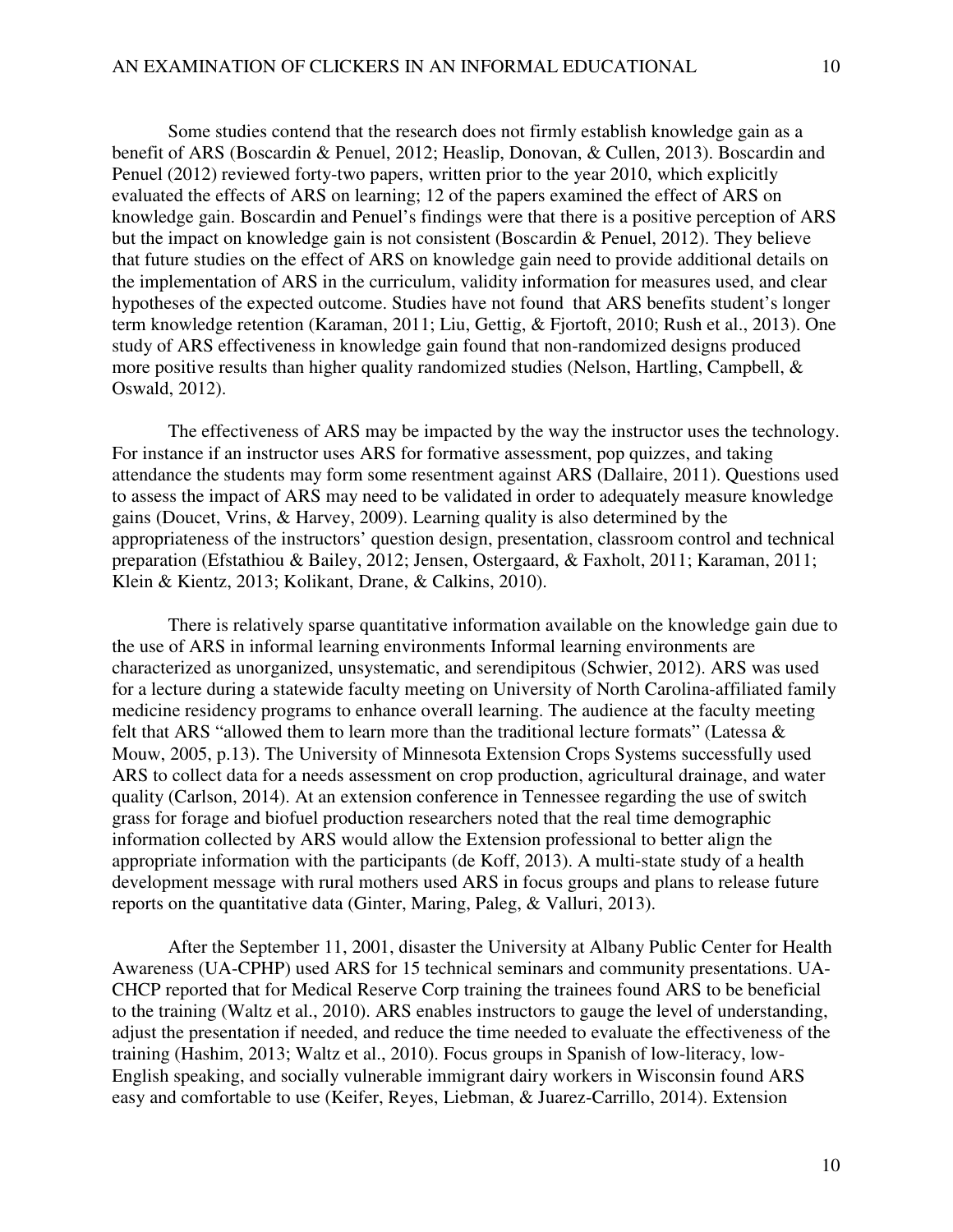organizations have adopted ARS to assist extension professionals in analyzing questionnaire data, which frees their time to focus on interpreting the results (McClure, Fuhrman, & Morgan, 2012). ARS enables extension outreach via remote polling with farming webinars and real-time interaction for distance learning (Sciarappa & Quinn, 2014).

 Some of the research questions this project included; (1) Was there an increased knowledge gain for pesticide applicators who participated in trainings in which ARS was implemented? (2) Was there a difference in knowledge gains for the training locations, and what does this mean? (3) Was there a difference in knowledge gain between questions on the questionnaire? ; (4) Do the number of years of licensing affect learning outcomes? (5) What impact does the level of education completed have on learning outcomes? (6) Does the age of the participant affect learning outcomes when using ARS technology?

#### **Research Methodology**

#### *Population and Sample*

 Fifteen pesticide educators, three from each of the five districts (Figure III) chosen for this project were randomly selected to participate in the pilot program. The educators adapted their training materials for the use of ARS or used project-developed ARS-ready presentations.



**Fig III.** Map of all 100 North Carolina counties and five North Carolina Cooperative Extension Service districts in which pesticide educators provide continuing education for pesticide applicators.

Then the ARS were implemented during regularly scheduled pesticide applicator continuing education (i.e. informal training sessions). The pesticide applicator continuing education training sessions lasted for 2 hours in total time; one of the hours of the training session was conducted by a representative of the NC Department of Agriculture and Consumer Services and the other was conducted by the county Cooperative Extension pesticide education coordinator. NC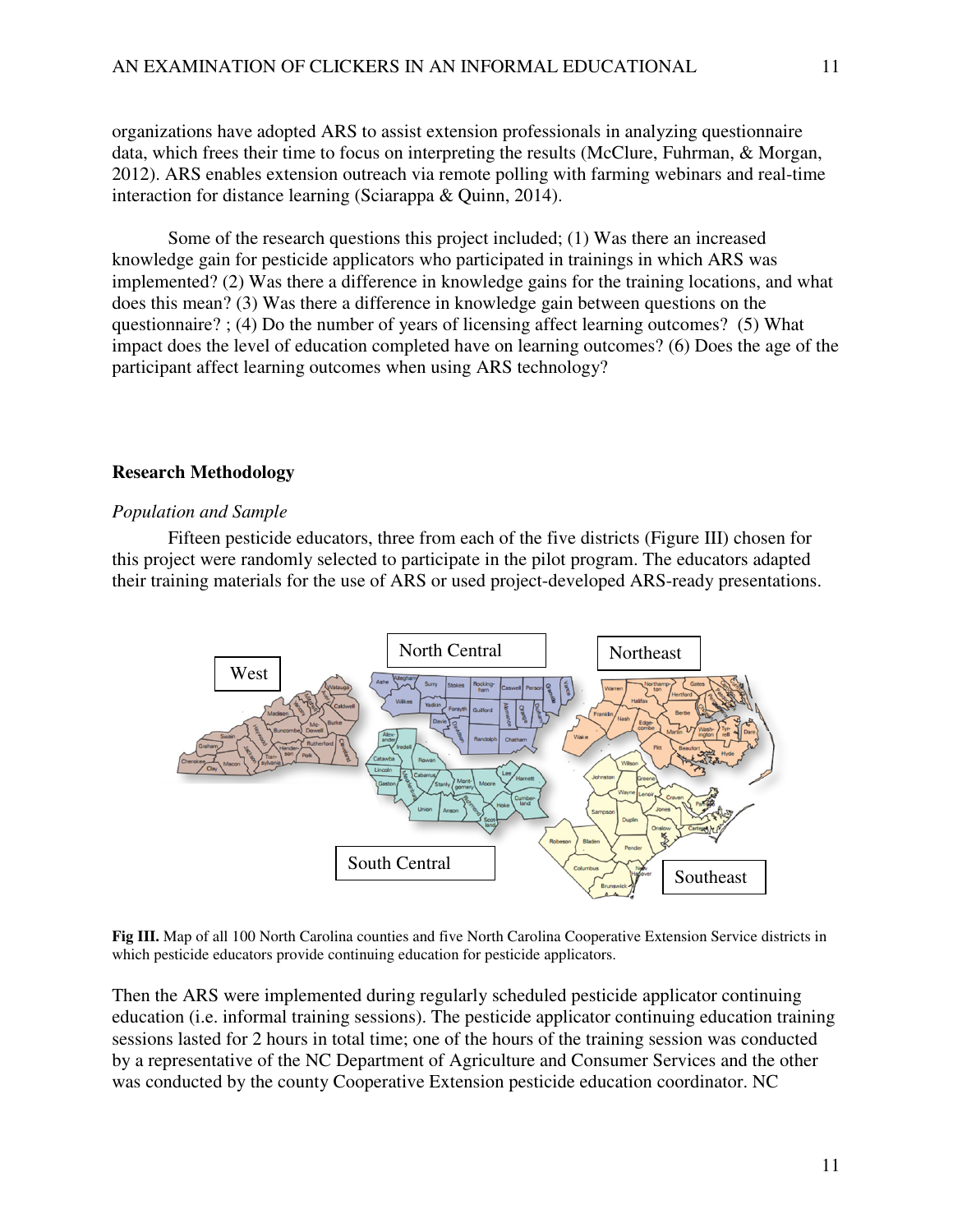Cooperative Extension pesticide educators conducted post-intervention (with ARS) interactive training using clicker questions during their presentation.

 During the post-intervention training sessions, the pesticide educators used the peer instruction technique for each question (M. K. Smith, Annis, Kaplan, & Drummond, 2012). For each ARS question, the attendees would see the question projected onto the screen, and the educator would read the question aloud. Answers were prompted from the attendees for both pre and post-intervention sessions. Attendees were able to respond using their response card and were able to see the responses of all their peers. From the original 15 pesticide education coordinators selected for the ARS pilot, 5 pesticide education coordinators participated in a more rigorous evaluation process to assess improved learning outcomes for their pesticide applicator audiences. Ten content questions were included on printed questionnaires administered to the attendees both at the beginning and the end of the pesticide applicator training sessions. One of the questions is shown in Figure IV (the text for all questionnaire questions is in Appendix I).

#### **Which of the following best describes pesticides?**

- a) Only effective tool to manage pests
- b) Always control pests as planned
- c) Only one of several tools in an effective treatment plan
- d) Always replace biological control methods

Fig IV. Example ARS question about the general use of pesticides. The correct answer is underlined.

Questionnaire responses were anonymous since participants were instructed to use the last 4 digits of their phone number as the identification code for their written questionnaires.

 The experimental design used in the pilot enabled the comparison of quantitative data for the same educators before and after the intervention of ARS technology. Content knowledge questionnaire sheets were distributed at the beginning and end of the training, whether or not ARS technology was used for the session. Table I shows the number of respondents to the questionnaire for each of the training sessions conducted by the subset of 5 NC Cooperative

|          | <b>Pre-intervention</b>                 | (without clickers)                              | <b>Post-intervention</b><br>(with clickers) |                                          |  |  |
|----------|-----------------------------------------|-------------------------------------------------|---------------------------------------------|------------------------------------------|--|--|
| County   | # of Pre<br>questionnaire<br>responders | # of Post<br>questionnaire<br><b>Responders</b> | # of Pre<br>questionnaire<br>responders     | # of Post<br>Questionnaire<br>responders |  |  |
| Carroll  | 12                                      | 12                                              | 31                                          | 31                                       |  |  |
| Fulton   | 10                                      |                                                 | 25                                          | 25                                       |  |  |
| Howard   |                                         | 6                                               | 18                                          | 18                                       |  |  |
| Richland | 27                                      | 27                                              | 58                                          | 58                                       |  |  |
| Upton    | 32                                      | 32                                              | 10                                          |                                          |  |  |

**Tab I.** Pre/post intervention respondents for the 5 NC Cooperative Extensions in this study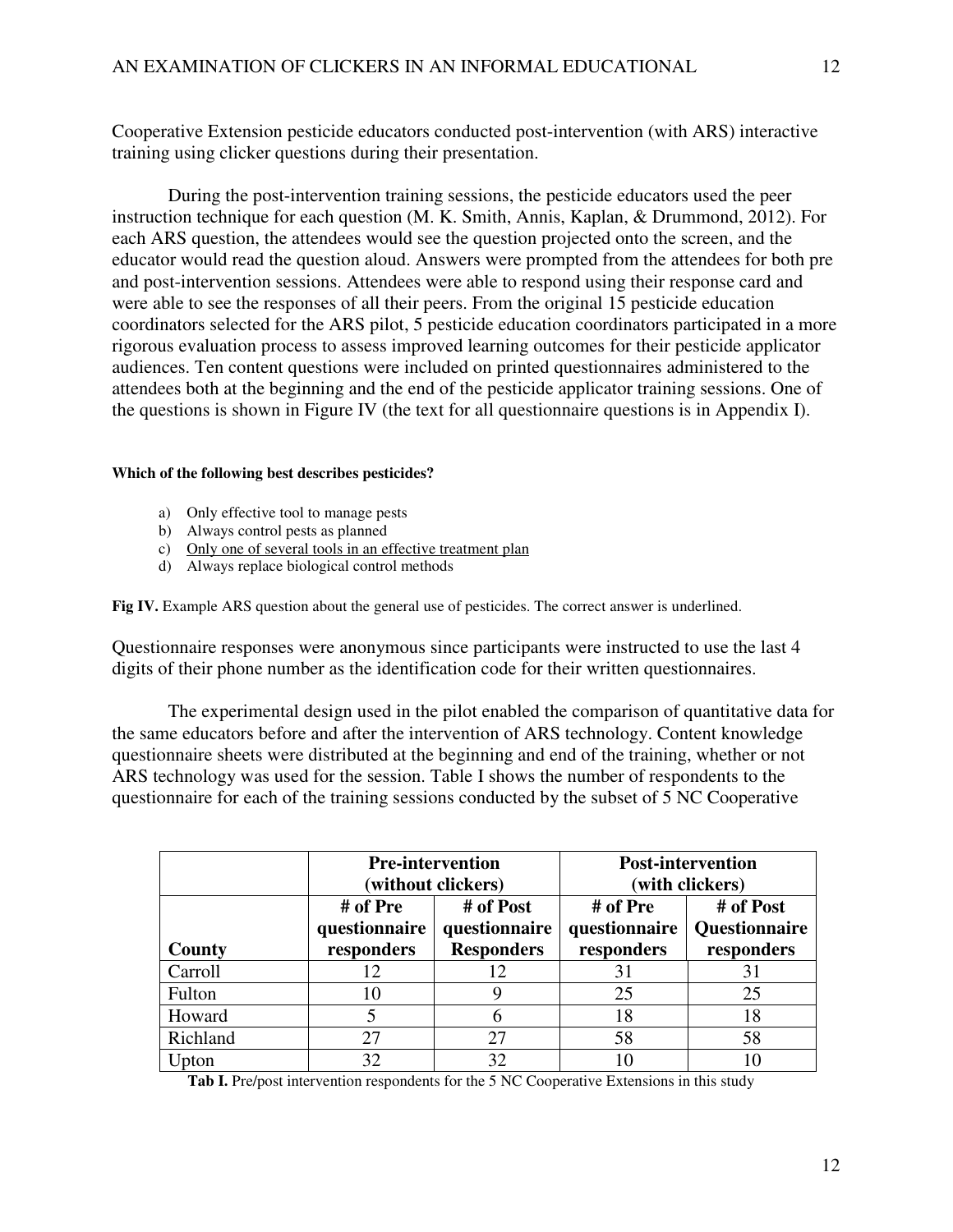Extension pesticide educators. Quantitative data was collected from the questionnaires during 5 pre-intervention sessions (i.e. no ARS technology as used). Post-intervention questionnaire data was collected from 7 sessions (2 sessions were conducted at Carroll and Richland) in which ARS technology was used during the training. The comparison of pre-ARS intervention and post-ARS intervention knowledge gain for this project was enabled by this experimental design feature.

 Participants were also asked demographic questions. The demographic questions were included so that knowledge gains could be evaluated among different demographic groups. Responses to the demographic questions have been summarized in Table II for both the preintervention training and post-intervention training sessions (the text of all demographic

| Category                  | <b>Subcategory</b>              | Pre                  | Post                 |
|---------------------------|---------------------------------|----------------------|----------------------|
|                           |                                 | <b>Intervention</b>  | <b>Intervention</b>  |
|                           |                                 | <b>Result</b> $(\%)$ | <b>Result</b> $(\%)$ |
| <b>Sex</b>                | Male                            | 97                   | 95                   |
|                           | Female                          |                      | 4                    |
|                           | Not answered                    | $\overline{2}$       |                      |
| Age                       | Under 40                        | 14                   | 23                   |
|                           | 40 and older                    | 86                   | 77                   |
| <b>Level of education</b> | Some school                     | 6                    | 2                    |
|                           | High school                     | 44                   | 37                   |
|                           | Some college/Associate's degree | 35                   | 38                   |
|                           | Bachelor's degree               | 10                   | 10                   |
|                           | Graduate/Professional degree    | 2                    | 9                    |
|                           | Not answered                    | 3                    | $\overline{4}$       |
| <b>Years Licensed</b>     | Under 20                        | 46                   | 56                   |
|                           | 20 and over                     | 54                   | 44                   |
| <b>Ethnicity</b>          | White/European American         | 84                   | 74                   |
|                           | African American                | $\overline{2}$       | 5                    |
|                           | Native American                 | 14                   | 17.6                 |
|                           | Pacific Islander                | $\Omega$             | 0.7                  |
|                           | Other                           | 0                    | 0.7                  |
|                           | Not answered                    | 0                    | 2                    |

Tab II. Pesticide licensee's demographic information for all pre and post-intervention sessions used in this project.

questions is in Appendix II). Sex was not a demographic variable that could be used in this project as participants in pesticide applicator training classes were overwhelmingly male. Ethnic diversity was limited; only two ethnic groups were well-represented.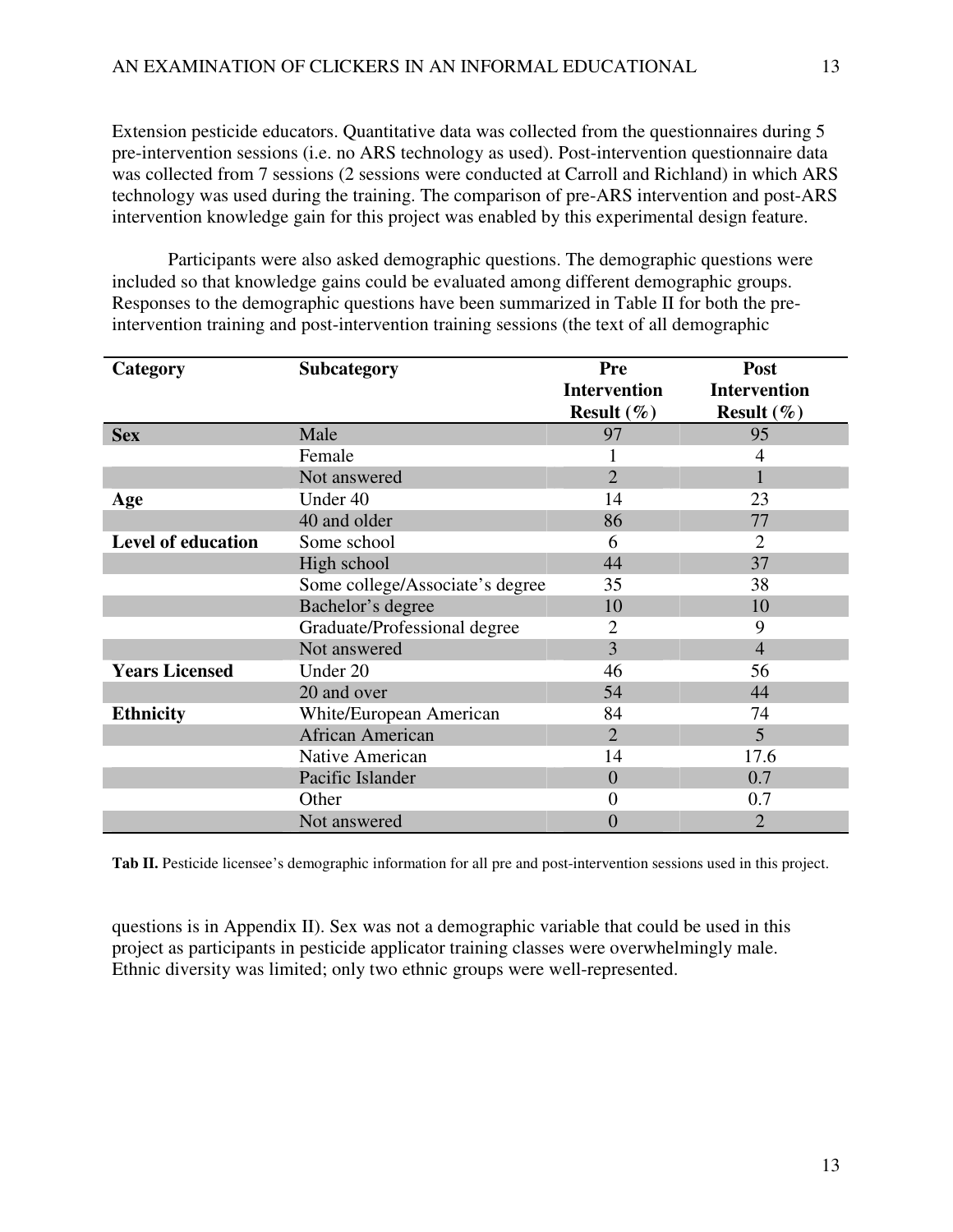#### *Procedure for Collecting Questionnaire Responses*

#### *Data Analysis*

 Results from the questionnaires, for both the pre- and post-intervention training sessions, were keyed into a Microsoft Excel (Microsoft Excel®, Microsoft Corp, Redmond, WA). Questions were indentified as being either pre-training, Q-I (question initial), or post-training, Q-F (question-final). The attendees' 4-digit phone numbers were used as an identification key to keep together their responses for both the pre- and post-training questionnaires. In order for the data from any one question from an attendee to be included for this project, the attendee had to answer both Q-I and Q-F. If both Q-I and Q-F were not answered then the data point was removed for that attendee for that question (M. K. Smith et al., 2012).

#### *Statistical Analyses*

 Multiple statistical analyses were conducted for this project. Analyses included normalized change formula and a logistic regression model (Smith et al., 2012), as well as test for correlation, a one-way analysis of variance (ANOVA), an analysis of summary statistics, and a McNemar test.

 The change in an attendee's learning between answering the pre- and post-training assessments was measured for each attendee using the Hake normalized change <c> formula. Normalized change is a rough measure of the average effectiveness of a course in promoting learning (Hake, 1998). Hake used his formula to measure what he termed interactive-engagement (IE) methods of teaching physics versus traditional practices. Hake found that the use of IE methods can increase teaching effectiveness (Hake, 1998). The normalized change can be used to compare how much the attendees scores changed versus the maximum possible change for that individual (M. K. Smith et al., 2012). The Hake normalized change formula uses two equations; (1) one if the attendee's mean Q-F score was higher than their mean Q-I score and (2) another if the attendee's mean Q-I score is higher than the mean Q-F as follows:

Normalized change  $\ll$  formula when Q-F score is higher than the Q-I score: (1)  $\langle c \rangle = 100$ [(mean Q-F – mean Q-I) / (100 – mean Q-I)]

Normalized change  $\langle c \rangle$  formula when Q-I score is higher than the Q-F score: (2)  $\langle c \rangle = 100$ [(mean Q-F – mean Q-I) / (mean Q-I)]

When the O-I and the O-F score equaled either 100 or 0 the normalized change was not calculated since it would otherwise have been recorded as a 0 (M. K. Smith et al., 2012). If the Q-I score was higher than the Q-F score (formula number 2 above) then the normalized change formula would result in a negative number. The normalized gain for all questions answered by the attendees for the pre-ARS intervention and the post-ARS intervention pesticide training sessions were analyzed by the following analyses.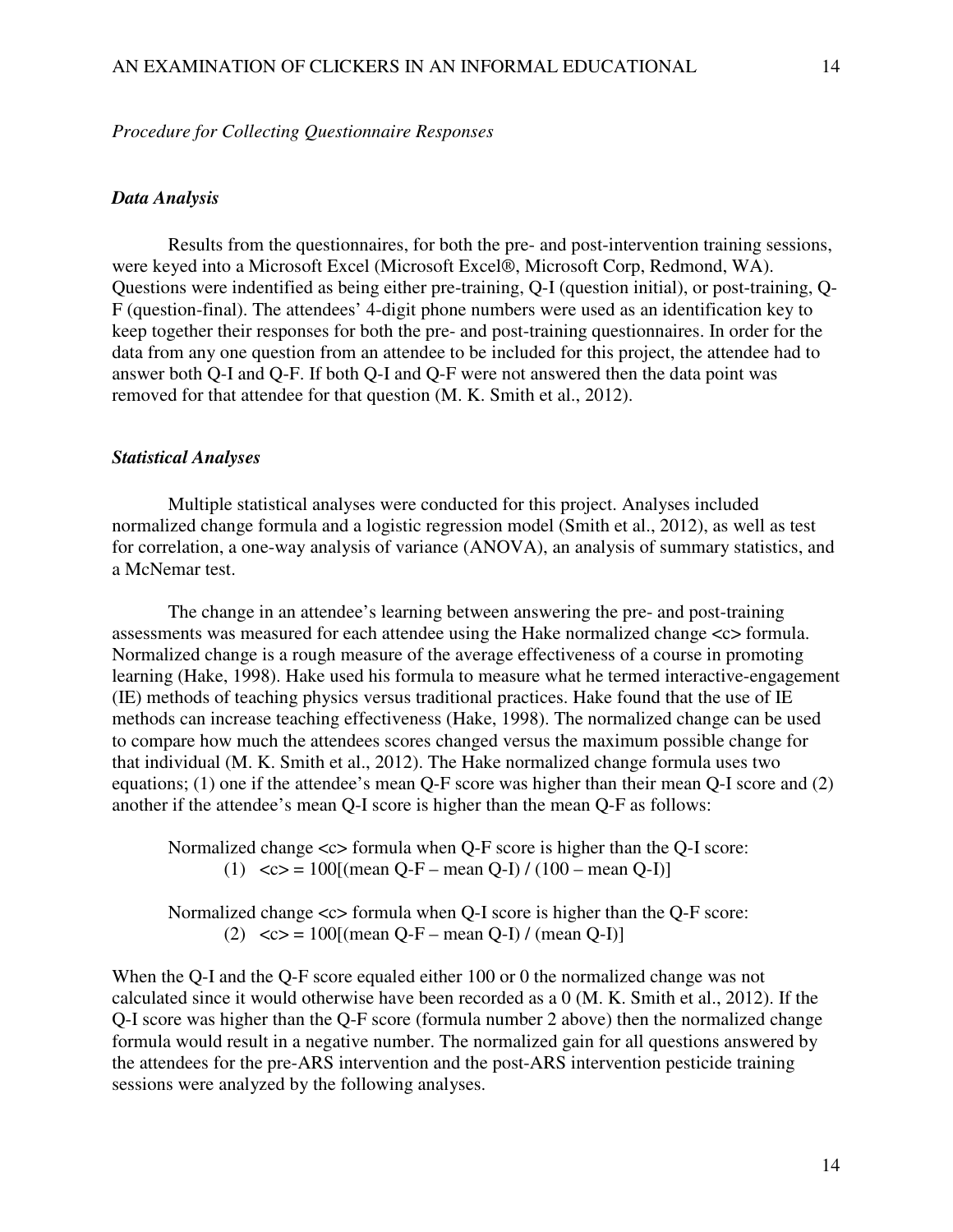A logistic regression model was used to determine whether the demographic variables impacted the knowledge gain results for the attendees. Logistic models are desirable when the response variable has two distinct categories (i.e.  $1 =$  learning increase and  $0 =$  no learning increase). The score results from the attendees questionnaires' fall into four categories as follows; (1) increase score after 1 hour training session (increase), (2) no change to score before or after training session (no change), (3) decrease in score after training session (decrease), and (4) perfect score both before and after the training session (ceiling). These four categories were collapsed into two categories for the logistic regression model; attendees who increased their learning after the training (increase) and attendees who did not increase their learning after the training (decrease and no change combined) (M. K. Smith et al., 2012). The ceiling category was excluded from this analysis. The resulting two categories above were coded for the logistic model as 1 for increase learning and 0 for no increase to learning. Some of the demographic variables listed in Table II were used as factors in the model. The logistical model was developed using the SAS (SAS Institute Inc., Cary, NC) code listed below and the results are capture in Appendix VIII:

> **proc logistic** data=<dataset name> descending; TITLE *'Post intervention results by variables'*; class age\_band race\_band educ\_band; model subs= age\_band race\_band educ\_band; run; quit;

Number of years with a pesticide license, age, and level of education were categorized as ordinal variables since these categories could be order from low to high. Gender and ethnicity were not used in this analyses as there was not a sufficiently diverse representation for these demographic variables.

To analyze the linear distribution of the independent (demographic) variables the SAS PROC CORR model was used. The correlation model is used primarily to determine if there is a linear relationship between two variables. The PROC CORR model was developed using the SAS code listed below I:

> **proc corr** data=<dataset name> nosimple; var age\_num lic\_num educ\_num subs; run;;

PROC CORR was used to investigate age, years licensed, and level of education independently of one another.

 Summary statistics were analyzed including means by location, by question, and for some of the demographic variables. A mean score analysis was performed in order to understand and begin to define measures of success for ARS. The mean score of each participant was calculated for the number of questions they responded to correctly over the number of questions they answered where the mean score = (score / total answered)\*100. If a question was not answered it was removed from this mean score since the total answered would be reduced by that question. Consequently if a participant only responded to a single question, and they got that question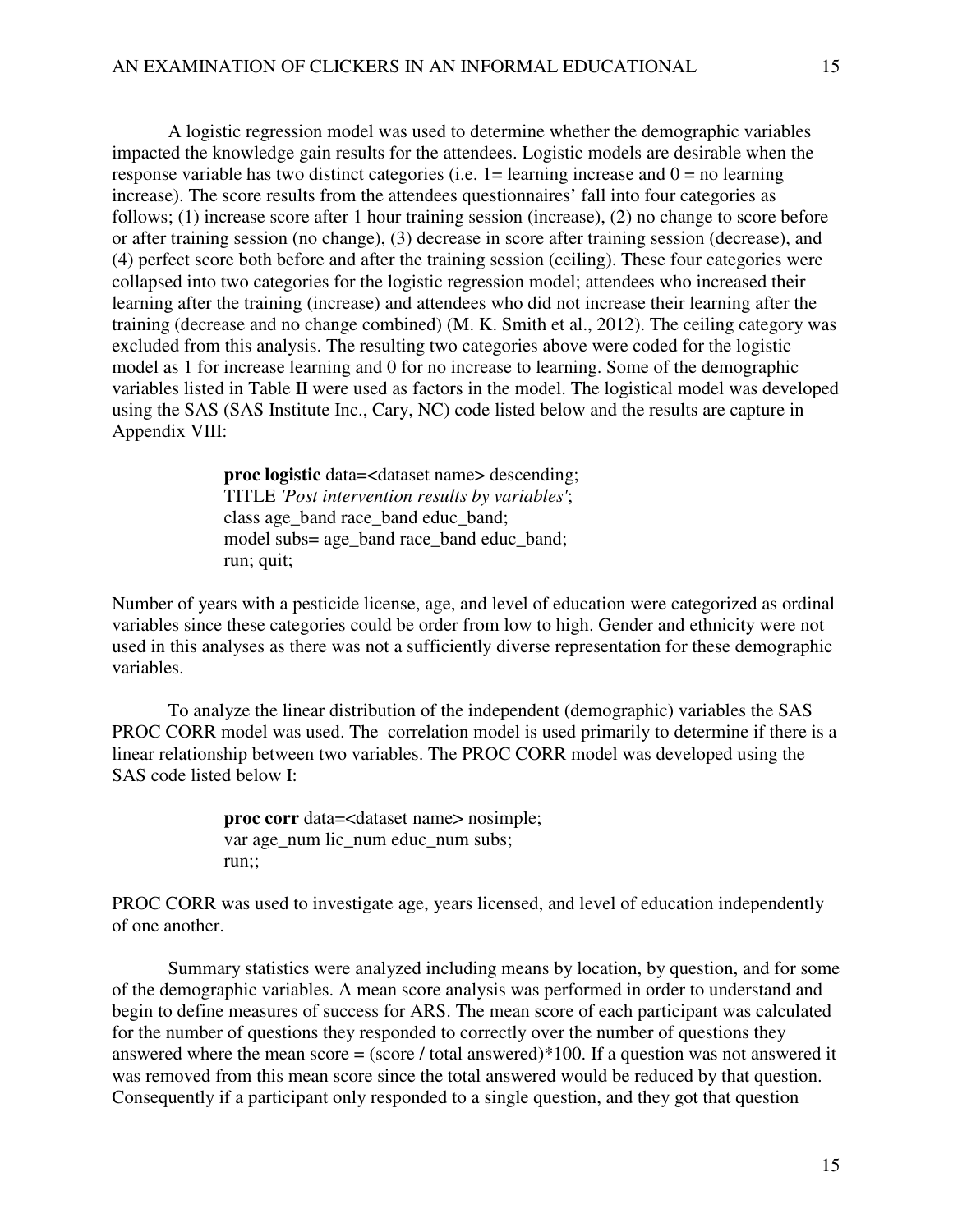correct, then their mean score would be 100%. The SAS formula used to provide the mean scores is:

> **proc means** data=<dataset name> min max median ; var mean\_score\_qi mean\_score\_qad; by loc; run;

Mean scores were reviewed for both pre- and post-ARS intervention training sessions by location, level of education, age, and number of years licensed.

 One-way analysis of variance, or ANOVA, was performed to investigate the categorical demographic (independent) variables against the dependent variable, that is, knowledge gain. ANOVA is useful when attempting to test for differences in the means of the dependent variable broken down by the levels of the independent variable. Each of the independent (demographic) variables had multiple levels. Location was also tested as an independent variable using ANOVA. The SAS code used and the results obtained for ANOVA are in Appendix V.

 A McNemar analysis was used to determine whether or not the training sessions made a difference in the number of correct answers obtained on the post-training questionnaire. A McNemar analysis is used to determine whether there is a significant difference in the proportion of questions answered correctly for the pre- and post-training questionnaire responses. Figure V depicts the configuration of the McNemar test for the two outcomes for the same groups. A McNemar analysis requires two variables each with two categories. The two variables are the pre-training and post-training test questions (on the questionnaires) and the two categories are correct or incorrect responses to the question. The McNemar analysis was initially prepared for

| <b>Pre-intervention</b><br>(No ARS) |           |         |           |               |           | <b>Post-intervention</b><br>(ARS) |           |
|-------------------------------------|-----------|---------|-----------|---------------|-----------|-----------------------------------|-----------|
| Post-training                       |           |         |           | Post-training |           |                                   |           |
|                                     |           | Correct | Incorrect |               |           | Correct                           | Incorrect |
| Pre-                                | Correct   | а       |           | Pre-          | Correct   | a                                 |           |
| training                            | Incorrect | с       |           | training      | Incorrect | $\mathbf c$                       |           |

**Fig V.** Configuration of the McNemar analysis for both pre and post training questionnaire responses and for both pre and post intervention (ARS).

all participants in the pre- and post-ARS intervention groups for each individual question on the questionnaire. McNemar tests were conducted on each question and for both the pre-intervention and the post-intervention training sessions. The SAS code used for the McNemar test and an example of the results obtained is show in Appendix VII.

### *Institutional Review Board Statement*

 Approval to evaluate licensed pesticide applicators' responses to the ARS pilot was obtained from the NC State University Institutional Review Board for the Protection of Human Subjects in Research.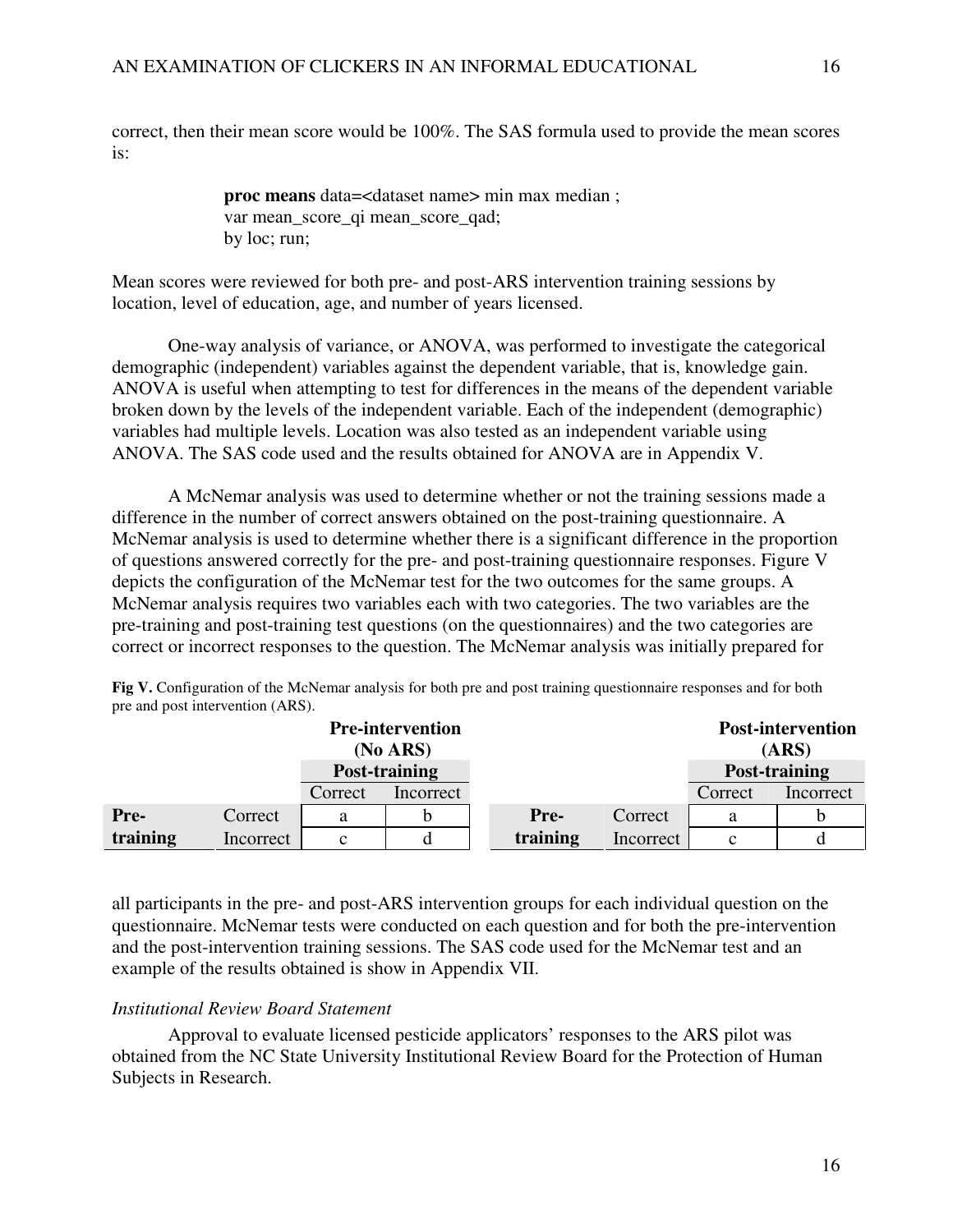### **Results**

1. **The attendees for both the pre- and post-ARS intervention classes answered more questions correctly after the 1-hour presentation (Q-F), Table IV, than prior to the presentation (Q-I), Table III**. Normalized change scores were found to be higher for the post intervention classes than the normalized change for the pre intervention classes. The attendees for both the pre- and post-ARS intervention classes answered more questions correctly after the 1-hour presentation (Q-F), Table IV, than prior to the presentation (Q-I), Table III. Normalized change scores were found to be higher for the post-ARS intervention classes, 28.2%, than the normalized change for the pre-intervention classes, 25.7% .

| <b>Variable</b>           |    | Mean( $\%$ ) | $STD(\%)$ | $SEM(\%)$ |
|---------------------------|----|--------------|-----------|-----------|
| $Q-I$                     | 84 | 69.9         | 20.04     | 9.16      |
| $\overline{\text{O-F}}$   | 84 | 75.5         | 20.04     | 9.16      |
| Raw Difference            | 84 | D.O          | 15.37     | 71        |
| Normalized Change         | 78 | 25.7         | 41.96     | 4.751     |
| Score $\langle c \rangle$ |    |              |           |           |

**Tab III.** Summary statistics for performance variables for all pre-ARS intervention pesticide licensees.

| <b>Variable</b>           |     | Mean( $\%$ ) | $STD(\%)$ | $SEM(\%)$ |
|---------------------------|-----|--------------|-----------|-----------|
| $Q-I$                     | 140 | 64.9         | 23.78     | 2.011     |
| $Q-F$                     | 140 | 72.5         | 25.57     | 2.161     |
| Raw Difference            | 40  |              | 16.8      | 1.419     |
| <b>Normalized Change</b>  | 128 | 28.2         | 44.84     | 3.963     |
| Score $\langle c \rangle$ |     |              |           |           |

**Tab IV.** Summary statistics for performance variables for all post intervention pesticide licensees.

### 2. **Scores trended upwards after the intervention of ARS technology in the training**



**Fig VI.** Distribution of the percent knowledge gain versus no knowledge gain for pre-intervention (no ARS) training sessions by location.

Only the Carroll and Upton locations had a higher percentage of participants with knowledge gains.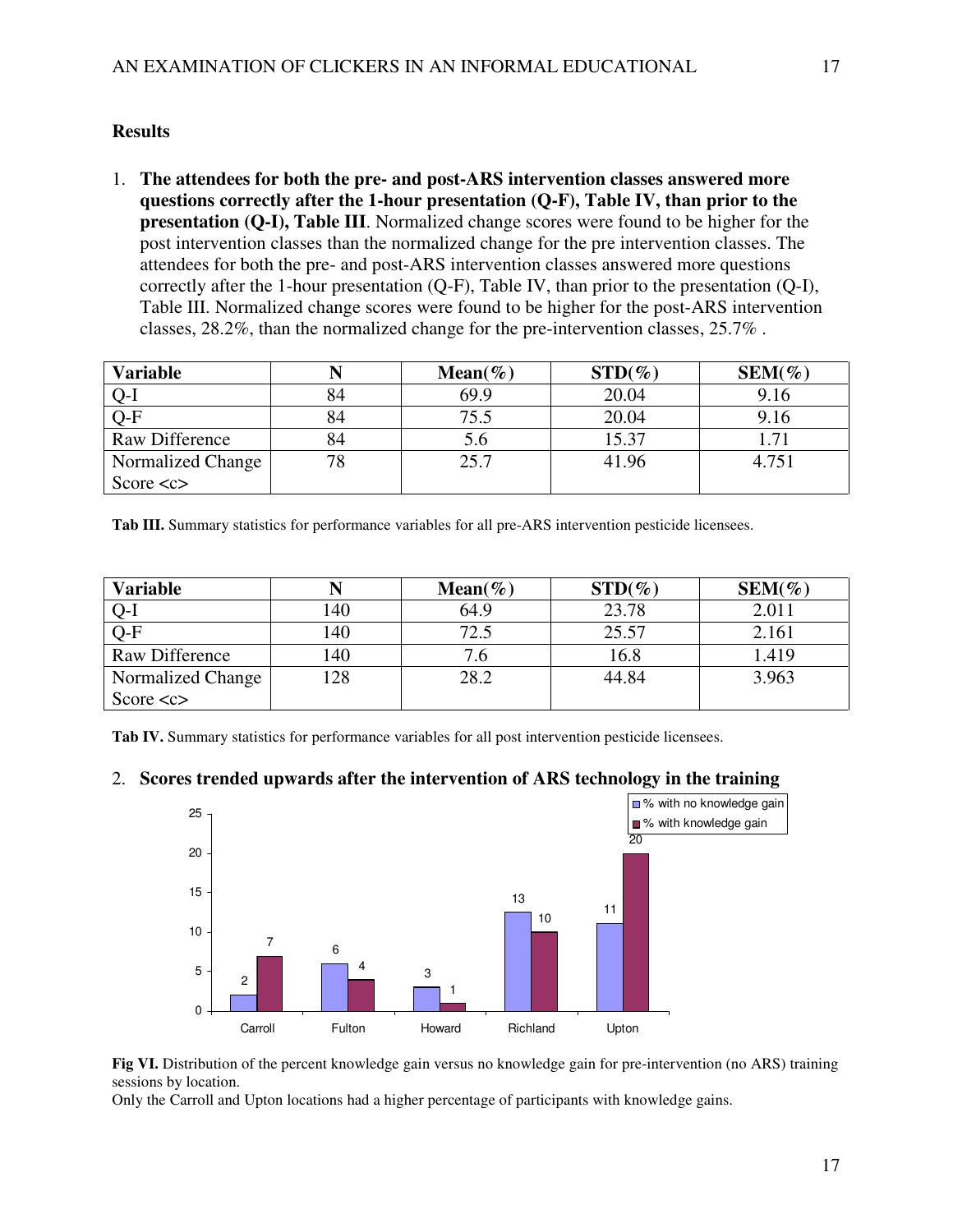**sessions**. There were upward trends in scores for post intervention sessions at the various locations used for the pilot with the exception of Fulton. Ceiling scores are omitted from the normalized change results since their normalized change score would be equal to 0. Since the ceiling scores were not used the distribution of the attendee's normalized change



**Fig VII.** Distribution of the percent knowledge gain versus no knowledge gain for post-intervention (ARS) training sessions by location**.** 

All locations had a higher percentage of participants with knowledge gains with the exception of Fulton

scores ranged from 10% to 90% correct. For the pre-ARS intervention training, the scores trend upward for 2 out of the 5 locations, namely Carroll and Upton (Figure VI). The scores trended upwards after the intervention of ARS technology in the training sessions. Figure VII shows upward trends in scores for post-intervention sessions at the various locations used for the pilot with the exception of Fulton.

 Normalized change was further investigated by location in order to understand the impact of the downward post-ARS intervention trend in Fulton on the overall pre- and post-ARS intervention analyses. Table V displays the pre-intervention training sessions normalized

| Normalized Change            | N  | Mean( $\%$ ) | $STD(\%)$ | $SEM(\%)$ |
|------------------------------|----|--------------|-----------|-----------|
| Score $\langle c \rangle$ by |    |              |           |           |
| Location                     |    |              |           |           |
| Fulton                       | 10 | 18.7         | 38.50     | 12.175    |
| Upton                        | 32 | 30.7         | 35.35     | 6.249     |
| Carroll                      | 10 | 41.2         | 42.65     | 13.487    |
| Richland                     | 22 | 16.5         | 49.51     | 10.555    |
| Howard                       | 4  | 15.8         | 56.83     | 28.415    |
|                              |    |              |           |           |
| All locations -              | 68 | 26.7         | 42.61     | 5.167     |
| excluding Fulton             |    |              |           |           |

Tab V. Pre-intervention normalized change by location and normalized change results after Fulton is removed.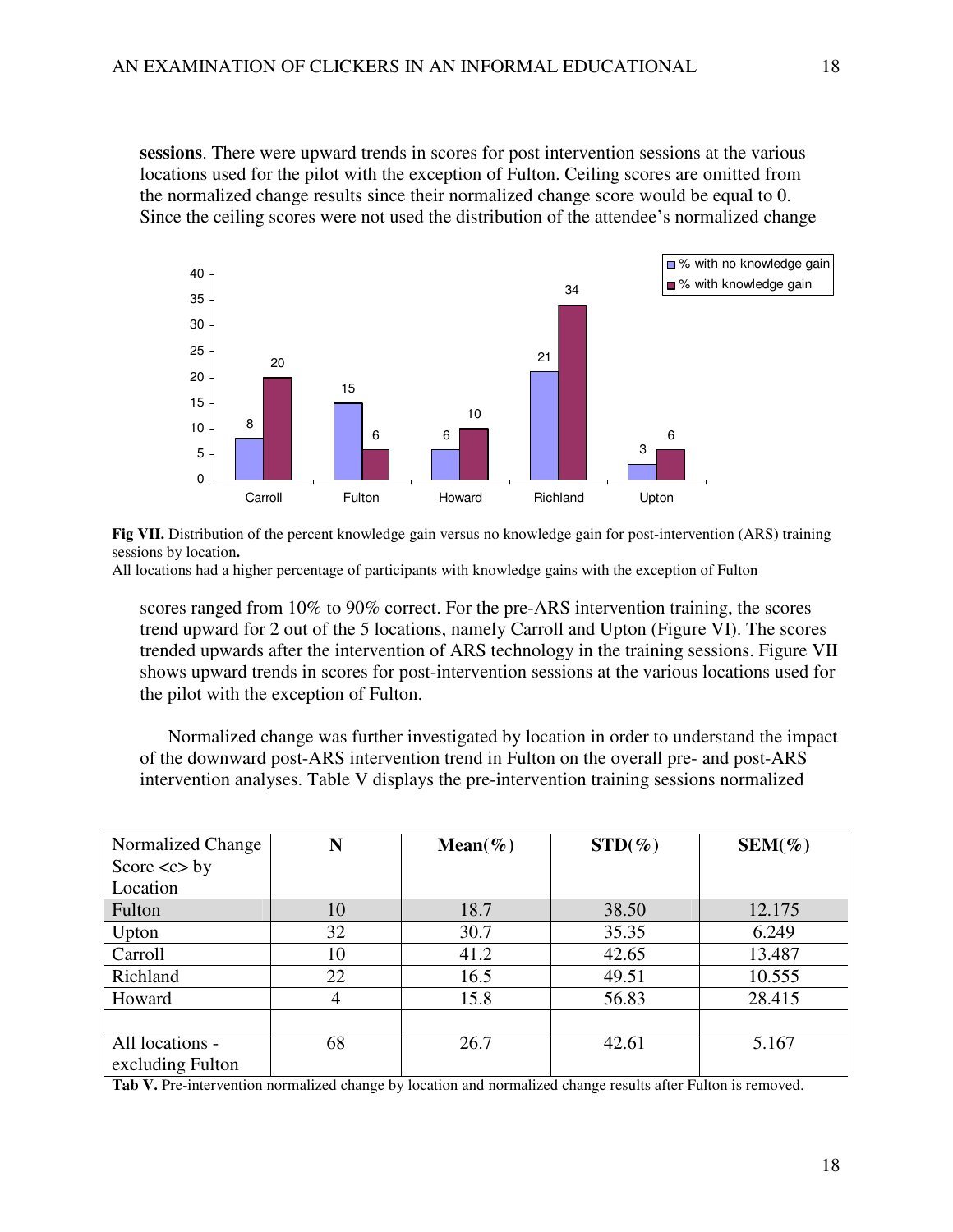change scores and the overall score corresponding to an increase of 4%. Carroll and Upton county locations were the only two pre-ARS intervention training classes that demonstrated overall increased learning. Table VI shows the post-ARS intervention normalized change

| Normalized Change            | N   | Mean( $\%$ ) | $STD(\%)$ | $SEM(\%)$ |
|------------------------------|-----|--------------|-----------|-----------|
| Score $\langle c \rangle$ by |     |              |           |           |
| Location                     |     |              |           |           |
| Fulton                       | 21  | 7.7          | 35.35     | 7.714     |
| Upton                        |     | 46.2         | 45.28     | 15.093    |
| Carroll                      | 27  | 39.3         | 36.92     | 7.105     |
| Richland                     | 55  | 26.8         | 46.84     | 6.315     |
| Howard                       | 16  | 30.6         | 54.59     | 13.647    |
|                              |     |              |           |           |
| All locations -              | 107 | 32.2         | 45.54     | 4.403     |
| excluding Fulton             |     |              |           |           |

**Tab VI.** Post intervention normalized change by location and normalized change results after Fulton is removed.

calculation at 32.2% when Fulton is removed. The pre-intervention normalized change calculation for all locations, excluding Fulton, increases by 1% (from 25.7 in Table III to 26.7 in Table V).

 Fulton was the only location to experience a decrease in knowledge gains overall using ARS. An investigation of the detailed data by participant showed that eight Fulton participants (i.e. students) had pre-training questionnaire scores that were higher than the post-training questionnaire scores. In order to understand the negative learning gains for the eight Fulton students attending the post-ARS intervention training, the data was analyzed at both the student level and the individual question-response level for both the pre- and posttraining questionnaire responses. Appendix  $X$  shows the detail responses for the eight students in the Fulton post-intervention training for both the pre and post intervention questionnaires. Question-level analysis may serve to uncover issues and thus enable increased knowledge gains for future pesticide training classes. Question level analysis may also help detect issues with the teaching approach used. The eight students with negative learning gains all responded to question #1 on the questionnaire correctly prior to the start of the training. After the training session only 75% of the students got question #1 correct. A downward trend in score was noted for all questions except for question #7 for these eight students. Question #3 was answered incorrectly by all eight students after the training was conducted.

3. **Seven out of ten questions used for the training sessions exhibited learning gains for post-intervention training**. Three out of the seven questions had learning gains greater than 9%. Discussion questions used for this project were analyzed individually to identify learning gains by question. Table VII shows the percentage of correct and incorrect responses by question for pre- and post-training questionnaires and for both pre- and post-ARS intervention training sessions. A score of 0 in the table indicates an incorrect response to the question and a score of 1 indicates a correct response. A 0 for both Q-I and Q-F indicates that the question was answered incorrectly both before and after the discussion. The rows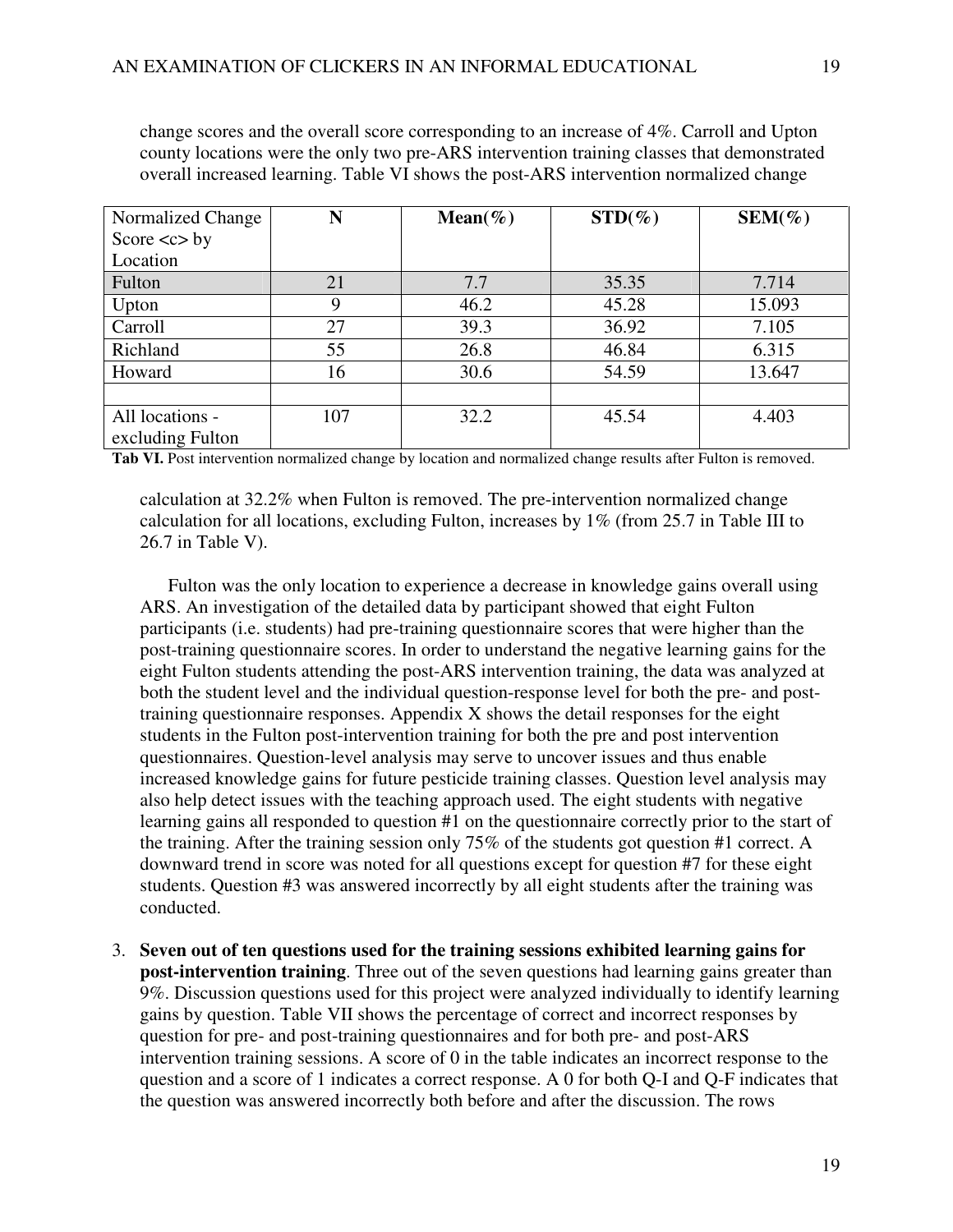highlighted in bold below represent attendees who initially answered the question incorrectly (score of 0) and then subsequent to the training answered the question correctly (score of 1) (i.e. a learning gain). Table IX shows that  $7$  of the questions  $(1, 3, 4, 6, 8, 9, \text{ and } 10)$  had a greater percentage of post-ARS intervention attendees with learning gains than pre-ARS intervention. However a greater percentage of attendees of the pre-intervention sessions exhibited learning gains for 2 of the questions (2 and 7). Question number 5 indicated nearly the same percentage of learning gain for both pre- and post-ARS intervention attendees. The rows with a Q-I=1 and a Q-F=0 represent a decrease in learning when input into the

| <b>Question</b><br># | $Q-I$            | $Q-F$            | Pre-<br>ARS<br><b>Percent</b> | Post-<br><b>ARS</b><br><b>Percent</b> | <b>Question</b><br># | $Q-I$            | $Q-F$          | Pre-<br><b>ARS</b><br><b>Percent</b> | Post-<br><b>ARS</b><br><b>Percent</b> |
|----------------------|------------------|------------------|-------------------------------|---------------------------------------|----------------------|------------------|----------------|--------------------------------------|---------------------------------------|
| 1                    | $\boldsymbol{0}$ | $\boldsymbol{0}$ | 13.79                         | 15.49                                 | 6                    | $\mathbf{0}$     | $\Omega$       | 4.60                                 | 9.15                                  |
|                      | $\mathbf{0}$     | 1                | 6.90                          | 9.86                                  |                      | $\bf{0}$         | $\blacksquare$ | 5.75                                 | 9.15                                  |
|                      |                  | $\boldsymbol{0}$ | 12.64                         | 9.86                                  |                      |                  | $\theta$       | 2.30                                 | 2.11                                  |
|                      | 1                | $\overline{1}$   | 66.67                         | 64.79                                 |                      | 1                |                | 87.36                                | 79.58                                 |
| $\overline{2}$       | $\Omega$         | $\theta$         | 18.39                         | 23.24                                 | $\tau$               | $\Omega$         | $\Omega$       | 18.39                                | 18.31                                 |
|                      | $\bf{0}$         |                  | 20.69                         | 14.79                                 |                      | $\bf{0}$         |                | 9.20                                 | 8.45                                  |
|                      |                  | $\boldsymbol{0}$ | 5.75                          | 11.27                                 |                      |                  | $\Omega$       | 3.45                                 | 4.23                                  |
|                      |                  |                  | 55.17                         | 50.70                                 |                      |                  |                | 68.97                                | 69.01                                 |
| 3                    | $\theta$         | $\theta$         | 41.38                         | 40.14                                 | 8                    | $\mathbf{0}$     | $\theta$       | 31.03                                | 25.35                                 |
|                      | $\boldsymbol{0}$ | 1                | 21.84                         | 31.69                                 |                      | $\bf{0}$         | 1              | 18.39                                | 21.13                                 |
|                      |                  | $\boldsymbol{0}$ | 9.20                          | 4.93                                  |                      |                  | $\theta$       | 10.34                                | 15.49                                 |
|                      | 1                | $\mathbf{1}$     | 27.59                         | 23.24                                 |                      | 1                | $\overline{1}$ | 40.23                                | 38.03                                 |
| $\overline{4}$       | $\overline{0}$   | $\theta$         | 12.64                         | 11.97                                 | 9                    | $\Omega$         | $\theta$       | 3.45                                 | 4.23                                  |
|                      | $\boldsymbol{0}$ | 1                | 33.33                         | 35.92                                 |                      | $\bf{0}$         | 1              | 1.15                                 | 9.86                                  |
|                      |                  | $\boldsymbol{0}$ | 5.75                          | 6.34                                  |                      |                  | $\mathbf{0}$   | 8.05                                 | 8.45                                  |
|                      | $\mathbf{1}$     | $\mathbf{1}$     | 48.28                         | 45.77                                 |                      | 1                | $\overline{1}$ | 87.36                                | 77.46                                 |
| 5                    | $\boldsymbol{0}$ | $\theta$         | 36.78                         | 42.25                                 | 10                   | $\mathbf{0}$     | $\theta$       | 14.94                                | 18.31                                 |
|                      | $\boldsymbol{0}$ | $\mathbf{1}$     | 14.94                         | 14.79                                 |                      | $\boldsymbol{0}$ | 1              | 6.90                                 | 19.72                                 |
|                      |                  | $\boldsymbol{0}$ | 9.20                          | 7.75                                  |                      |                  | $\mathbf{0}$   | 13.79                                | 7.75                                  |
|                      |                  | $\mathbf{1}$     | 39.08                         | 35.21                                 |                      | 1                | $\mathbf{1}$   | 64.37                                | 54.23                                 |

**Tab VII.** Correct and incorrect responses to all questions for pre and post-ARS attendees. A Q-I of 0 and a Q-F of 1 for a question represents a learning gain for that question. Learning gains are shown in bold.

normalized change formula; this was observed for questions 2, 5, and 7. The largest increases in percentage of attendees with learning gains on the post-intervention questionnaire were for questions 3, 9, and 10. Question 3 showed a 10% improvement among post-ARS intervention attendees over pre-ARS intervention attendees, while questions 9 and 10 showed gains of 8.7% and 12.8%, respectively.

4. **A comparison of all education groups revealed that the high school education group was able to improve their scores when using ARS**. Generally, the average participant in this study was a white male over 40 years of age. One demographic variable of interest was the level of education. Seventy-five percent of the participants identified themselves as having a high school education or some college/associates degree. A statistical comparison (PROC CORRELATION) of all education bands revealed that there was not a correlation between the level of education and knowledge gain. Table VIII depicts the pre- and post-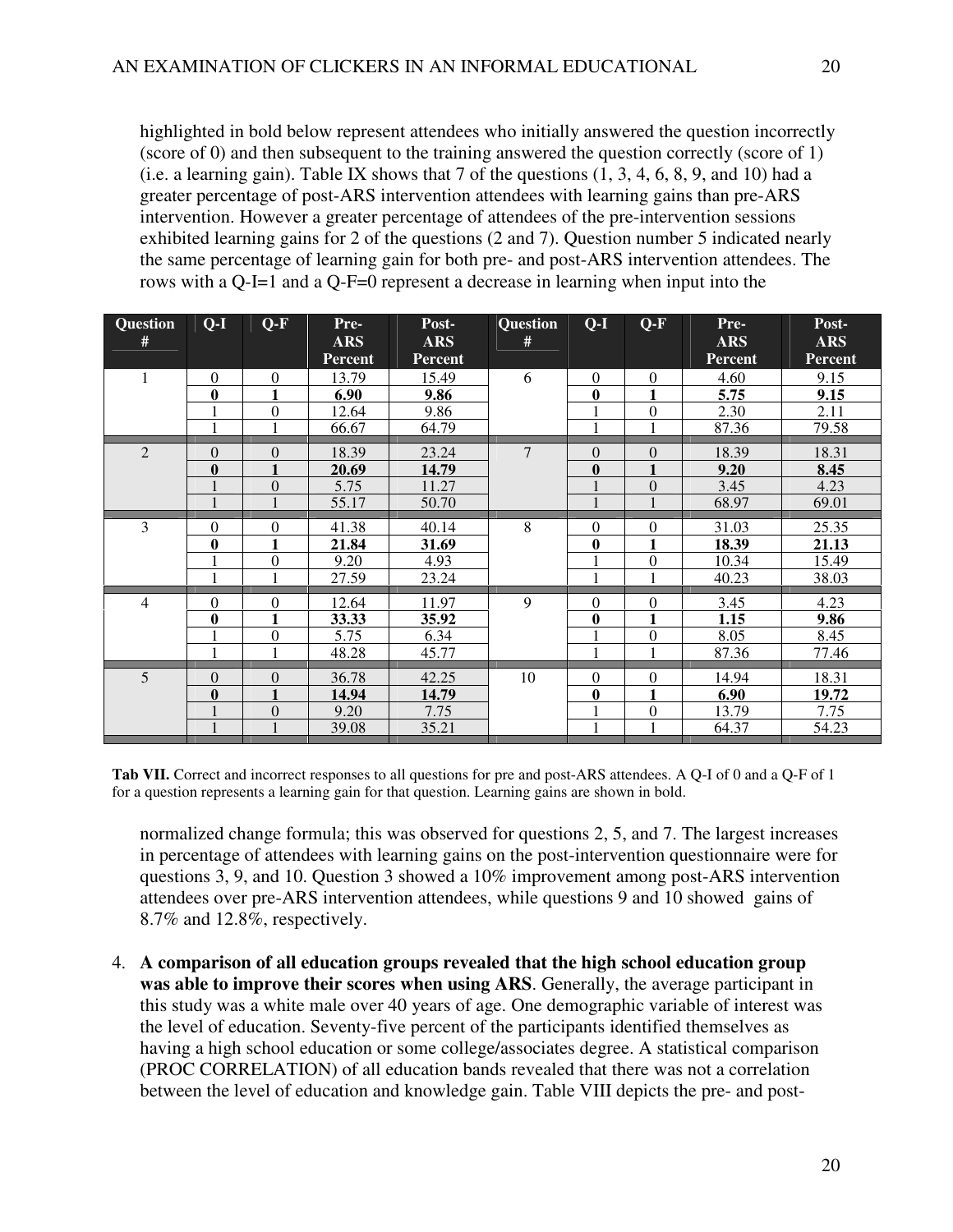|                       | <b>Pre-intervention</b> | <b>Post-intervention</b> |
|-----------------------|-------------------------|--------------------------|
|                       | value                   | value                    |
| <b>Education</b>      | 0.7998                  | 0.2523                   |
|                       |                         |                          |
| <b>Years Licensed</b> | 0.5552                  | 0.2523                   |
|                       |                         |                          |
| ge                    | 0.9596                  | 0.5453                   |
|                       |                         |                          |

Tab VIII. Test of correlation using SAS PROC CORR to test for a linear relationship between years licensed and age variables and knowledge gain.

ARS intervention results from a test for correlation (SAS PROC CORR) for education level, years licensed, and age. There is no significant correlation with knowledge gain found between any of these demographic variables.

 Post-ARS intervention participants were classified into four groups in order to compare performance results for the education variable. Each participant was classified as either increasing their overall score (increase), showing no overall change (no change), decreasing their overall score (decrease) or having a perfect score (ceiling). Figure VIII compares participants in post intervention training sessions by their education bands. The number of participants with bachelors' degrees and graduate degrees was very small so those groups were combined for this comparison into the post high school column in Figure VIII. The greatest percentage of participants in both education groupings had increased scores.





In Figure VIII a greater percentage of participants with increased scores was observed among the high school group, with 52%, than the post high school group, with 35% .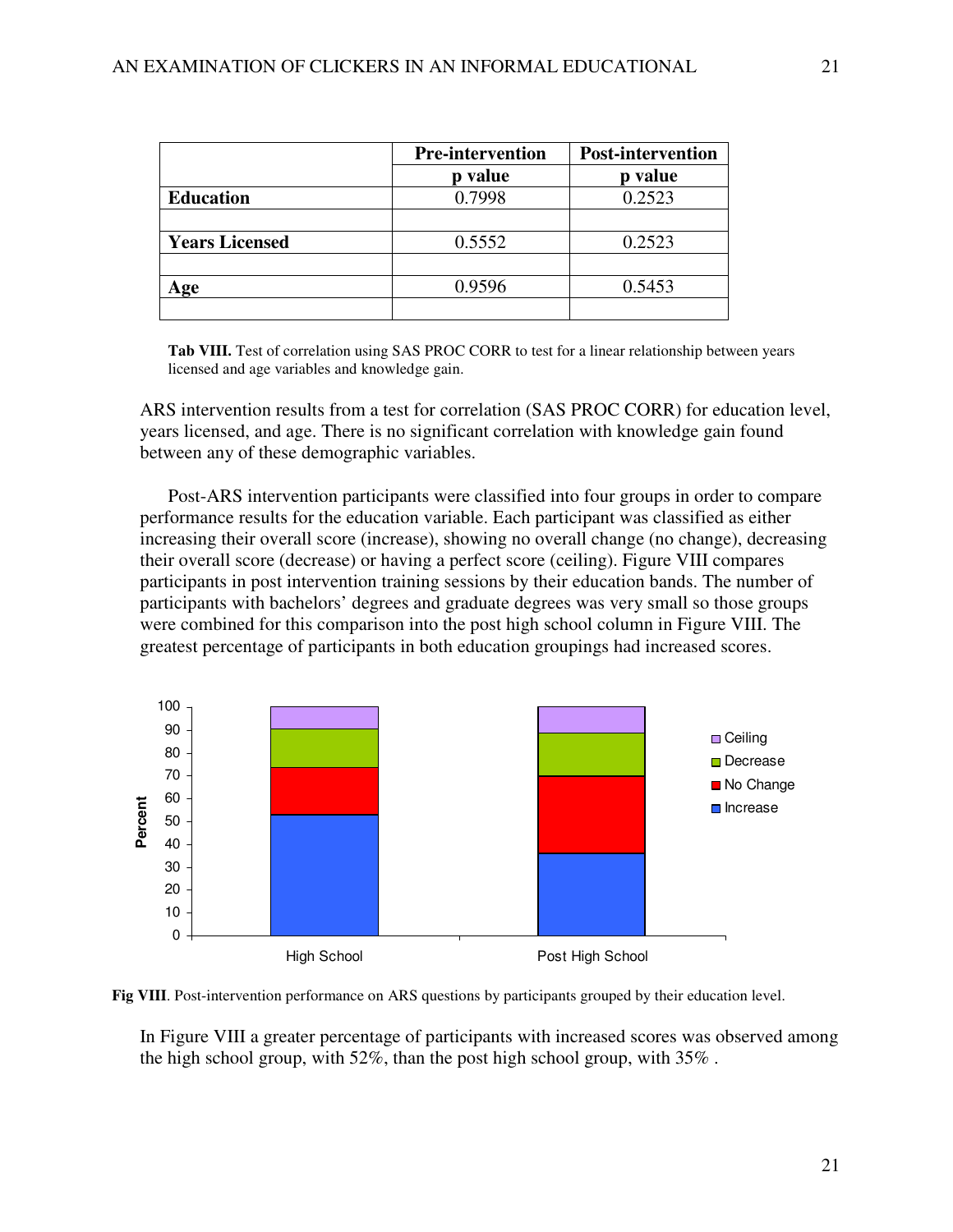Demographic variables mean scores were also reviewed in order to determine if the age of the participants played a role in the change in mean scores. Figure IX depicts the post-ARS intervention mean scores by level of education, and Figure X shows the pre-intervention



mean scores. There is an 11% change in the post-ARS intervention mean scores for the high school education level which is bigger than the change in the post high school group.

5. **For post-intervention training scores are improved for both the less than 20 and over 20 years licensed groups (Figure XI).** For post-intervention



training scores are improved for both the less than 20 and over 20 years licensed groups (Figure XI).

6. **The use of ARS showed learning gains for pesticide licensees in the over 40 years of age group**. The comparison of mean scores by age for post and pre intervention, Figures XIII and XIV respectively, shows that increases in post-intervention means were more favorable than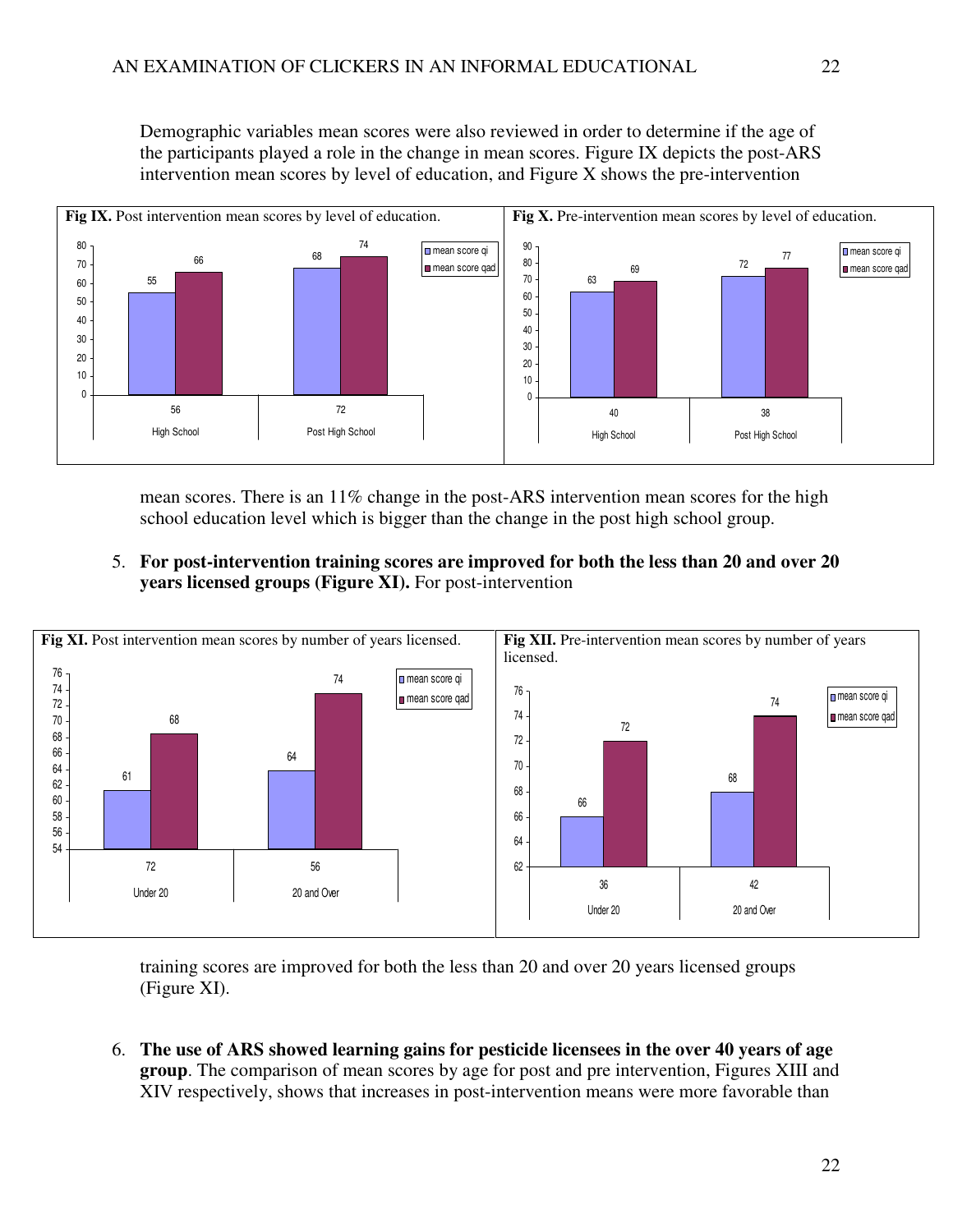

pre- intervention means for all age groups.

- 7. **A logistic regression model did not show a significant relationship between any demographic variable and the use of ARS.** A logistic regression analysis was performed incorporating multiple demographic variables into a single model. Fisher's extract tests revealed no significant differences for the participants when combining the age, level of education, and number of year's licensed demographic variables. The logistic regression analysis controls for the comparison of each variable to the overall learning improvements observed with the use of ARS. Running each variable independently and in combinations did not produce significant relationships between any demographic (independent) variable and knowledge gain (dependent variable) for either the pre- or post-ARS intervention training sessions.
- 8. **ANOVA tests showed that the location variable had a statistically significant relationship for post intervention training.** The demographic variables did not show any significant relationships under the ANOVA tests**.** ANOVA results for the demographic variables were consistent with the findings from logistic regression and correlation analyses (i.e. the demographic variables were not found to be significant). Table IX shows the pvalues for pre and post

|              |                          | Pre-           | Post-          |
|--------------|--------------------------|----------------|----------------|
|              |                          | intervention   | intervention   |
|              |                          | <b>P-value</b> | <b>P-value</b> |
| <b>ANOVA</b> |                          |                |                |
|              | <b>Education Level</b>   | 0.7980         | 0.2394         |
|              | Location                 | 0.1435         | 0.0390         |
|              | Years of Age             | 0.9564         | 0.2394         |
|              | Number of years licensed | 0.5622         | 0.1607         |

Tab IX. ANOVA results (p-value) for pre and post intervention training.

intervention ANOVA results by demographic variable and for location.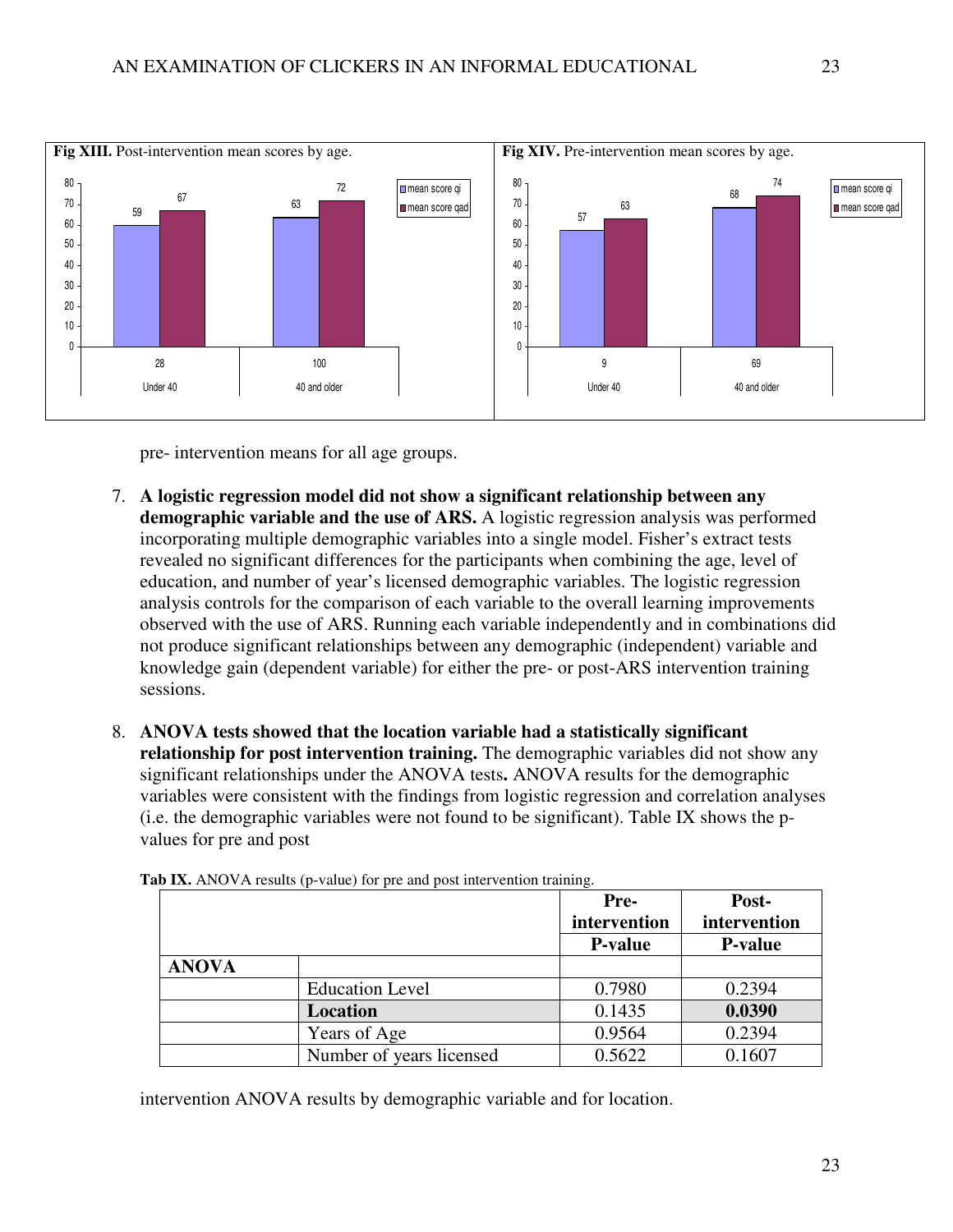#### 9. **Mean score analysis showed that the increases for Upton and Carroll were more favorable both with and without ARS.** The mean scores were analyzed in order to by

**Fig XV.** Pre-intervention mean scores by location. The population size for all demographic variables is the number displayed on the x-axis.

The mean score Q-I signifies the initial questionnaire that was filled out by the participants prior to the training session and the mean score Q-F represents the questionnaire filled out after the training session



investigate teaching effectiveness location and for other demographic variables. Figure XV and Figure XVI are the mean scores by location for pre intervention and post-intervention training sessions respectively. Consistent with the analyses of the normalized change scores the mean score for Fulton decreased while all other locations show increased mean scores. The Upton scores are higher than any other location, but there were only 9 participants for the Upton session so this finding should be interpreted with caution. Richland and Carroll each had two post-intervention training sessions which have been grouped together for this analysis. Upton and Carroll attendees demonstrated the largest changes in post intervention mean scores, both

**Fig XVI.** Post-intervention mean scores by location. The population size for all demographic variables is the number displayed on the x-axis



groups showing an increase of 12 percent. The pre-intervention increase in mean scores for both Carroll and Upton (see Figure XV) are also the highest of all locations at 9%.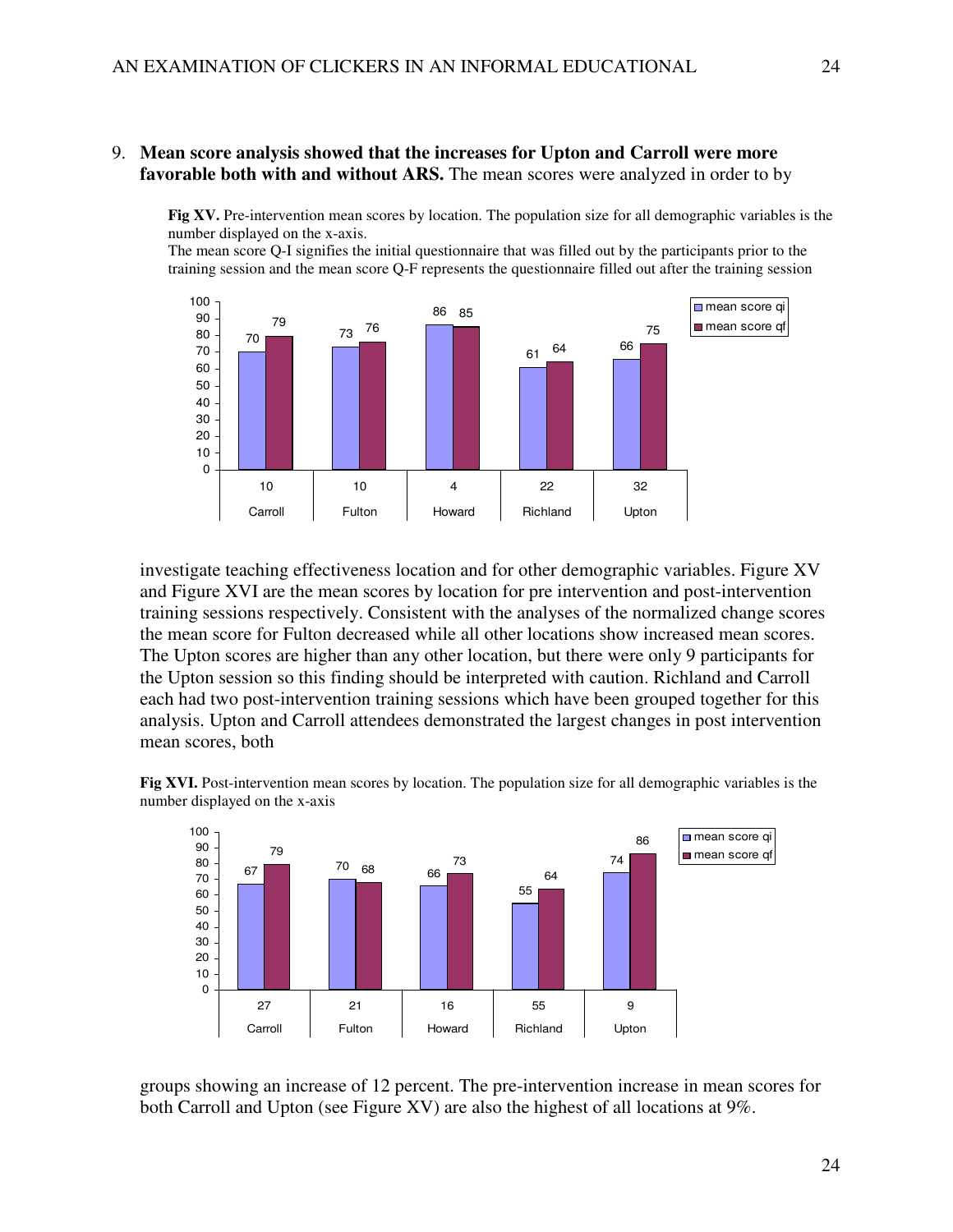10. **The McNemar analysis identified four questions that had knowledge gains post ARS.** In order to analyze the categorical pre- and post-training questionnaire data, a McNemar analysis was performed. McNemar results by question for pre and post-ARS intervention training sessions are shown in Table X and XI respectively. Tables X and XI show the question on the questionnaire alongside the PowerPoint ARS question used in the training session. The percent incorrect is listed for both pre- and post-training questionnaire responses. The change in the percent incorrect between the pre- and post-questionnaires is shown as a difference and this difference is positive if fewer participants answered incorrectly at the end of the training session.

 The McNemar analysis was performed on the pre-intervention training session results. Table X shows the question on the questionnaire alongside the PowerPoint question used in the pre-intervention training session (no ARS).

| Tab X. Pre-intervention McNemar Results by question showing both the Questionnaire question and the PowerPoint |  |
|----------------------------------------------------------------------------------------------------------------|--|
| (ARS) question. Questions shown in bold and highlighted are significant for the McNemar test.                  |  |

|                                            |                                           |                  | Pre-Intervention |                   |                |
|--------------------------------------------|-------------------------------------------|------------------|------------------|-------------------|----------------|
|                                            |                                           | $\%$             | $\mathcal{O}_0$  | <b>Difference</b> |                |
|                                            |                                           | <b>Incorrect</b> | <b>Incorrect</b> | (positive is      | <b>McNemar</b> |
| <b>Question on Questionnaire</b>           | <b>Ouestion on PowerPoint Slide</b>       | Pre              | Post             | improvement)      | P > S          |
| 1. Which of the following best describes   | Which of these causes the most pest       |                  |                  |                   |                |
| pesticides?                                | control failures?                         | 20               | 25               | $-5$              | 0.3173         |
| 2. Which of the following statements       | Which physical feature does NOT help      |                  |                  |                   |                |
| about pest identification is most          | identify wireworms vs. white grubs?       |                  |                  |                   | 0.0116         |
| accurate?                                  |                                           | 41               | 27               | 14                | $(S=6.4)$      |
| 3. You have decided to apply a pesticide   | What pressure is most desirable for an    |                  |                  |                   |                |
| that happens to kill a bio-control         | insecticide application?                  |                  |                  |                   |                |
| organism. Which of the following would     |                                           |                  |                  |                   |                |
| be a likely result?                        |                                           | 69               | 57               | 12                | 0.0606         |
| 4. You are considering applying an         | If you are applying an insecticide, what  |                  |                  |                   |                |
| insecticide. What life stage will be most  | life stage will be most susceptible?      |                  |                  |                   | < 0.0001       |
| susceptible?                               |                                           | 49               | 17               | 32                | $(S=18.9)$     |
| 5. Which of the following statements       | Which is the most important factor to you |                  |                  |                   |                |
| about reaching the target pest is most     | when choosing a pesticide?                |                  |                  |                   |                |
| accurate?                                  |                                           | 57               | 49               | 8                 | 0.1573         |
| 6. You are planning to apply a pesticide   | Which weather condition is least          |                  |                  |                   |                |
| using a boom sprayer. Which forecast       | favorable for pesticide application?      |                  |                  |                   |                |
| represents the best day to minimize drift? |                                           | 9                | 5                | $\overline{4}$    | 0.1797         |
| 7. What condition is most problematic      | What's wrong with the storage in the      |                  |                  |                   |                |
| when storing a granular pesticide?         | previous picture?                         |                  |                  |                   |                |
|                                            |                                           | 28               | 22               | 6                 | 0.0956         |
| 8. Which would decrease the likelihood of  | Which can cause pesticide resistance?     |                  |                  |                   |                |
| pesticide resistance?                      |                                           | 52               | 48               | 4                 | 0.5127         |
| 9. Which of the following statements       | How often do you calibrate?               |                  |                  |                   |                |
| about determining the pesticide dosage     |                                           |                  |                  |                   |                |
| (application rate) is most accurate?       |                                           | 3                | 9                | $-6$              | 0.0588         |
| 10. Which of the following is a way to     | Which of the following is a way to avoid  |                  |                  |                   |                |
| avoid failure of a pesticide to control a  | failure of a pesticide?                   |                  |                  |                   |                |
| pest?                                      |                                           | 21               | 28               | $-7$              | 0.1336         |

For the pre-ARS intervention training sessions, only questions #2 and #4 were statistically significant for the McNemar analysis. Questions #1, #9, and #10 all showed a decrease in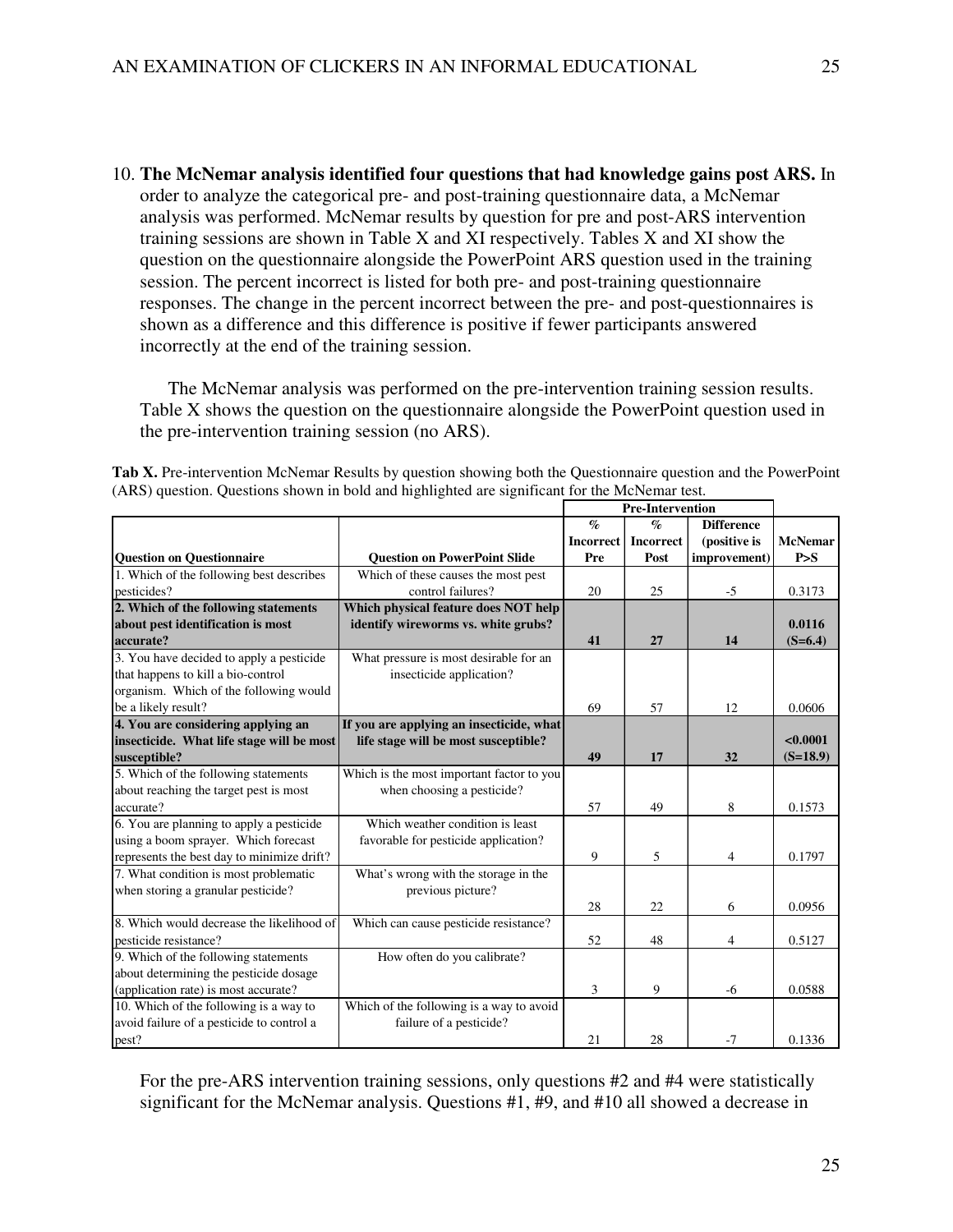correct responses after the training sessions. Although not all significant, seven out of the ten questions showed an improvement in the percent of correct responses after the training sessions. Some of the improvements noted for the pre-intervention training exceed the improvements noted for the post-intervention training sessions. For example question #2 has a 14% improvement for the pre-intervention training while the same question only has a  $2\%$ improvement for the training sessions using ARS.

 In Table XI (post-ARS intervention) question #3 shows that there was an improvement of 28% in that 28% fewer respondents answered incorrectly after the training session. Question #3 as well has the highest percent of incorrect responses (78%) prior to the start of the training, indicating that the knowledge level for question #3 was low at the beginning of the training session.

**Tab XI.** Post intervention McNemar results by question showing both the questionnaire question and the PowerPoint (ARS) question. Questions shown in bold and highlighted were significant for the McNemar test.

|                                             |                                           |                 | <b>Post Intervention</b>   |                   |                |
|---------------------------------------------|-------------------------------------------|-----------------|----------------------------|-------------------|----------------|
|                                             |                                           | $\mathcal{O}_0$ | $\mathcal{O}'$             | <b>Difference</b> |                |
|                                             |                                           |                 | <b>Incorrect Incorrect</b> | (positive is      | <b>McNemar</b> |
| <b>Question on Questionnaire</b>            | <b>Question on PowerPoint Slide</b>       | Pre             | Post                       | improvement)      | Pr > S         |
| 1. Which of the following best describes    | Which of these causes the most pest       |                 |                            |                   |                |
| pesticides?                                 | control failures?                         | 25              | 27                         | $-2$              | 0.6949         |
| 2. Which of the following statements        | Which physical feature does NOT help      |                 |                            |                   |                |
| about pest identification is most accurate? | identify wireworms vs. white grubs?       |                 |                            |                   |                |
|                                             |                                           | 39              | 37                         | $\overline{c}$    | 0.8575         |
| 3. You have decided to apply a pesticide    | What pressure is most desirable for an    |                 |                            |                   |                |
| that happens to kill a bio-control          | insecticide application?                  |                 |                            |                   |                |
| organism. Which of the following            |                                           |                 |                            |                   | < 0.0001       |
| would be a likely result?                   |                                           | 78              | 50                         | 28                | $(S=29.4)$     |
| 4. You are considering applying an          | If you are applying an insecticide, what  |                 |                            |                   |                |
| insecticide. What life stage will be most   | life stage will be most susceptible?      |                 |                            |                   | < 0.0001       |
| susceptible?                                |                                           | 50              | 21                         | 29                | $(S=24.9)$     |
| 5. Which of the following statements        | Which is the most important factor to you |                 |                            |                   |                |
| about reaching the target pest is most      | when choosing a pesticide?                |                 |                            |                   |                |
| accurate?                                   |                                           | 60              | 58                         | 2                 | 0.5316         |
| 6. You are planning to apply a pesticide    | Which weather condition is least          |                 |                            |                   |                |
| using a boom sprayer. Which forecast        | favorable for pesticide application?      |                 |                            |                   |                |
| represents the best day to minimize         |                                           |                 |                            |                   | 0.0522         |
| drift?                                      |                                           | 18              | 12                         | 6                 | $(S=3.8)$      |
| 7. What condition is most problematic       | What's wrong with the storage in the      |                 |                            |                   |                |
| when storing a granular pesticide?          | previous picture?                         |                 |                            |                   |                |
|                                             |                                           | 28              | 25                         | 3                 | 0.285          |
| 8. Which would decrease the likelihood of   | Which can cause pesticide resistance?     |                 |                            |                   |                |
| pesticide resistance?                       |                                           | 51              | 48                         | 3                 | 0.5271         |
| 9. Which of the following statements        | How often do you calibrate?               |                 |                            |                   |                |
| about determining the pesticide dosage      |                                           |                 |                            |                   |                |
| (application rate) is most accurate?        |                                           | 16              | 14                         | $\overline{c}$    | 0.6547         |
| 10. Which of the following is a way to      | Which of the following is a way to        |                 |                            |                   |                |
| avoid failure of a pesticide to control a   | avoid failure of a pesticide?             |                 |                            |                   | 0.0112         |
| pest?                                       |                                           | 40              | 28                         | 12                | $(S=6.4)$      |

After the ARS intervention ,questions #3, #4, #6, and #10 were the only questions wherein the McNemar analysis statistically demonstrates knowledge gain. However, 9 out of the 10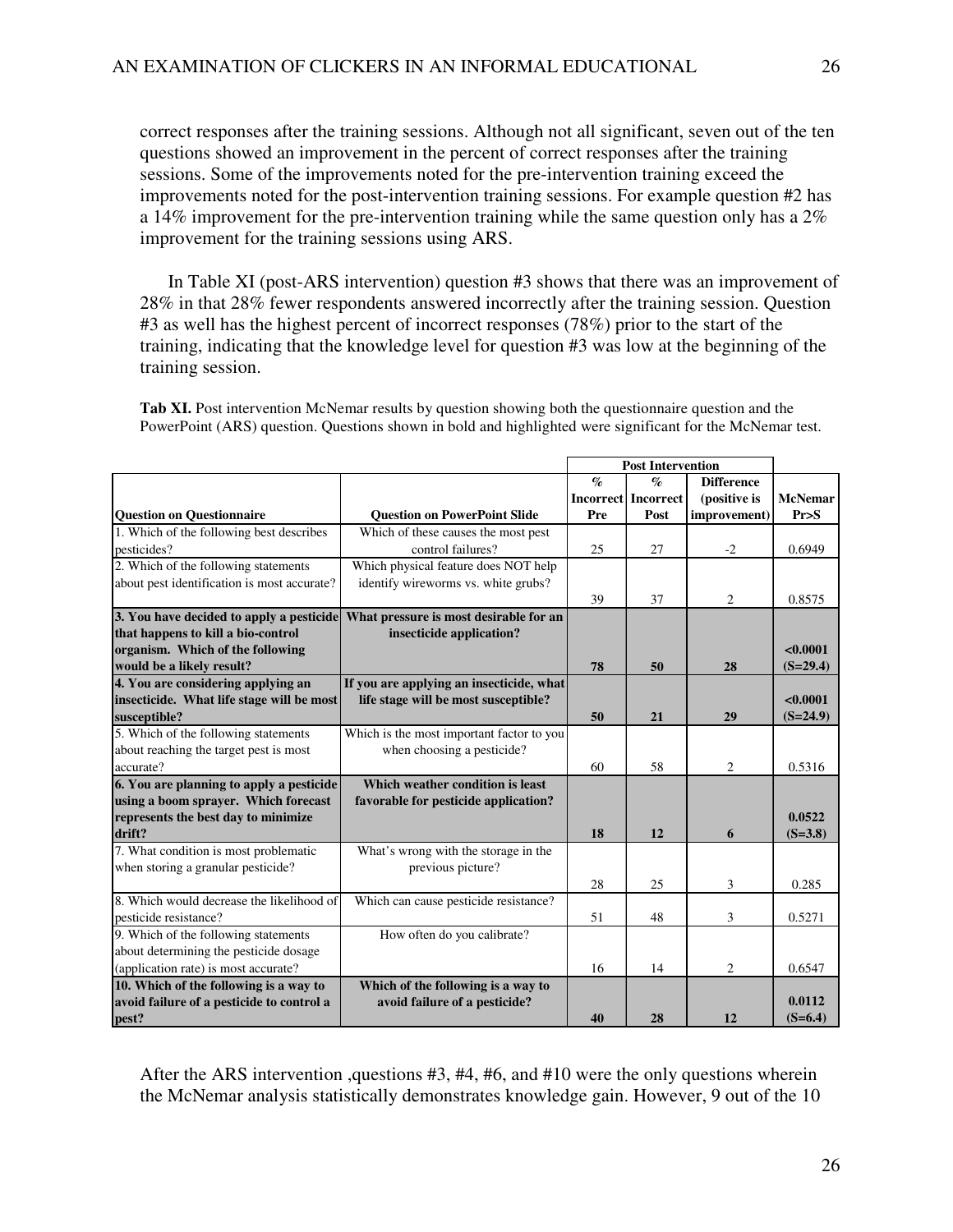questions also show improvements based upon the lower percent of incorrect responses at the end of the training session.

 For question #4, the ARS question and the question on the questionnaire are identical whereas for question #3 they are not. Question #6 and #10 are the next largest improvements at 6% and 12%, respectively. Question #1 showed a decrease in correct responses after the training. The McNemar analysis did not yield any other statistically significant results when the questions were individually analyzed for isolated demographic variables (see Appendix IX), which is consistent with the findings for the demographic variables from the logistic regression and ANOVA analyses.

#### **Controlling Errors**

Errors in data assessment occur when the proper handling and quality review of data is not maintained. Errors may occur during the data entry step when attempting to analyzing data. In order to prevent this type of error data was reviewed at multiple times during the gathering, preparation, and analysis. The person handing out the questionnaires at the recertification training sessions controlled for distributing the pre and post-questionnaire at the beginning and end of the training respectively and ensured that all participants responded to both the pre and post questionnaire. The questionnaires were then sorted by type and maintained by the project manager under the guidelines prescribed by the Institutional Review Board and NC State University. Data entry into a spreadsheet was verified by a person separate from the one performing data entry. Validation, or itemized QC assessment, is important to assess QC data. All documents and raw data must be available for recalculation of results. For this project the validation of the spreadsheet data was done by selecting random questionnaires and then reconciling them with the data in the spreadsheet. When data anomalies were discovered further reconciling of the data entered into the spreadsheet was performed by comparing the spreadsheet to the source questionnaires.

 Aside from errors during data entry the data that was captured may be subject to measurable and non-measurable errors. Errors may occur from unanswered questions, misunderstood questions (cultural interpretations of test), multiple responses provided for a single question, and misunderstood reason for the test (Nichols, 2013). When entering data into the Microsoft Excel spreadsheet the unanswered questions were left blank. Questions that contained multiple answers were left blank on the spreadsheet as well. Measurable errors were managed by Quality Assurance/Quality Control (QA/QC) procedures. Non measurable errors may be controlled with quality assurance specifications, adherence to standard operation procedures (SOPs), documentation, training, and experience (Nichols, 2013). For this project the p-value was used in order to determine whether or not the independent variables were significant. The level of significance of the p-value for the models used in this project was <0.05. This study was bounded by the five counties selected for investigating knowledge gain. Decision units were proposed and reviewed by a statistician. Some of the inputs to the decision were constrained by the scarcity of diversity in the test and control populations.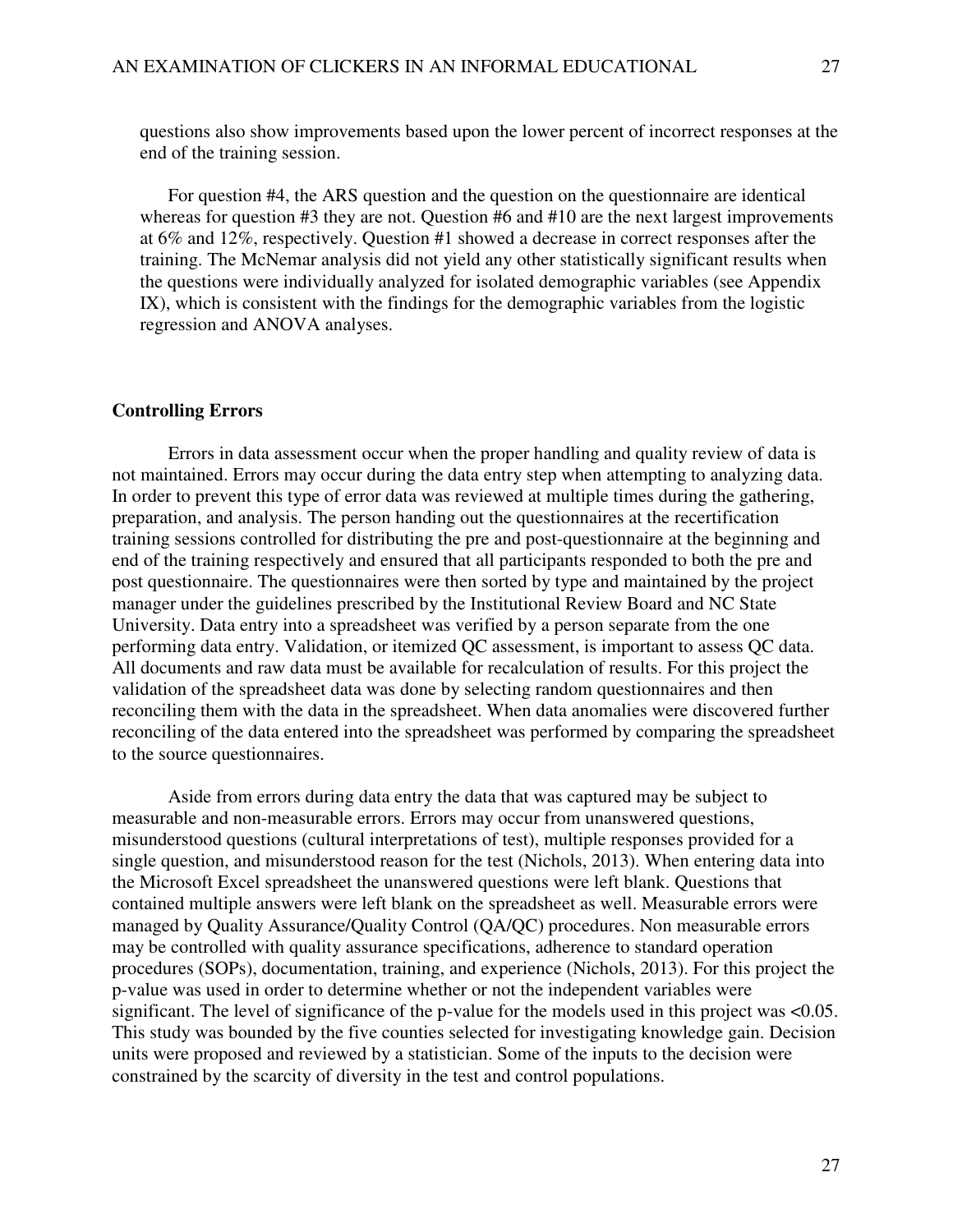### **Discussion**

 The following research questions were posed by this project; (1) Was there a knowledge gain from the user of ARS for the pesticide training? (2) Was there a difference in knowledge gains for the training locations and what does this mean? (3) Was there a difference in knowledge gain between questions on the questionnaire? (4) Do the number of years of licensing effect learning outcomes? (5) What impact does the level of education completed have on learning outcomes? (6) Does the age of the participant affect learning outcomes when using ARS technology? In the following section the results for each question are briefly discussed.

#### *Was there a knowledge gain from the user of ARS for the pesticide training?*

 This project identified a Hake normalized gain of 28.2% for pesticide training classes in the pilot using ARS. Smith, et al, 2012, conducted a similar pilot for pesticide applicator training of blueberry growers in Maine and they calculated a normalized change for clicker question responses before and after peer review discussions. The normalized change results from Smith, et al, 2012, were 35.4% which, though higher than the results for this study, are nonetheless consistent. Smith, et al's, informal education setting consisted of a three hour training session where the pesticide training used in this pilot was only one hour in duration. Smith only posed 6 clicker questions for their study while this pilot contained 10 questions. Also Smith, et al, encouraged peer review time where each grower talked with the other growers prior to making their final clicker selection (Q-F). In this study the clicker discussion (Q-F) question responses were collected for each individual on a paper questionnaire which did not allow for subsequent peer review prior to the submission of responses (since the questionnaire was not provided until the end of the presentation). Finally Smith, et al, used clicker questions that were the primary focus of the training session while for the North Carolina study the ten clicker questions were embedded inside a sixty-plus page PowerPoint presentation used for the pesticide applicator training recertification.

 The results for the post-ARS intervention training session conducted in Fulton County differed from other sites. Eight of the participants at Fulton had post-training results which were inconsistent with the rest of the test population. When Fulton was removed from the post-ARS intervention data, the normalized gain for this project was 32.2%. The change in mean scores for the training classes with ARS was 8% (mean score Q-I=64% and mean score Q-F=72%). When Fulton was removed the change in mean scores for the training classes with ARS was 10%. Smith, et al, 2012 reported a 17% gain between the initial and post-training scores. In their paper Smith, et al, cited published reports of other science classes' pre and post training mean scores showing a range of 10% to 27%.

#### *Was there a difference in knowledge gains for the training locations and what does this mean?*

 It is interesting to note that 2 locations Upton and Carroll exhibited learning gains without the use of ARS (pre-intervention). This demonstrates that a one-hour pesticide licensing certification training can support learning gains for participants. Because the gains for both these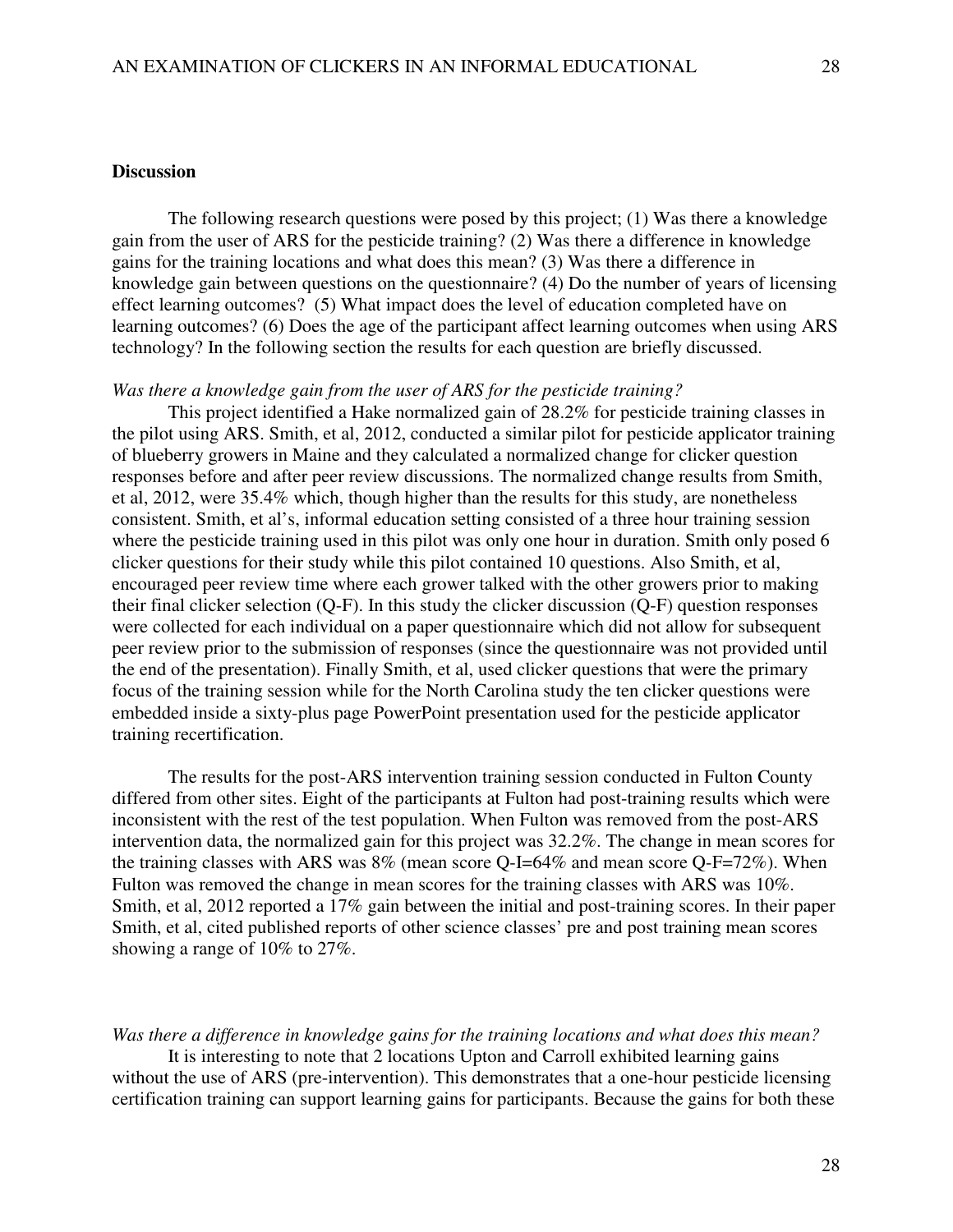counties were markedly higher than the remaining locations, it would suggest that pedagogy and teaching practice were not consistent across all of the locations.

 Upton and Carroll Counties each showed a 12% gain from pre to post training means scores while Howard and Richland showed 7% and 9% for post intervention classes. As was reported in this paper Fulton showed a decline in mean scores from pre to post training of 2%. The two students who had 100% correct on the pre-training test subsequently scored worse on the post-training test. These downward trending results may be indicative of issues with either the teaching approach or the wording used for the ARS questions on the PowerPoint slides, or both. The ANOVA results for post intervention training were significant for location but this may be attributed to the issues with the Fulton data rather than to any significant differences between other locations in this study.

 There are enough variations between training sites that it would be difficult to isolate exactly what is causing the difference in mean scores. However, one variable that should be considered is the teaching approaches used for each location. The educators in locations with larger knowledge gains may have a better teaching approach for the material being covered. For future ARS training sessions the approach used by the instructors in Upton and Carroll should be further developed and adopted. One of the benefits of ARS is that the data for each class can be collected and analyzed and thus evaluations for all training sessions can be generated. The learning gains achieved without the use of ARS in the training classes should be understood and any successful teaching methods should be adapted for use in the ARS training sessions. The pre-intervention increase in mean scores for both Carroll and Upton (see Figure IX) are also the highest of all locations at 9%, which suggests again that the teaching approach was consistent across those 2 locations and possibly better than the approaches used for the remaining locations.

#### *Was there a difference in knowledge gain between questions on the questionnaire?*

When applying the McNemar test to all questions question #3, #4, #6, and #10 were significant for rejecting the null hypothesis (i.e. that the training had no impact on knowledge gain). These questions should be further analyzed in order to understand why learning occurred in the training sessions using ARS. Questions #2, #5, #7, #8, and #9 showed improvements that were not statistically significant per the McNemar Test. Even though these improvements were not found to be statistically significant in the McNemar analysis the approach used for these questions in the training merits further examination. Recognition of the success factors for those questions may be applied to remaining questions in order to enhance learning gains for all questions in future training sessions. The reason that some questions did not experience a learning increase proportional to the most successful questions should be investigated further with resultant consideration towards their inclusion or exclusion from future studies.

 Many of the questions were not posed the same way on the questionnaire as they were displayed as clicker questions in the PowerPoint presentation. Analysis of the questions on the questionnaire alongside the clicker questions in the PowerPoint deck revealed that question #4 was worded verbatim on the slide and the questionnaire. However questions #3, and all other questions for that matter, were not identical on the presentation and the questionnaire. There were a lower percentage of incorrect responses for all of the questions, post intervention, save for question #1. Though this decrease is small the reasons that participants continued to answer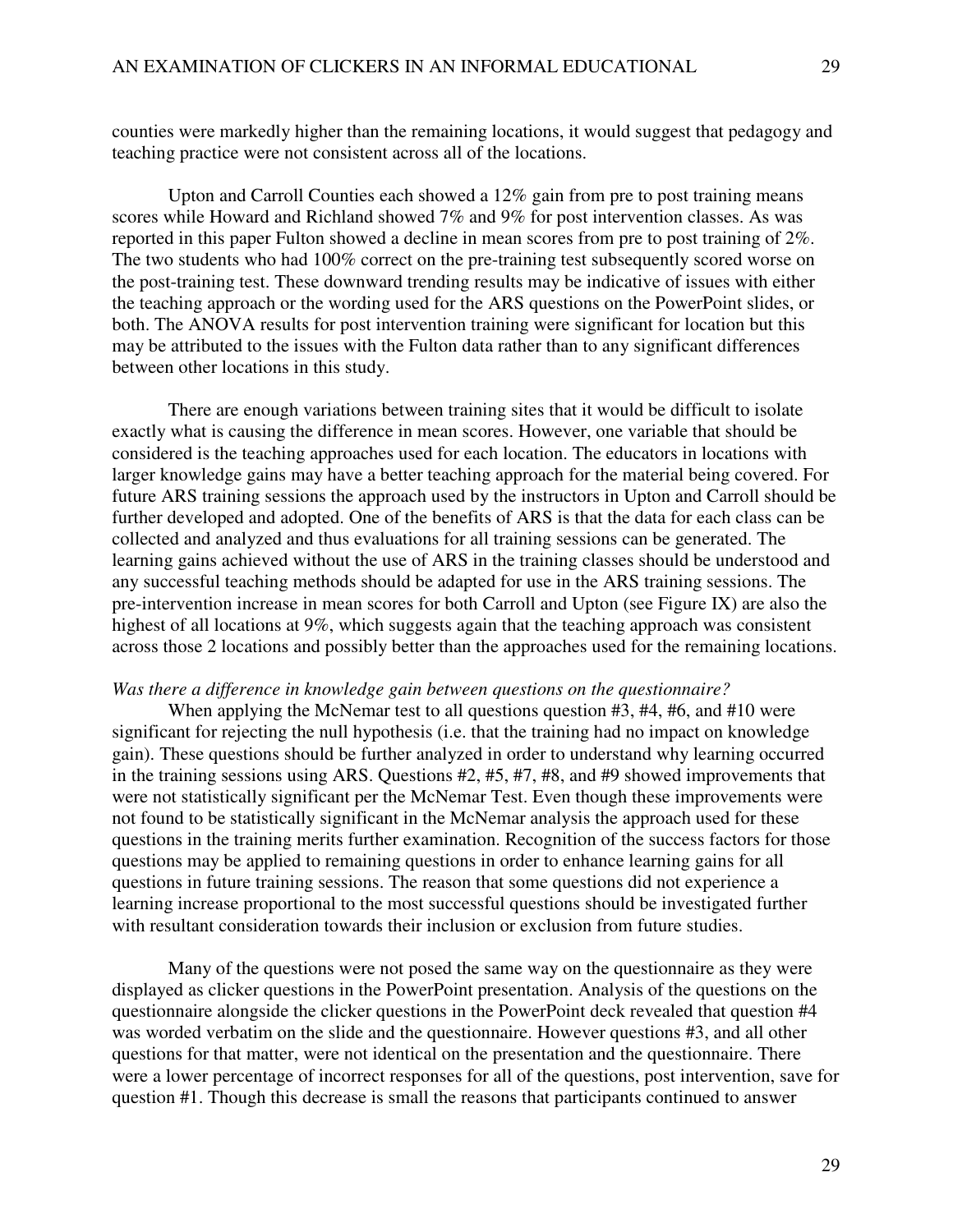question #1 incorrectly after the training session should be evaluated further. The wording used for the PowerPoint slide (ARS) is different from the wording used on the questionnaire for question #1. A question-level analysis may help to determine whether the script for some of the questions needs to be revised either on the PowerPoint deck or on the questionnaire. Possibly the wording on the clicker slides and/or the questionnaire could be modified to capture knowledge gain. The PowerPoint deck that is used for the ARS training could also be rearranged, shortened, and otherwise modified to further benefit learning gains.

 One question that this project did not attempt to address but which may merit examination in subsequent studies is the learning gain from clickers based upon the placement of the question in a presentation. Questions which are asked at the end of a lecture may be recollected more readily by attendees using ARS in informal education settings as the question was most recently discussed. Overall learning gains may be negatively impacted by the duration of the presentation. A presentation with a longer duration may actually serve to decrease the benefits derived from ARS in an informal education setting. Future studies could be conducted to better define the optimal length for informal education presentations which serve to maximize the learning gains from ARS.

#### *Do the number of years of licensing effect learning outcomes?*

 The number of years of licensing experience was not significant in the logistic model which signifies that you cannot reject the null hypothesis for years of licensing experience. Differences in number of years licensed did not significantly affect knowledge gains from ARS. However ARS showed learning gains for pesticide licensees in the over 40 years of age group which may indicate that ARS does not discriminate for older age groups.

### *What impact does the level of education completed have on learning outcomes?*

As with the number of years licensed, the level of education, another demographic variable, does not significantly affect knowledge gains from ARS. ARS has been shown to support student's metacognition. Consistent with Smith, et al, 2012, this project showed that the high school group had a lower ceiling (representing participants who scored 100% on the questionnaire both before and after the training) than the post high-school group. As asserted by Smith, et al, 2012, the high school group had the most opportunity to learn from the training.

#### *Does the age of the participant affect learning outcomes when using ARS technology?*

 Given the older age distribution of pesticide applicators, this study explored whether older people are less comfortable with ARS technology. This project was unable to detect any differences in scores based upon the age of the participant. Age, consistent with the other demographic variables tested for this project, did not affect knowledge gains from ARS. This finding regarding the age of the participant was also consistent with the results reported by Smith, et al, 2012. This may indicate that the demographic factors do not impede the benefits derived from ARS (M. K. Smith et al., 2012). Lack of significance for this project is not conclusive as there may not have been sufficient variation among participants in this study for the demographic variables that were studied.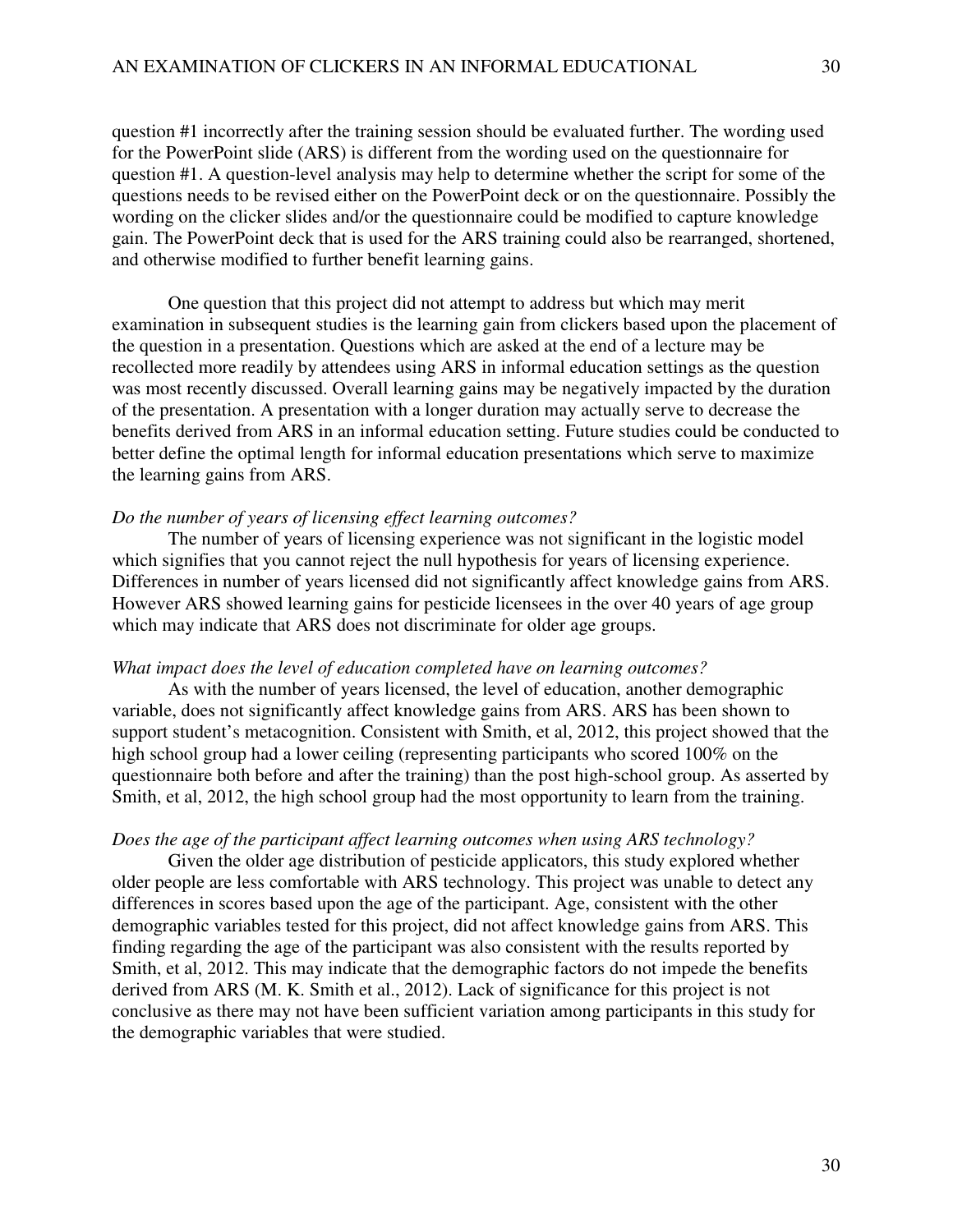### **Conclusion**

 There are few studies that have quantified the knowledge gain for ARS in an informal education setting. Some studies cite the scarcity of sound quantifiable research on knowledge gains from the use of ARS in formal education settings. Logically, the same comment may be made regarding the scarcity of research for knowledge gain in informal education settings. Additionally researchers claim that the knowledge gains identified in the literature for ARS are mostly from research projects that did not use a randomized design of experiment. And some researchers cite that the knowledge gains from ARS are small in magnitude. This project may be seen as one of the initial attempts to quantify knowledge gains from ARS in an informal education setting. Knowledge gains were identified for groups using ARS (test groups) in this project that were higher in magnitude than the knowledge gains for the groups (control groups) that did not use ARS.

 The learning gains from the informal education training sessions conducted by the NC Cooperative Extension for pesticide recertification serve to improve safety and ultimately save lives. So the question of whether or not ARS should be used is not disputable considering that any increase in knowledge, no matter how small, is valuable to public safety. Another consideration for the use of ARS for future training sessions is that ARS does not seem to discriminate for any demographic variable. ARS may possibly favor disadvantaged students (e.g. students who do not speak English) (Keifer et al., 2014). Furthermore ARS is a useful technology for gathering data from training sessions. Such data once gathered may be analyzed by the Extension professional in order to refine the message they are attempting to deliver. Considerable time is required to capture of data from questionnaires and clean the data for further analyses. ARS, when used for data capture, would free up the time of the extension professional so that they can spend more time analyzing and less time recording training data.

 This data suggests that, once deployed to all extension professionals, ARS may improve applicator learning and aid in identification of inconsistencies in the delivery method used by the extension professionals for the recertification training classes. ARS promotes program evaluations which may be conducted proactively, by assessing knowledge gain for pesticide applicators who have attended the training, rather than reactively, by counting accidents and injuries. Using ARS would be one way to ensure that all pesticide recertification training sessions are evaluated in a proactive manner. Proactive management of pesticide recertification training may serve to increase pesticide applicator knowledge and consequently help to reduce the number of pesticide spills, injuries, and deaths in North Carolina.

#### *Recommendations*

Below is a summation of suggested recommendations for subsequent ARS efforts:

1) Consider using a smart phone application to supplant need for clickers where internet access is present. There are numerous free to use mobile-phone based systems available (Dunn,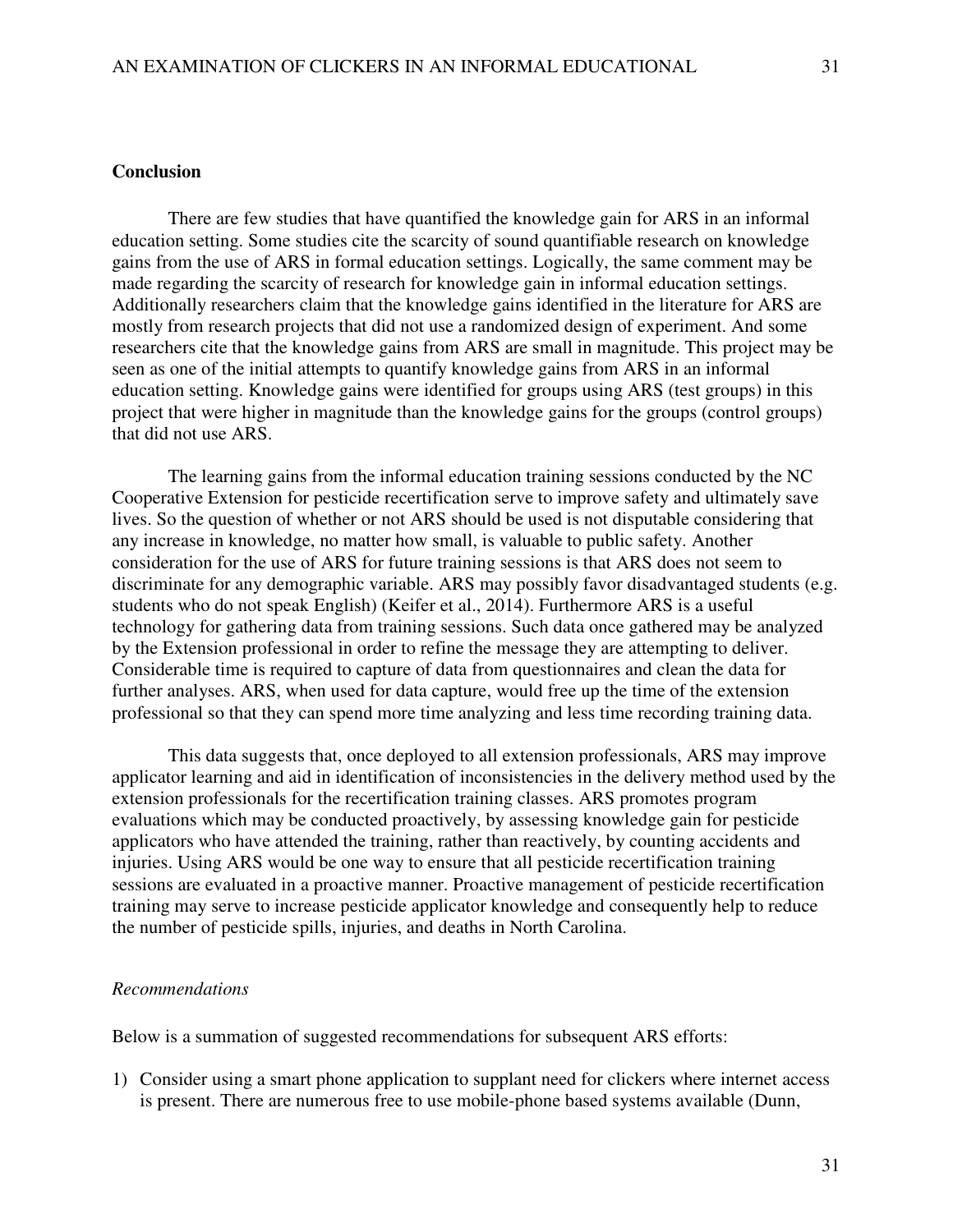Richardson, Oprescu, & McDonald, 2013; Jain & Farley, 2012; Lee et al., 2013; Salmon & Stahl, 2005; Sun, 2014):

- a) Most people seem to have smart phones.
- b) Clickers are expensive and the coordination of ensuring that there are enough operative clickers for the variable numbers of attendees is difficult.
- c) Clickers are easily damaged when being stored, transported, and used.
- d) First-time clicker distribution and training may pose a learning curve which imposes additional time demands on the short duration (one-hour) for the NC Cooperative extension recertification training.
- 2) Decrease the length of the PowerPoint deck used for the recertification training:
	- a) Sixty-plus slides is too many to cover during a one-hour training session as is results in covering one slide per minute (death-by-PowerPoint).
	- b) Adapt the PowerPoint content for each region so that eastern regions can focus on eastern crops and associated pesticide issues. The current PowerPoint deck used for Upton County does not focus on that region's pests and crops.
	- c) Consider putting extra slides into an appendix section of the presentation.
	- d) One study has shown that the optimal number of clicker questions to include in a presentation is five to seven (Williamson Sprague & Dahl, 2009).
- 3) Allow more time for discussion on each clicker question posed:
	- a) Ensure that time is provided during the presentation for peer discussions when needed so that learning gains are maximized for each clicker question.
	- b) Ensure that all peers are involved in the discussion as critical thinking may not occur until one speaks or writes (clicking) their thoughts. When using ARS the instructor can monitor the responses prior to moving on to the next slide.
	- c) Consider reviewing the questions with the lowest clicker scores at the end of the presentation.
- 4) Incorporate software that allows for pre and post scoring of clicker questions:
	- a) Clicker question responses can be captured and scored for both pre and post peer discussion
	- b) Software calculations (scoring) may be use to establish normalized gain expectations for knowledge gain and to record the effectiveness of the instructors and/or the clicker questions
	- c) Software calculations will be useful metrics for determining the effectiveness of individual training sessions or training materials.
	- d) A recent article in the Journal of Extension found that Turning Point software was not designed for this purpose (Carlson, 2014).
- 5) Consider putting the ARS software into the internet (Hwang, Lacroix, & Usova, 2012; Kühbeck, Engelhardt, & Sarikas, 2014; Rush et al., 2013; Shon & Smith, 2011):
	- a) Instructors experience challenges when attempting to load PowerPoint/ARS technology onto their laptop which may prevent them from incorporating ARS readily into their presentation
	- b) ARS software in the cloud may be accessed from any computer via an internet link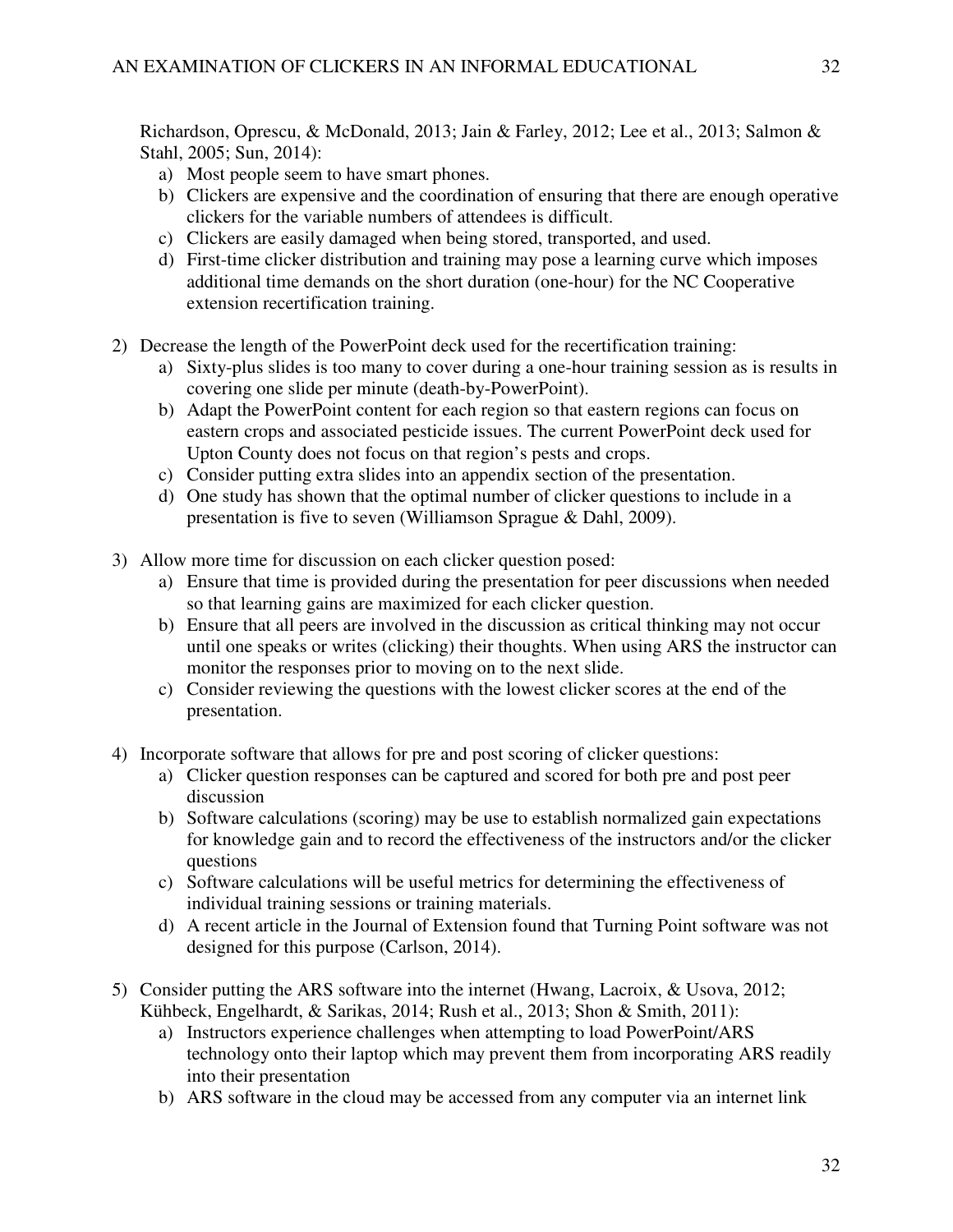- c) NC State already offers ARS software on the internet (see ResponseWare at http://oit.ncsu.edu/clickers/responseware)
- 6) Continue to refine clicker questions for inclusion in training decks:
	- a) Certain questions did not experience learning gains for post intervention training sessions. Possibly these questions should be re-written or removed
	- b) Certain questions showed higher learning gains than others. Continue to study reasons for differential learning gains and incorporate methods used for questions that show the maximum learning gains
	- c) Continue to study whether or not the location of the question in the deck makes a difference in the level of learning gain
	- d) Continue to define the acceptable range of learning gains for a single question. Such ranges could be used to determine the effectiveness of the instructor/presentation once they have been established
- 7) Continue to investigate the impact on learning gains due to demographic variables:
	- a) One would expect that ARS technology would be more easily embraced by the younger generations but there were learning gains for NC Cooperative Extension pesticide recertification training where the audience was predominantly over 40 years old.
	- b) ARS technology may provide learning gains for multiple ethnic groups but further study is needed in order to understand whether there are different cultural interpretations of the clicker questions and answers being used.
	- c) Possibly different training courses could be conducted for those with fewer years of pesticide licensing (e.g. beginning, intermediate, and advanced courses).
- 8) Continue to define measurements of success for learning gains
	- a) Success measures may be used to establish parameters for the effectiveness of an instructor
	- b) Success measures may be used to establish parameters for the effectiveness of a PowerPoint presentation
	- c) Success measures may be used to establish parameters for the effectiveness of the ARS technology (clicker devices, software, and delivery method).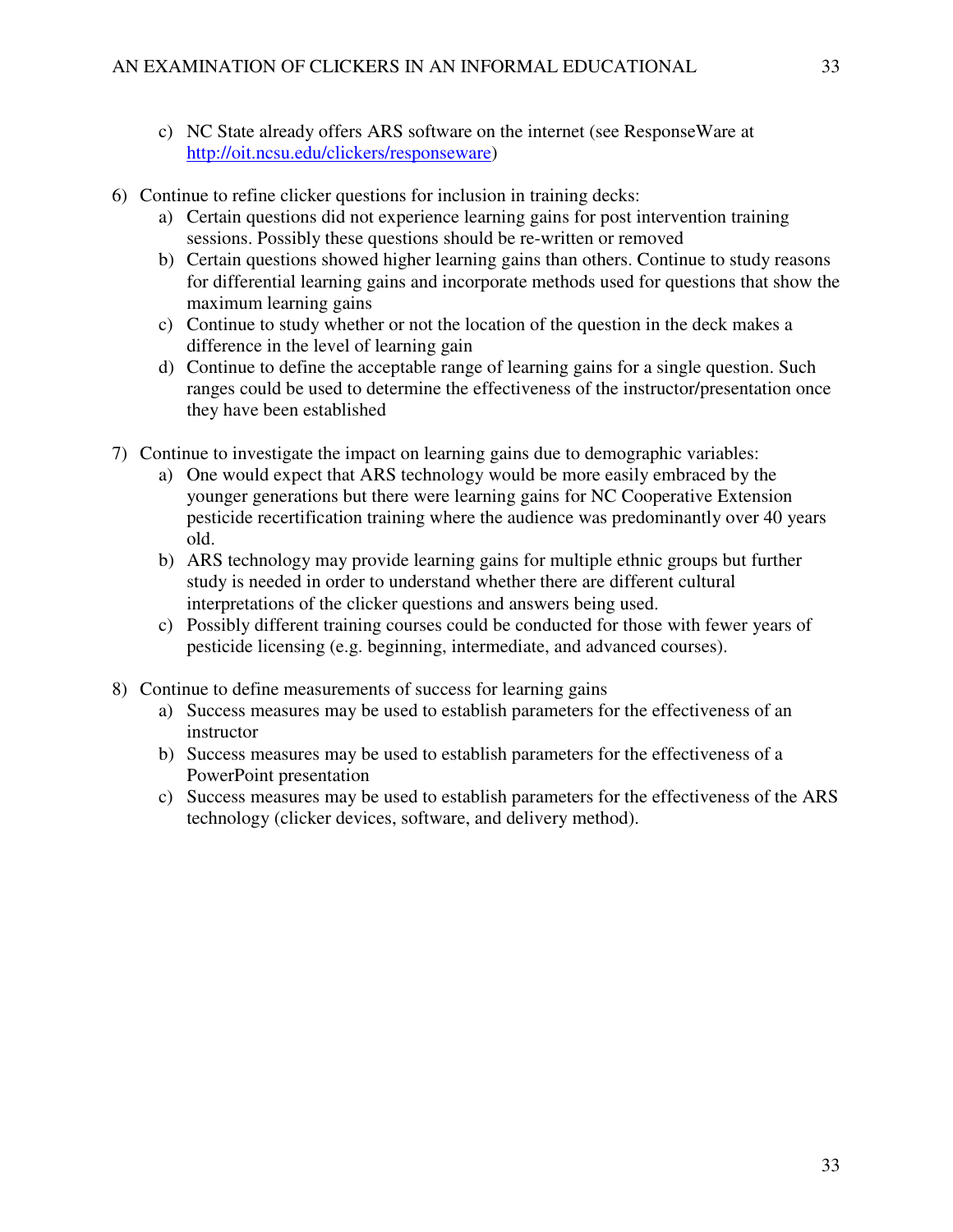#### **References**

- Anderson, L. S., Healy, A. F., Kole, J. A., & Bourne, L. E. (2013). The Clicker Technique: Cultivating Efficient Teaching and Successful Learning. *Applied Cognitive Psychology*, *27*(2), 222–234. doi:10.1002/acp.2899
- Beatty, I. D., Leonard, W. J., Gerace, W. J., & Dufresne, R. J. (2006). Question Driven Instruction: Teaching science (well) with an audience response system. *Audience Response Systems in Higher Education Applications and Cases*, 96–115. Retrieved from http://www.srri.umass.edu/sites/srri/files/beatty-2006qdi.pdf
- Blasco-Arcas, L., Buil, I., Hernández-Ortega, B., & Sese, F. J. (2013). Using clickers in class. The role of interactivity, active collaborative learning and engagement in learning performance. *Computers & Education*, *62*, 102–110. doi:10.1016/j.compedu.2012.10.019
- Blood, E., & Gulchak, D. (2012). Embedding "Clickers" Into Classroom Instruction: Benefits and Strategies. *Intervention in School and Clinic*, *48*(4), 246–253. doi:10.1177/1053451212462878
- Boscardin, C., & Penuel, W. (2012). Exploring benefits of audience-response systems on learning: a review of the literature. *Academic Psychiatry : The Journal of the American Association of Directors of Psychiatric Residency Training and the Association for Academic Psychiatry*, *36*(5), 401–7. doi:10.1176/appi.ap.10080110
- Brady, M., Seli, H., & Rosenthal, J. (2013a). "Clickers" and metacognition: A quasiexperimental comparative study about metacognitive self-regulation and use of electronic feedback devices. *Computers & Education*, *65*, 56–63. doi:10.1016/j.compedu.2013.02.001
- Brady, M., Seli, H., & Rosenthal, J. (2013b). Metacognition and the influence of polling systems: how do clickers compare with low technology systems. *Educational Technology Research and Development*, *61*(6), 885–902. doi:10.1007/s11423-013-9318-1
- Byrne, R. (2012). Free Technology for Teachers. *freetech4teachers.com*. Retrieved from http://www.freetech4teachers.com/2012/02/11-web-based-polling-and-surveytools.html#.U3rFD\_ldWSr
- Carlson, B. M. (2014). Using Turning Point to Conduct an Extension Needs Assessment Analyzing the Data. *Journal of Extension*, *52*(1), 2012–2014.
- Carnaghan, C., Edmonds, T. P., Lechner, T. A., & Olds, P. R. (2011). Using student response systems in the accounting classroom: Strengths, strategies and limitations. *Journal of Accounting Education*, *29*(4), 265–283. doi:10.1016/j.jaccedu.2012.05.002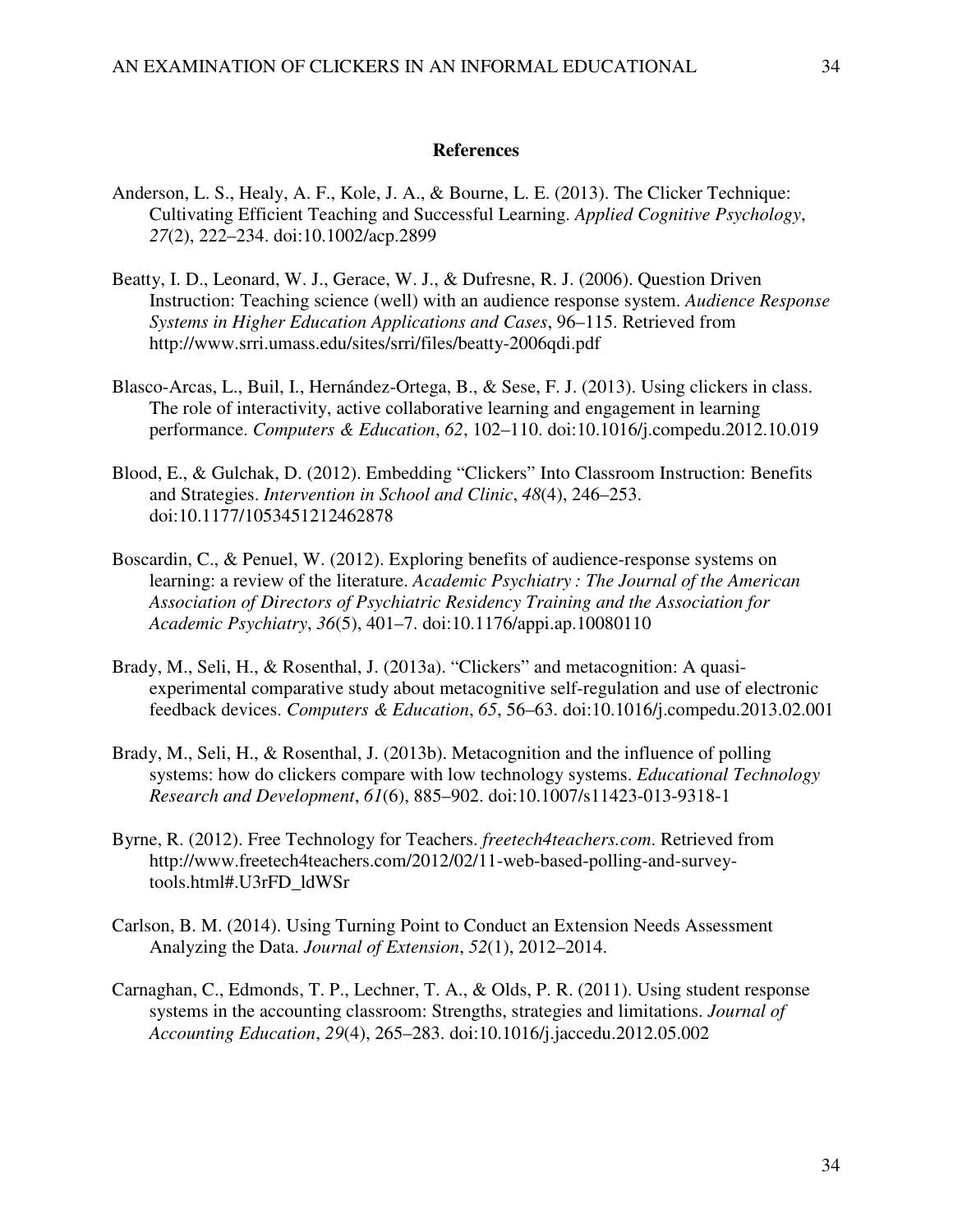- Chaudhry, M. A. (2011). Assessment of microbiology students' progress with an audience response system. *Journal of Microbiology & Biology Education*, *12*(2), 200–1. doi:10.1128/jmbe.v12i2.306
- Conoley, J., Croom, B., Moore, G., & Flowers, J. (2007). Using Electronic Audience Response Systems In High School Agriscience Courses. *Journal of Agricultural Education*, *48*(3), 67–77. doi:10.5032/jae.2007.03067
- Dallaire, D. H. (2011). Effective Use of Personal Response "Clicker" Systems in Psychology Courses. *Teaching of Psychology*, *38*(3), 199–204. doi:10.1177/0098628311411898
- De Koff, J. P. . (2013). Using Audience Response Devices for Extension Programming. *Journal of Extension*, *51*(3). Retrieved from http://www.joe.org/joe/2013june/tt4.php
- DeBourgh, G. A. (2008). Use of classroom "clickers" to promote acquisition of advanced reasoning skills. *Nurse Education in Practice*, *8*(2), 76–87. doi:10.1016/j.nepr.2007.02.002
- Doucet, M., Vrins, A., & Harvey, D. (2009). Effect of using an audience response system on learning environment, motiva...: Consumer Health Complete - powered by EBSCOhost. *Medical Teacher; Vol. 31 (12)*. Retrieved from http://web.ebscohost.com.prox.lib.ncsu.edu/chc/detail?sid=4855eaae-327e-4889-86ac-0a79343e8f4c@sessionmgr4005&vid=4&hid=4212&bdata=JnNpdGU9Y2hjLWxpdmU=# db=cmh&AN=45660230
- Dunn, P. K., Richardson, A., Oprescu, F., & McDonald, C. (2013). Mobile-phone-based classroom response systems: Students' perceptions of engagement and learning in a large undergraduate course. *International Journal of Mathematical Education in Science and Technology*, *44*(8), 1160–1174. doi:10.1080/0020739X.2012.756548
- Efstathiou, N., & Bailey, C. (2012). Promoting active learning using audience response system in large bioscience classes. *Nurse Education Today*, *32*(1), 91–5. doi:10.1016/j.nedt.2011.01.017
- FitzPatrick, K. A., Finn, K. E., & Campisi, J. (2011). Effect of personal response systems on student perception and academic performance in courses in a health sciences curriculum. *Advances in Physiology Education*, *35*(3), 280–9. doi:10.1152/advan.00036.2011
- Ginter, A. C., Maring, E. F., Paleg, B., & Valluri, S. (2013). Using Clicker Technology with Rural, Low-Income Mothers: Collecting Sensitive Data Anonymously. *Journal of Extension*, *51*(4). Retrieved from http://www.joe.org/joe/2013august/a3.php
- Hake, R. R. (1998). Interactive-engagement versus traditional methods: A six-thousand-student survey of mechanics test data for introductory physics courses. *American Journal of Physics*, *66*(1), 64. doi:10.1119/1.18809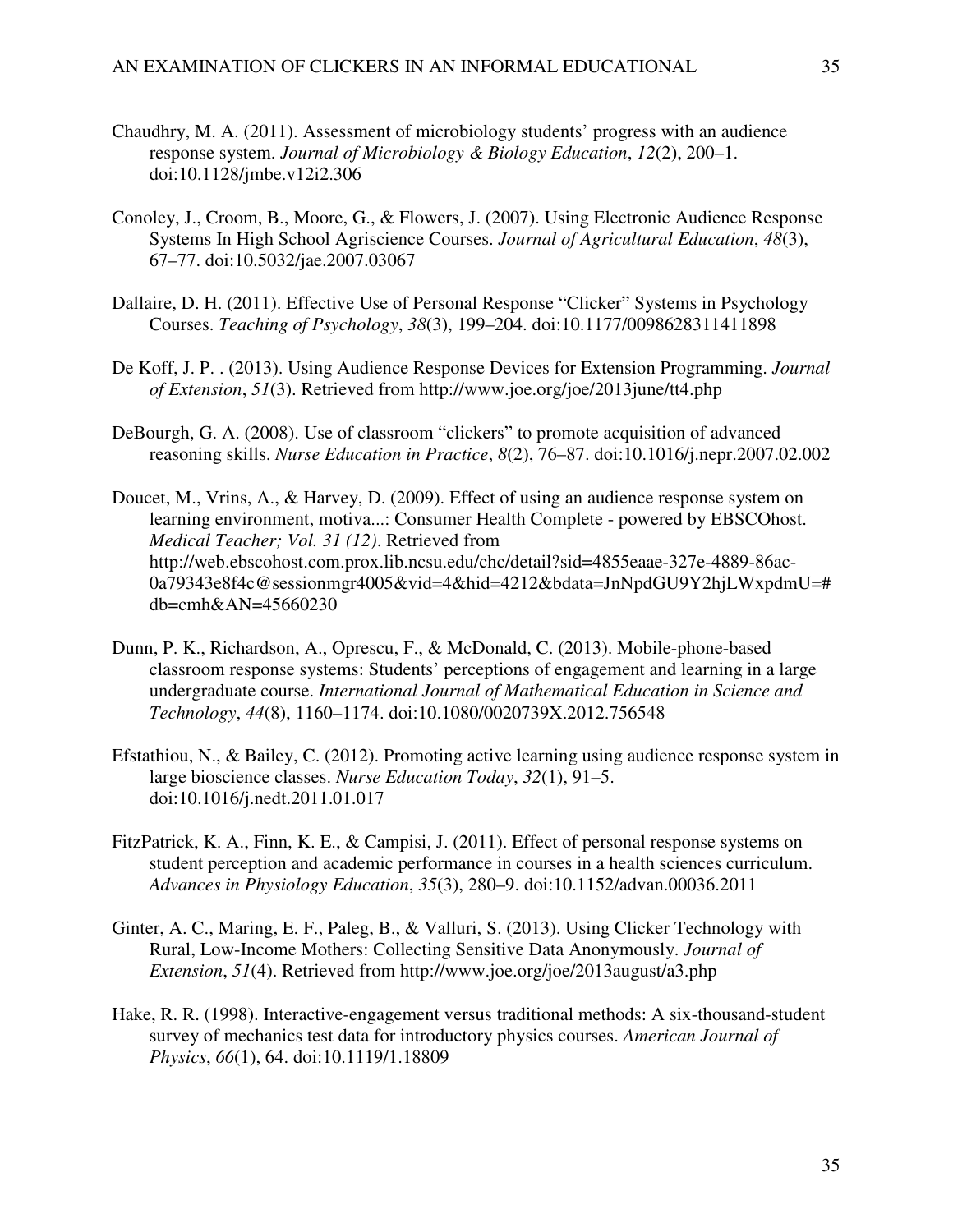- Hashim, M. J. (2013). Standard setting using an audience response system with "clickers". *Medical Education*, *47*(5), 530. doi:10.1111/medu.12164
- Hauswirth, M., & Adamoli, A. (2013). Teaching Java programming with the Informa clicker system. *Science of Computer Programming*, *78*(5), 499–520. doi:10.1016/j.scico.2011.06.006
- Heaslip, G., Donovan, P., & Cullen, J. G. (2013). Student response systems and learner engagement in large classes. *Active Learning in Higher Education*, *15*(1), 11–24. doi:10.1177/1469787413514648
- Hecht, S., Adams, W. H., Cunningham, M. A., Lane, I. F., & Howell, N. E. (2012). Student performance and course evaluations before and after use of the Classroom Performance System TM in a third-year veterinary radiology course. *Veterinary Radiology & Ultrasound : The Official Journal of the American College of Veterinary Radiology and the International Veterinary Radiology Association*, *54*(2), 114–21. doi:10.1111/vru.12001
- Hwang, C., Lacroix, D., & Usova, T. (2012). Mobile Response Systems: A Fast and Easy Interactive Tool. *Feliciter*, *58*(3).
- Jain, A., & Farley, A. (2012). Mobile Phone-Based Audience Response System and Student Engagement in Large-Group Teaching. *Economic Papers: A Journal of Applied Economics and Policy*, *31*(4), 428–439. doi:10.1111/1759-3441.12002
- Jensen, J. V., Ostergaard, D., & Faxholt, A.-K. H. (2011). Good experiences with an audience response system used in medical education. *Danish Medical Bulletin*, *58*(11). Retrieved from http://www.mendeley.com/research/good-experiences-audience-response-systemused-medical-education/
- Karaman, S. (2011). Effects of Audience Response Systems on Student Achievement and Long-Term Retention. *Social Behavior and Personality: An International Journal*, *39*(10), 1431– 1439. doi:10.2224/sbp.2011.39.10.1431
- Kay, R. H., & LeSage, A. (2009). Examining the benefits and challenges of using audience response systems: A review of the literature. *Computers & Education*, *53*(3), 819–827. Retrieved from http://www.sciencedirect.com/science/article/pii/S0360131509001134
- Keifer, M. C., Reyes, I., Liebman, A. K., & Juarez-Carrillo, P. (2014). The use of audience response system technology with limited-english-proficiency, low-literacy, and vulnerable populations. *Journal of Agromedicine*, *19*(1), 44–52. doi:10.1080/1059924X.2013.827998

Kentucky, U. of. (2013). Assessing the Effectiveness of Audience Response System Technology in Pesticide Applicator Training. *University of Kentucky Southeast Center for Agriculture Health and Injury Prevention*. Retrieved from http://www.experts.scival.com/reachnc/grantDetail.asp?t=ep1&id=70550&n=William+Gre gory+Cope&u\_id=3584&oe\_id=1&o\_id=11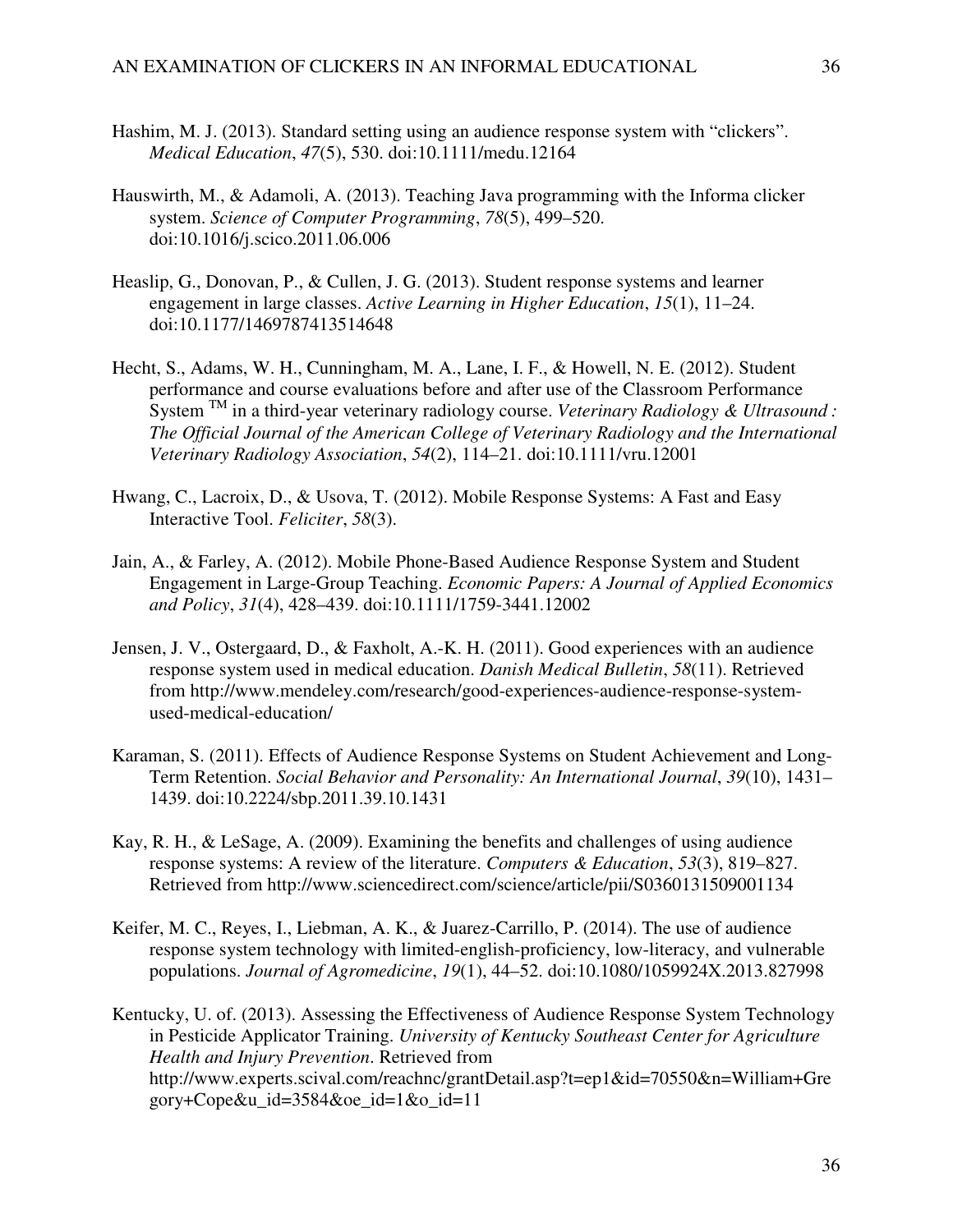- Keough, S. M. (2012). Clickers in the Classroom: A Review and a Replication. *Journal of Management Education*, *36*(6), 822–847. doi:10.1177/1052562912454808
- Klein, K., & Kientz, M. (2013). A Model for Successful Use of Student Response Systems. *Nursing Education Perspectives*, *34*(5), 334–8. Retrieved from http://eds.a.ebscohost.com.prox.lib.ncsu.edu/ehost/detail?sid=79104b3f-40ca-4307-aa25- 79ae462155ad%40sessionmgr4003&vid=1&hid=4108&bdata=JnNpdGU9ZWhvc3QtbGl2 ZSZzY29wZT1zaXRl#db=c8h&AN=2012328844
- Kolikant, Y. B.-D., Drane, D., & Calkins, S. (2010). "Clickers" as Catalysts for Transformation of Teachers. *College Teaching*, *58*(4), 127–135. doi:10.1080/87567551003774894
- Kühbeck, F., Engelhardt, S., & Sarikas, A. (2014). OnlineTED.com--a novel web-based audience response system for higher education. A pilot study to evaluate user acceptance. *GMS Zeitschrift Für Medizinische Ausbildung*, *31*(1), Doc5. doi:10.3205/zma000897
- Landrum, R. E. (2013). The Ubiquitous Clicker: SoTL Applications for Scientist-Educators. *Teaching of Psychology*, *40*(2), 98–103. doi:10.1177/0098628312475028
- Lantz, M. E. (2010). The use of "Clickers" in the classroom: Teaching innovation or merely an amusing novelty? *Computers in Human Behavior*, *26*(4), 556–561. doi:10.1016/j.chb.2010.02.014
- Latessa, R., & Mouw, D. (2005). Use of an audience response system to augment interactive learning. *Family Medicine*, *37*(1), 12–14. Retrieved from http://www.stfm.org/Portals/49/Documents/FMPDF/FamilyMedicineVol37Issue1Latessa12 .pdf
- Lee, A. W. M., Ng, J. K. Y., Wong, E. Y. W., Tan, A., Lau, A. K. Y., & Lai, S. F. Y. (2013). Lecture Rule No. 1: Cell Phones ON, Please! A Low-Cost Personal Response System for Learning and Teaching. *Journal of Chemical Education*, *90*(3), 388–389. doi:10.1021/ed200562f
- Liu, F. C., Gettig, J. P., & Fjortoft, N. (2010). Impact of a student response system on short- and long-term learning in a drug literature evaluation course. *American Journal of Pharmaceutical Education*, *74*(1), 6. Retrieved from http://www.pubmedcentral.nih.gov/articlerender.fcgi?artid=2829154&tool=pmcentrez&ren dertype=abstract
- Lymn, J. S., & Mostyn, A. (2010). Audience response technology: engaging and empowering non-medical prescribing students in pharmacology learning. *BMC Medical Education*, *10*(1), 73. doi:10.1186/1472-6920-10-73
- Mareno, N., Bremner, M., & Emerson, C. (2010). The Use of Audience Response Systems in Nursing Education: Best Practice Guidelines. *International Journal of Nursing Education Scholarship*, *7*(1). Retrieved from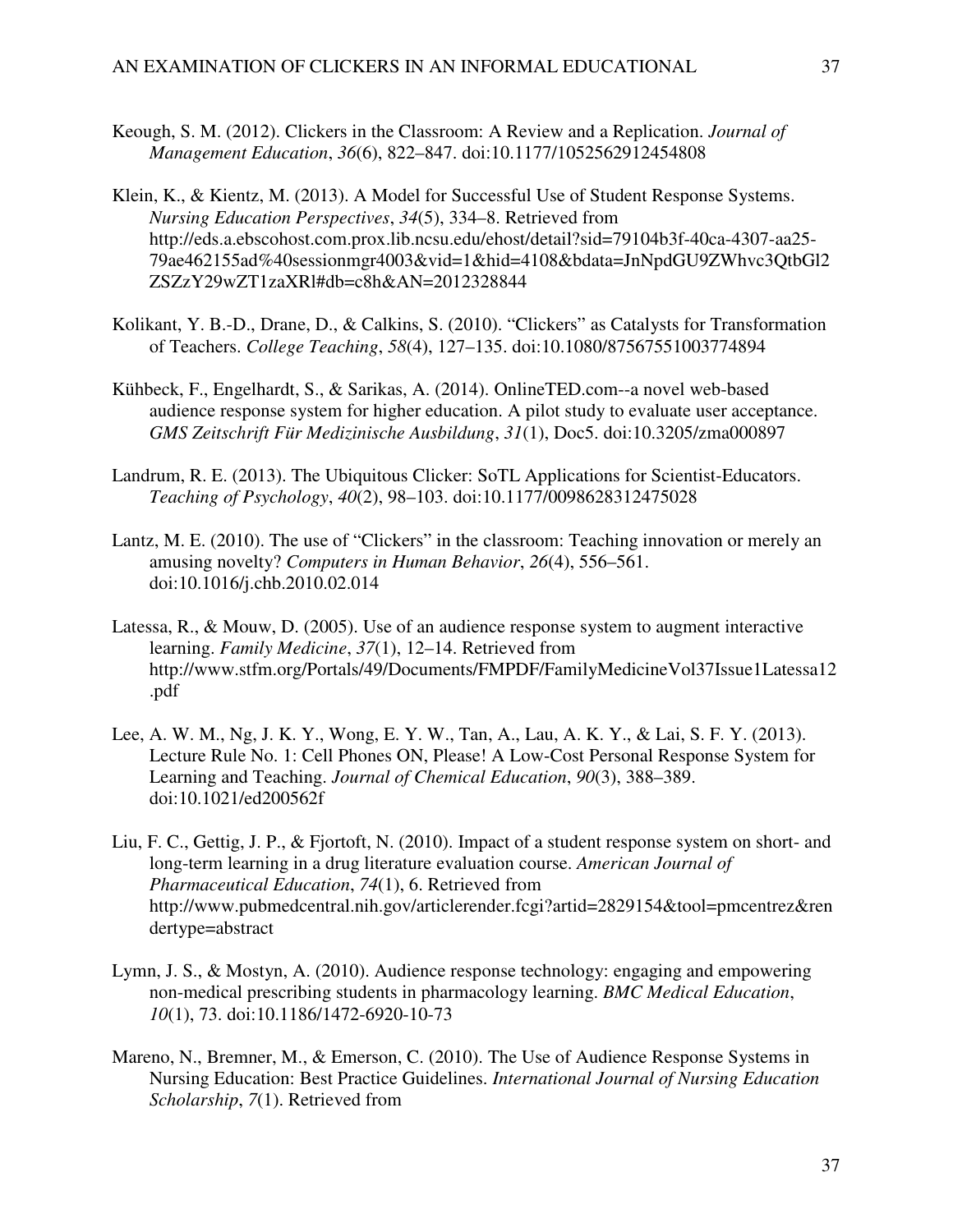http://www.degruyter.com.prox.lib.ncsu.edu/view/j/ijnes.2010.7.1/ijnes.2010.7.1.2049/ijnes .2010.7.1.2049.xml

- McClure, M., Fuhrman, N., & Morgan, C. (2012). Program Evaluation Competencies of Extension Professionals: Implications for Continuing Professional Development. *Journal of Agricultural Education*, *53*(4), 85–97. doi:10.5032/jae.2012.04085
- Moss, K., & Crowley, M. (2011). Effective learning in science: The use of personal response systems with a wide range of audiences. *Computers & Education*, *56*(1), 36–43. doi:10.1016/j.compedu.2010.03.021
- Nelson, C., Hartling, L., Campbell, S., & Oswald, A. E. (2012). The effects of audience response systems on learning outcomes in health professions education. A BEME systematic review: BEME Guide No. 21. *Medical Teacher*, *34*, 386–405. Retrieved from http://web.a.ebscohost.com.prox.lib.ncsu.edu/chc/detail?sid=b0ed9ce7-b568-459c-aba8- 63ba48643acf@sessionmgr4002&vid=1&hid=4114&bdata=JnNpdGU9Y2hjLWxpdmU=
- Nichols, E. G. (2013). EA504 (601) Environmental Monitoring and Analysis The Measurement Process (Module 5). *NC State University*. Retrieved from https://moodle1314 courses.wolfware.ncsu.edu/course/view.php?id=672
- Nicol, David J., Boyle, J. T. (2003). Peer Instruction versus Class-wide Discussion in Large Classes: a comparison of two interaction methods in the wired classroom. *Studies in Higher Education*, *28*(4).
- Oigara, J., & Keengwe, J. (2011). Students' perceptions of clickers as an instructional tool to promote active learning. *Education and Information Technologies*, *18*(1), 15–28. doi:10.1007/s10639-011-9173-9
- Quinn, A. S. (2007). Audience Response System (Clickers) by TurningPoint. *Journal of Technology in Human Services*, *25*(3), 107–114. Retrieved from http://www.tandfonline.com.prox.lib.ncsu.edu/doi/abs/10.1300/J017v25n03\_07#.Ut1VYHw o7IU
- Rimland, E. (2013). Assessing Affective Learning Using a Student Response System. *Portal: Libraries and the Academy*, *13*(4), 385–401. doi:10.1353/pla.2013.0037
- Rush, B. R., White, B. J., Allbaugh, R. a, Jones, M. L., Klocke, E. E., Miesner, M., … Roush, J. K. (2013). Investigation into the impact of audience response devices on short- and longterm content retention. *Journal of Veterinary Medical Education*, *40*(2), 171–6. doi:10.3138/jvme.1012-091R
- Salmon, T. P., & Stahl, J. N. (2005). Wireless Audience Response System: Does It Make a Difference? *Journal of Extension*, *43*(3). Retrieved from http://www.joe.org/joe/2005june/rb10.php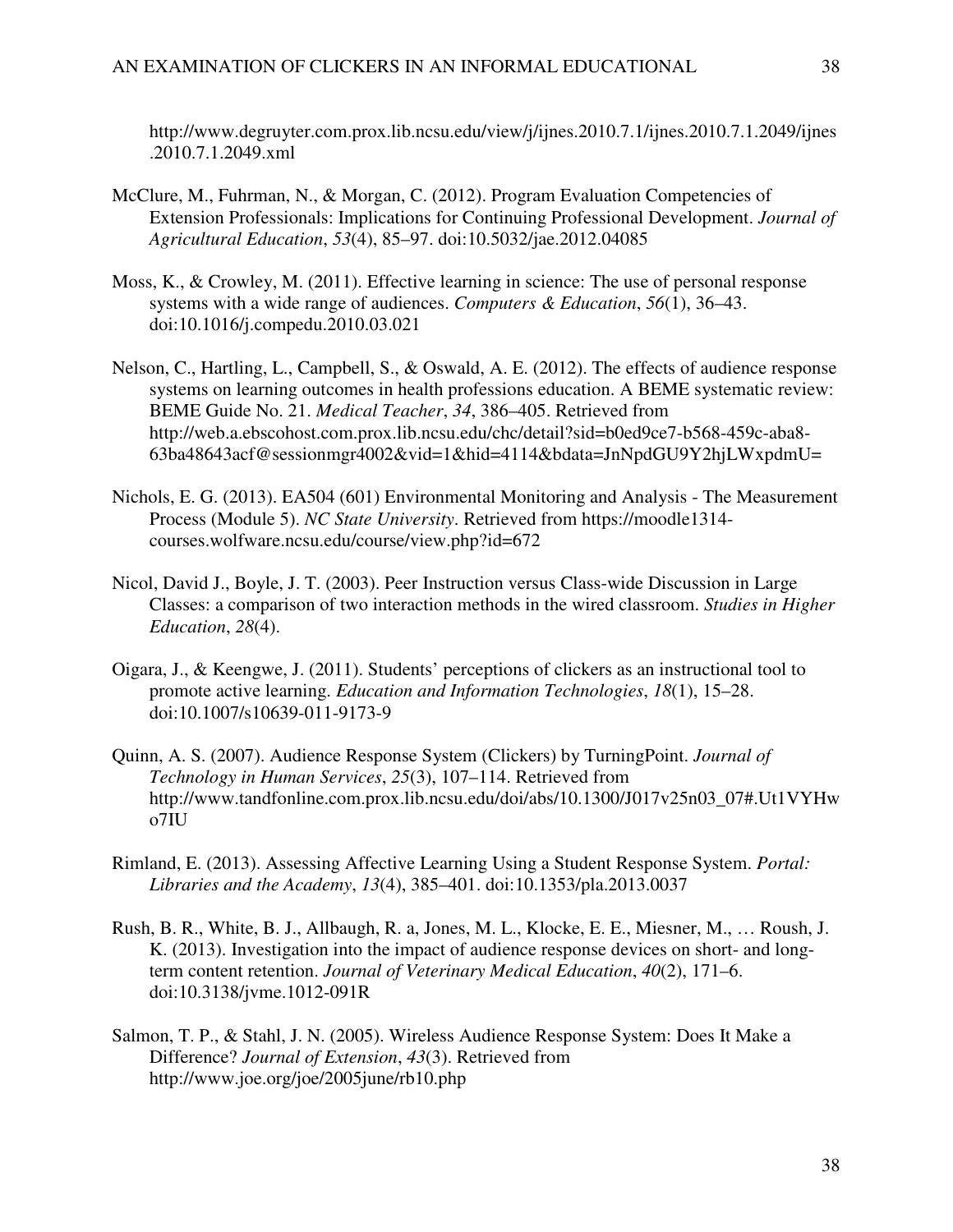- Schwier, R. A. (2012). *The Next Generation of Distance Education Unconstrained Learning*. (L. Moller & J. B. Huett, Eds.). New York, NY: Springer Science+Business Media, LLC. doi:10.1007/978-1-4614-1785-9
- Sciarappa, W., & Quinn, V. (2014). Integrating Digital Response Systems Within a Diversity of Agricultural Audiences. *Journal of Extension*, *52*(1). Retrieved from http://www.joe.org/joe/2014february/a7.php
- Shapiro, A. M., & Gordon, L. T. (2012). A Controlled Study of Clicker-Assisted Memory Enhancement in College Classrooms. *Applied Cognitive Psychology*, *26*(4), 635–643. doi:10.1002/acp.2843
- Shon, H., & Smith, L. (2011). A Review of Poll Everywhere Audience Response System. *Journal of Technology in Human Services*, *29*(3), 236–245. doi:10.1080/15228835.2011.616475
- Smith, L. A., Shon, H., & Santiago, R. (2011). Audience Response Systems: Using "Clickers" to Enhance BSW Education. *Journal of Technology in Human Services*, *29*(2), 120–132. doi:10.1080/15228835.2011.587737
- Smith, M. K., Annis, S. L., Kaplan, J. J., & Drummond, F. (2012). Using peer discussion facilitated by clicker questions in an informal education setting: enhancing farmer learning of science. *PloS One*, *7*(10), e47564. doi:10.1371/journal.pone.0047564
- Sternberger, C. S. (2011). Interactive Learning Environment : Engaging Students Using Clickers. *Nursing Education Perspectives*, *33*(2), 1–5.
- Stewart, S., & Stewart, W. (2013). Taking clickers to the next level: a contingent teaching model. *International Journal of Mathematical Education in Science and Technology*, *44*(8), 1093– 1106. doi:10.1080/0020739X.2013.770086
- Sun, J. C.-Y. (2014). Influence of polling technologies on student engagement: An analysis of student motivation, academic performance, and brainwave data. *Computers & Education*, *72*, 80–89. doi:10.1016/j.compedu.2013.10.010
- Tregonning, A. M., Doherty, D. a, Hornbuckle, J., & Dickinson, J. E. (2012). The audience response system and knowledge gain: a prospective study. *Medical Teacher*, *34*(4), e269– 74. doi:10.3109/0142159X.2012.660218
- Waltz, E. C., Maniccia, D. M., Bryde, R. L., Murphy, K., Harris, B. R., & Waldenmaier, M. . (2010). Training the Public Health Workforce from Albany to Zambia: Technology Lessons Learned Along the Way. *Association of Schools of Public Health*, *125*(November/December), 61–39. Retrieved from http://www.jstor.org.prox.lib.ncsu.edu/stable/10.2307/41557938?origin=api&&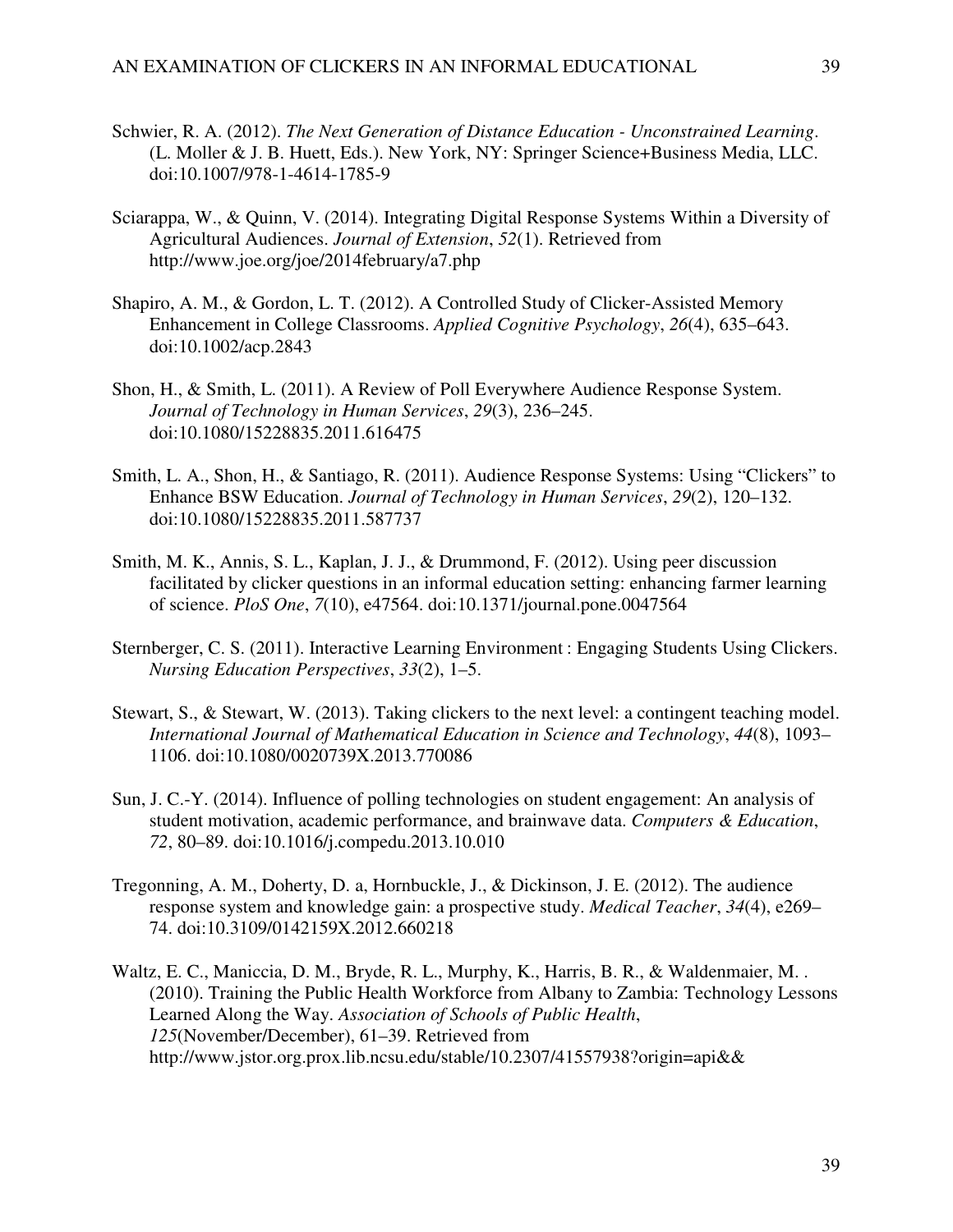Williamson Sprague, E., & Dahl, D. W. (2009). Learning to Click: An Evaluation of the Personal Response System Clicker Technology in Introductory Marketing Courses. *Journal of Marketing Education*, *32*(1), 93–103. doi:10.1177/0273475309344806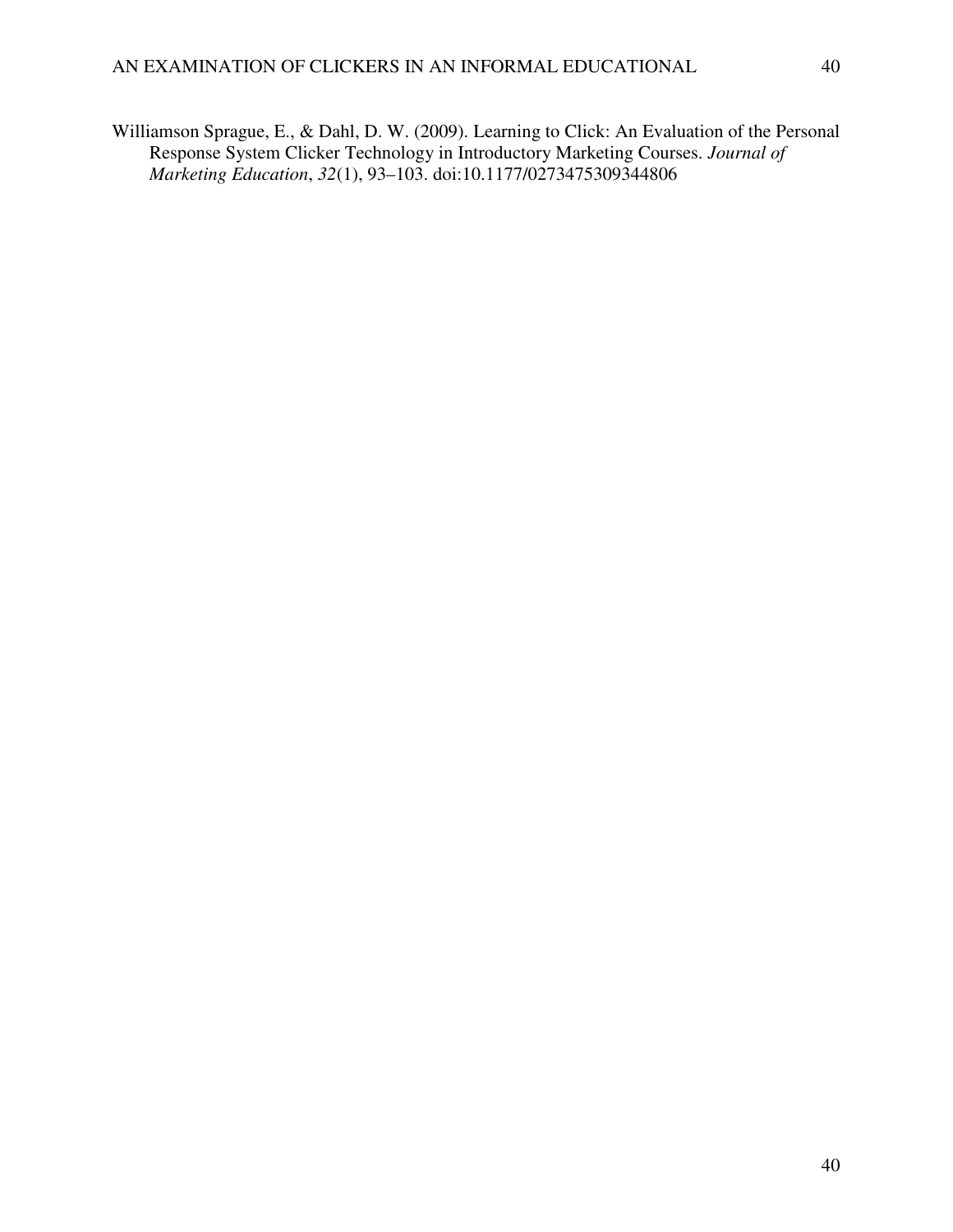# **Appendices**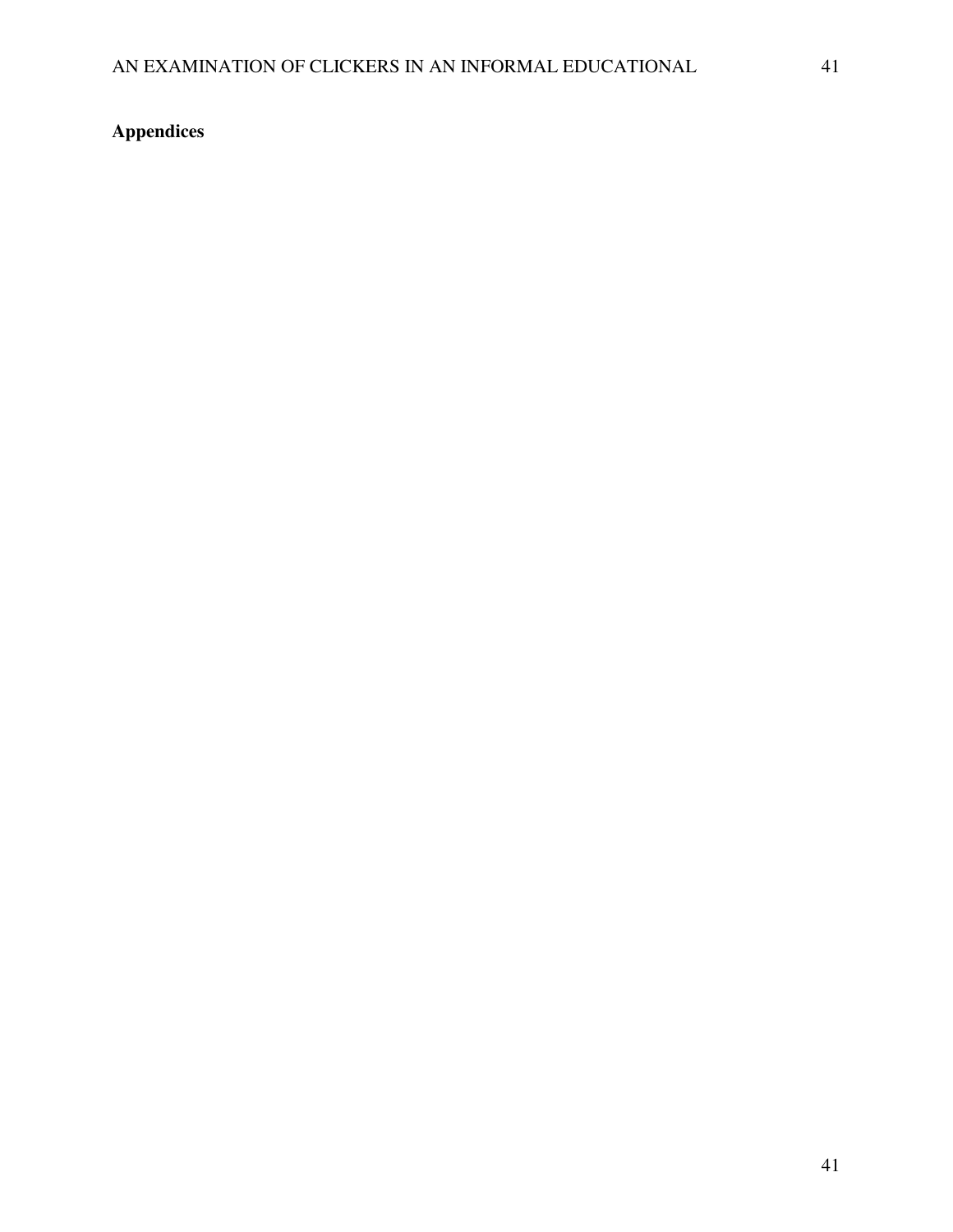|          | 1. Which of the following best describes pesticides?                                                      | 6. You are planning to apply a pesticide using a boom sprayer.                                                                 |
|----------|-----------------------------------------------------------------------------------------------------------|--------------------------------------------------------------------------------------------------------------------------------|
|          |                                                                                                           | Which forecast represents the best day to minimize drift?                                                                      |
| a)       | Only effective tool to manage pests                                                                       |                                                                                                                                |
| b)       | Always control pests as planned                                                                           | High temperature: 90 degrees F, Wind: 5 mph SSW<br>a)                                                                          |
| C)       | Only one of several tools in an effective treatment plan                                                  | High temperature: 90 degrees F, Wind: 15 mph SSW<br>b)                                                                         |
| d)       | Always replace biological control methods                                                                 | High temperature: 75 degrees F, Wind: 5 mph SSW<br>$\mathbf{c})$                                                               |
|          |                                                                                                           | High temperature: 75 degrees F, Wind: 15 mph SSW<br>d)                                                                         |
|          | 2. Which of the following statements about pest identification is                                         | 7. What condition is most problematic when storing a granular                                                                  |
|          | most accurate?                                                                                            | pesticide?                                                                                                                     |
|          |                                                                                                           |                                                                                                                                |
|          | Slight differences in damage caused by pests can be seen                                                  |                                                                                                                                |
| a)       | from a distance.                                                                                          | Low temperature<br>a)<br>Excess light<br>b)                                                                                    |
| b)       | Slight differences among pest species may lead to incorrect                                               | High moisture<br>$\mathbf{c})$                                                                                                 |
|          | identification.                                                                                           | Low wind<br>d)                                                                                                                 |
| C)       | Slight differences in physical features of different pests can                                            |                                                                                                                                |
|          | be noticed with an unaided eye.                                                                           |                                                                                                                                |
| d)       | The same management methods are used when different                                                       |                                                                                                                                |
|          | pests are identified.                                                                                     |                                                                                                                                |
|          |                                                                                                           |                                                                                                                                |
|          | 3. You have decided to apply a pesticide that happens to kill a                                           | 8. Which would decrease the likelihood of pesticide resistance?                                                                |
|          | bio-control organism. Which of the following would be a likely                                            |                                                                                                                                |
| result?  |                                                                                                           |                                                                                                                                |
|          |                                                                                                           | Increasing label dosages<br>a)<br>Using pesticides from the same class of chemicals                                            |
|          | Pest resistance                                                                                           | b)<br>Applying the pesticide over a wide area                                                                                  |
| a)       | Pest susceptibility                                                                                       | c)<br>Using pesticides with multiple sites of action in an<br>d)                                                               |
| b)<br>C) | Pest resurgence                                                                                           | organism                                                                                                                       |
| d)       | Pest identification                                                                                       |                                                                                                                                |
|          |                                                                                                           |                                                                                                                                |
|          |                                                                                                           |                                                                                                                                |
|          | 4. You are considering applying an insecticide. What life stage                                           | 9. Which of the following statements about determining the                                                                     |
|          | will be most susceptible?                                                                                 | pesticide dosage (application rate) is most accurate?                                                                          |
|          |                                                                                                           |                                                                                                                                |
| a)       | Adult                                                                                                     | The goal of calibration is to measure and adjust equipment<br>a)                                                               |
| b)       | Mature                                                                                                    | output to evenly apply the label dosage.                                                                                       |
| C)       | Seedling                                                                                                  | The application rate for a single pesticide is the same for<br>b)                                                              |
| d)       | Larvae                                                                                                    | different commodities.                                                                                                         |
|          |                                                                                                           | There is no need to calibrate a backpack sprayer that has<br>C)<br>already been calibrated by someone else earlier in the day. |
|          |                                                                                                           | d)<br>Increasing the label dosages is a legal way to reduce the                                                                |
|          |                                                                                                           | need for retreatment.                                                                                                          |
|          |                                                                                                           |                                                                                                                                |
|          |                                                                                                           |                                                                                                                                |
|          |                                                                                                           |                                                                                                                                |
|          | 5. Which of the following statements about reaching the target                                            | 10. Which of the following is a way to avoid failure of a                                                                      |
|          | pest is most accurate?                                                                                    | pesticide to control a pest?                                                                                                   |
|          |                                                                                                           |                                                                                                                                |
| a)       | Watering through rain or irrigation should be avoided when                                                | Applying pesticides in lower dose than found on the label<br>a)                                                                |
|          | treating for root damaging pests.                                                                         | Applying pesticides that have been stored in high<br>b)                                                                        |
| b)       | Insecticides should coat fruit during development when                                                    | temperatures                                                                                                                   |
|          | treating insects that are likely to bore into fruit.                                                      | Applying persistent pesticides<br>C)                                                                                           |
| C)       | Granular applications should be used when treating for pests                                              | Applying pesticides during a life cycle stage when pests are<br>d)                                                             |
|          | found under leaves and bark.                                                                              | susceptible                                                                                                                    |
| d)       | Lower pressure settings (below 30 psi) should be used to<br>apply insecticides that penetrate the canopy. |                                                                                                                                |

| App I. Text of all Content Questions and Answers (correct answers are underlined) |  |
|-----------------------------------------------------------------------------------|--|
|-----------------------------------------------------------------------------------|--|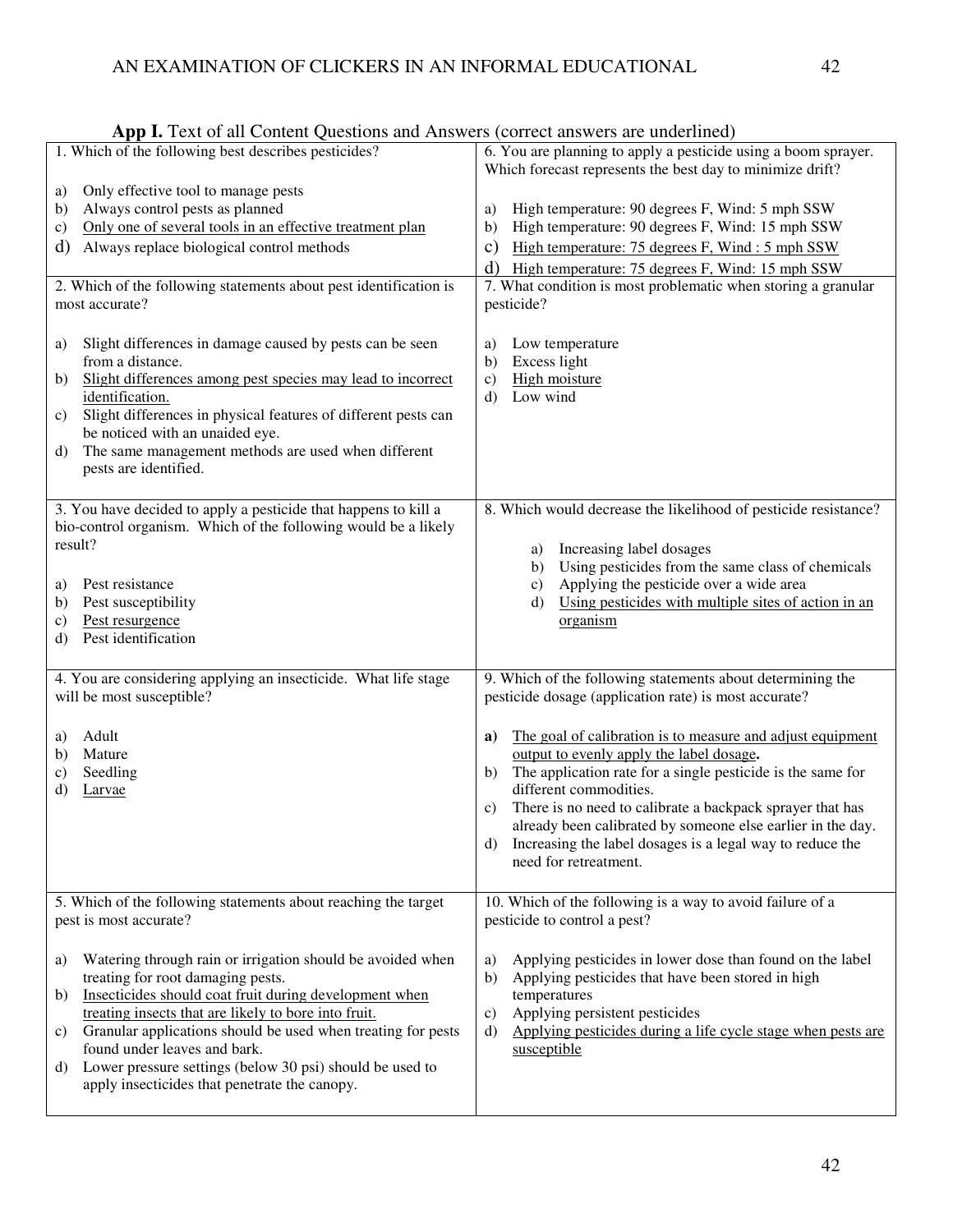**App II.** Text of all Demographic Questions.

- 1. Please indicate your age in years.
- 2. Please indicate your gender.

\_\_\_\_\_\_\_\_\_ Male

\_\_\_\_\_\_\_\_\_ Female

3. Please indicate your race/ethnicity.

\_\_\_\_\_\_\_\_\_ White/European American

\_\_\_\_\_\_\_\_\_ African American

\_\_\_\_\_\_\_\_\_ Latino/Hispanic

\_\_\_\_\_\_\_\_\_ Native American

 $\frac{\ }{\ }$  Asian

\_\_\_\_\_\_\_\_\_ Pacific Islander

\_\_\_\_\_\_\_\_\_ Other: \_\_\_\_\_\_\_\_\_\_\_\_\_

4. Please indicate your country of origin. \_\_\_\_\_\_\_\_\_\_\_\_\_\_\_\_\_\_\_\_\_\_\_\_

- 5. Please indicate the number of years that you have been a licensed pesticide applicator. \_\_\_\_\_
- 6. Please indicate your highest level of education completed.

\_\_\_\_\_\_\_\_\_ Some school

\_\_\_\_\_\_\_\_\_ High school

\_\_\_\_\_\_\_\_\_ Some college/Associate's degree

\_\_\_\_\_\_\_\_\_ Bachelor's degree (4 years)

\_\_\_\_\_\_\_\_\_ Graduate/Professional degree (more than 2 years after Bachelor's degree)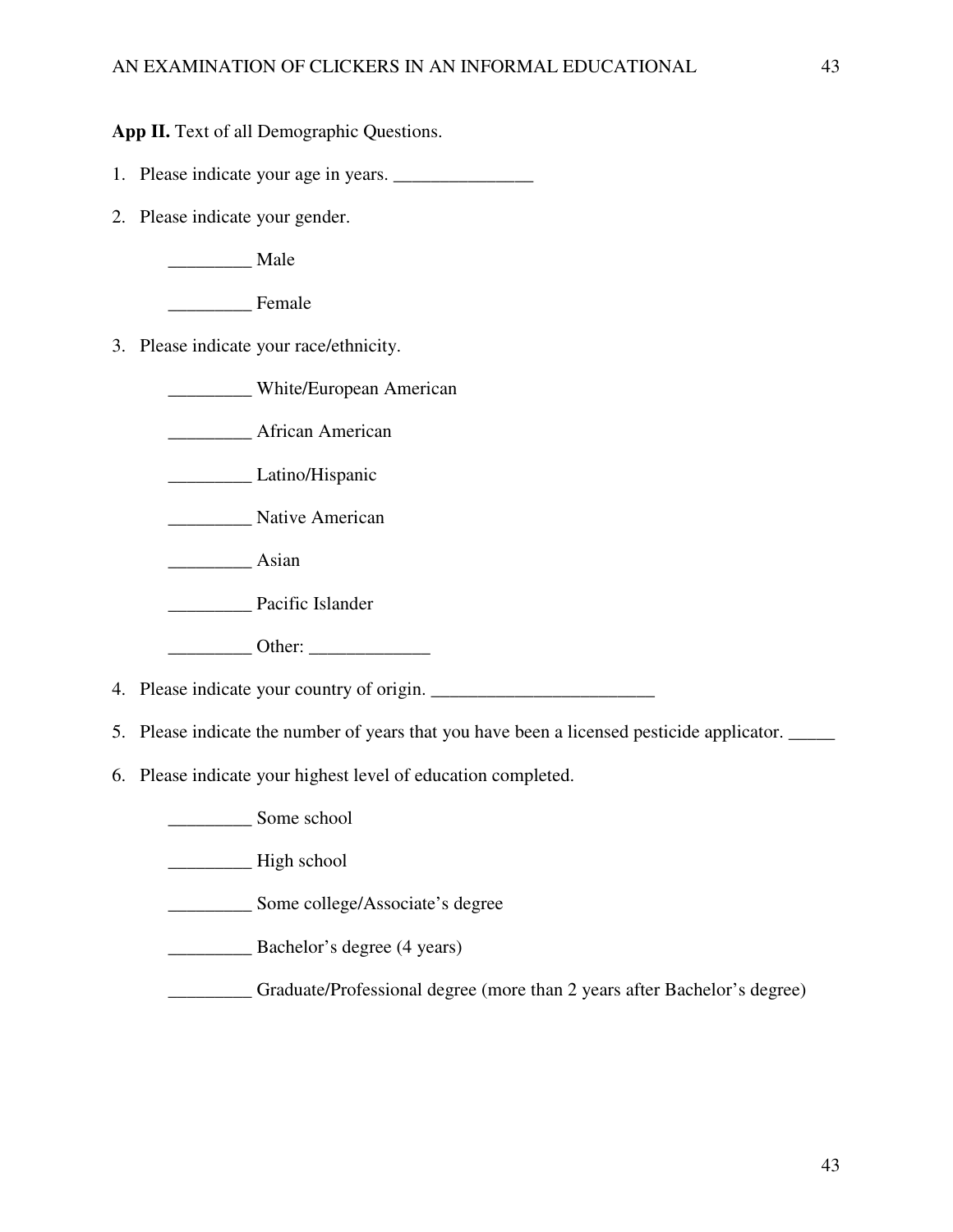**App III.** Questionnaire questions compared to Clicker Questions (questions 1-5).

Percent incorrect is shown in the columns on the right for the pre and post training questionnaires and for both the pre and post intervention training sessions. The difference column on the right is the difference between the pre and post training questionnaire. Correct answer is underlined.

|                                                                                                                                                                      |                                                                                                         |                        |                       | Difference                   |
|----------------------------------------------------------------------------------------------------------------------------------------------------------------------|---------------------------------------------------------------------------------------------------------|------------------------|-----------------------|------------------------------|
| Question on Questionnaire                                                                                                                                            | Clicker Question on<br>PowerPoint Slide                                                                 | $%$ Incorrect<br>Pre   | $%$ Incorrect<br>Post | (positive is<br>improvement) |
| 1. Which of the following best describes pesticides?                                                                                                                 | Which of these causes the                                                                               |                        |                       |                              |
|                                                                                                                                                                      | most pest control failures?                                                                             | Post Intervention      |                       |                              |
| a)<br>Only effective tool to manage pests                                                                                                                            | 1. Improper pest identification<br>2. Improper choice of pesticide<br>3. Improper timing of application | 25<br>Pre-Intervention | 27                    | $-2$                         |
| Always control pests as planned<br>b)                                                                                                                                | 4. Pesticide does not reach target<br>pest(s)                                                           | 20                     | 25                    | $-5$                         |
| Only one of several tools in an effective treatment plan<br>c)                                                                                                       | 5. Unfavorable environmental<br>conditions<br>6. Pesticide has broken down                              |                        |                       |                              |
| d)<br>Always replace biological control methods                                                                                                                      | 7. Pest resistance<br>8. Incorrect pesticide dosage                                                     |                        |                       |                              |
| 2. Which of the following statements about pest identification is<br>most accurate?                                                                                  | Which physical feature does<br><b>NOT help identify wireworms</b>                                       | Post Intervention      |                       |                              |
| a)                                                                                                                                                                   | vs. white grubs?                                                                                        | 39                     | 37                    | $\overline{c}$               |
| Slight differences in damage caused by pests can be seen<br>from a distance.                                                                                         | 1. Color of body<br>2. Location on plant<br>3. Curled shape                                             | Pre-Intervention       |                       |                              |
| b)<br>Slight differences among pest species may lead to incorrect<br>identification.                                                                                 | 4. Length and width of body                                                                             | 41                     | 27                    | 14                           |
| Slight differences in physical features of different pests can<br>c)<br>be noticed with an unaided eye.<br>d)<br>The same management methods are used when different |                                                                                                         |                        |                       |                              |
| pests are identified.<br>3. You have decided to apply a pesticide that happens to kill a bio-                                                                        | What pressure is most                                                                                   |                        |                       |                              |
| control organism. Which of the following would be a likely result?                                                                                                   | desirable for an insecticide                                                                            | Post Intervention      |                       |                              |
| a)<br>Pest resistance                                                                                                                                                | application?<br>1.10 psi                                                                                | 78                     | 50                    | 28                           |
| b)<br>Pest susceptibility                                                                                                                                            | 2.30 psi<br>3.70 psi                                                                                    | Pre-Intervention<br>69 | 57                    | 12                           |
| Pest resurgence<br>c)                                                                                                                                                | 4.120 psi                                                                                               |                        |                       |                              |
| Pest identification<br>d)                                                                                                                                            |                                                                                                         |                        |                       |                              |
| 4. You are considering applying an insecticide. What life stage will<br>be most susceptible?                                                                         | If you are applying an<br>insecticide, what life stage will Post Intervention                           |                        |                       |                              |
|                                                                                                                                                                      | be most susceptible?                                                                                    | 50                     | 21                    | 29                           |
| Adult<br>a)                                                                                                                                                          | 1. Adult<br>2. Seedling                                                                                 |                        |                       |                              |
| Mature<br>b)                                                                                                                                                         | 3. Larvae<br>4. Any stage as long as pest is                                                            | Pre-Intervention       |                       |                              |
|                                                                                                                                                                      | listed on label                                                                                         | 49                     | 17                    | 32                           |
| Seedling<br>c)                                                                                                                                                       |                                                                                                         |                        |                       |                              |
| d)<br>Larvae                                                                                                                                                         |                                                                                                         |                        |                       |                              |
| 5. Which of the following statements about reaching the target pest<br>is most accurate?                                                                             | Which is the most important<br>factor to you when choosing a Post Intervention                          |                        |                       |                              |
|                                                                                                                                                                      | pesticide?                                                                                              | 60                     | 58                    | $\overline{c}$               |
| Watering through rain or irrigation should be avoided<br>a)<br>when treating for root damaging pests.                                                                | 1.Price<br>2. Mode of action<br>3. Recommendation                                                       | Pre-Intervention       |                       |                              |
| Insecticides should coat fruit during development when<br>b)<br>treating insects that are likely to bore into fruit.                                                 | 4. Active ingredient<br>5. Brand                                                                        | 57                     | 49                    | 8                            |
| Granular applications should be used when treating for<br>c)<br>pests found under leaves and bark.                                                                   | 6. Design of label<br>7. Something else                                                                 |                        |                       |                              |
| Lower pressure settings (below 30 psi) should be used to<br>d)<br>apply insecticides that penetrate the canopy.                                                      |                                                                                                         |                        |                       |                              |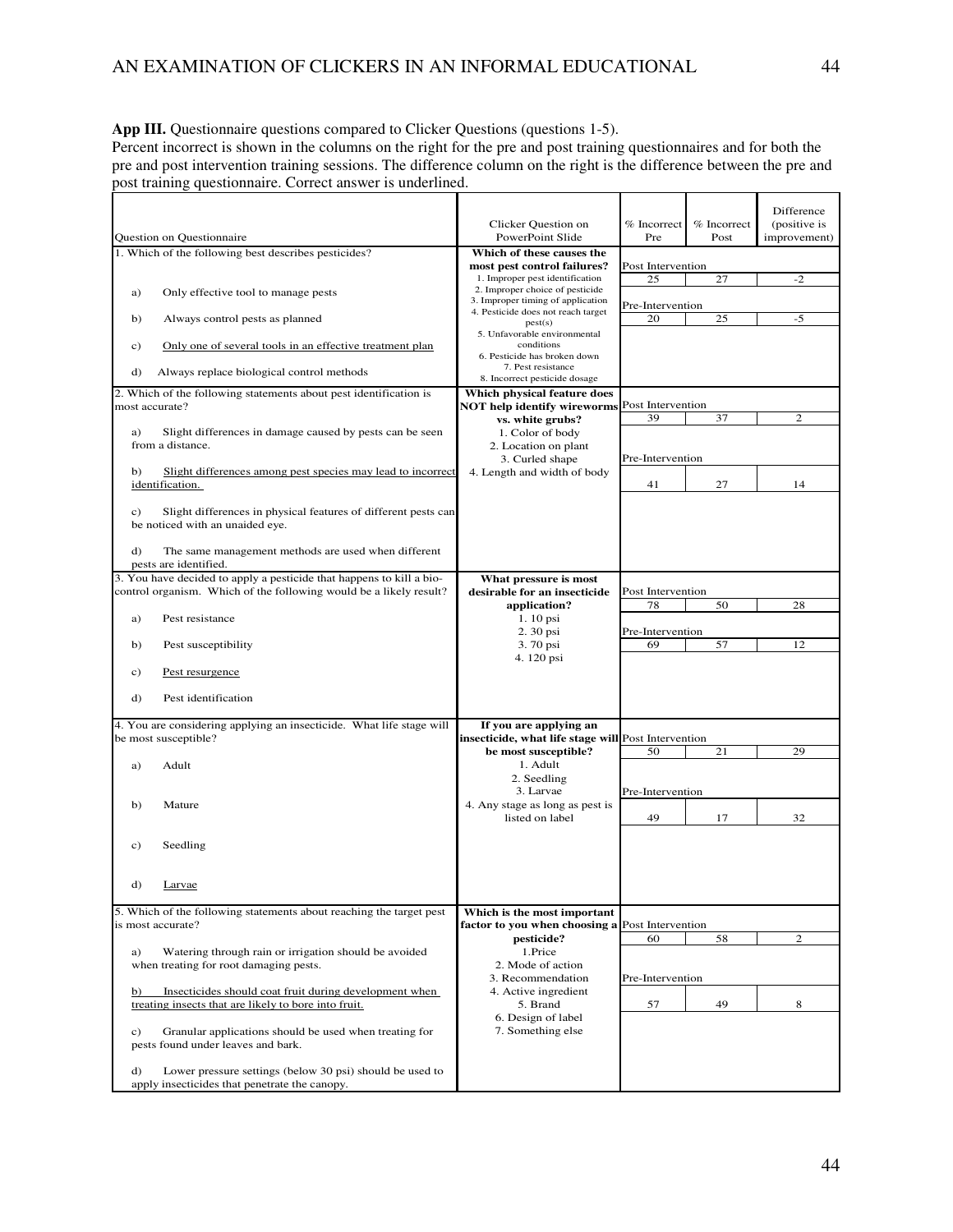#### **App IV.** Questionnaire questions compared to Clicker Questions (questions 6-10).

Percent incorrect is shown in the columns on the right for the pre and post training questionnaires and for both the pre and post intervention training sessions. The difference column on the right is the difference between the pre and post training questionnaire. Correct answer is underlined.

| 6. You are planning to apply a pesticide using a boom sprayer.<br>Which weather condition is<br>Which forecast represents the best day to minimize drift?<br>Post Intervention<br>least favorable for pesticide<br>18<br>12<br>6<br>application?<br>1. Warm and dry<br>High temperature: 90 degrees F, Wind: 5 mph SSW<br>a)<br>2. Cool and damp<br>Pre-Intervention<br>3. Windy and dry<br>$\overline{4}$<br>High temperature: 90 degrees F, Wind: 15 mph SSW<br>9<br>5<br>b)<br>4. It depends<br>High temperature: 75 degrees F, Wind: 5 mph SSW<br>c)<br>High temperature: 75 degrees F, Wind: 15 mph SSW<br>d)<br>7. What condition is most problematic when storing a granular<br>What's wrong with the<br>Post Intervention<br>pesticide?<br>storage in the previous<br>3<br>28<br>25<br>picture?<br>Low temperature<br>1. No lighting<br>a)<br>2. Liquids stored over dry<br>Pre-Intervention<br>material<br>Excess light<br>b)<br>3. Wood shelving<br>28<br>22<br>6<br>4. Improper cleaning<br>5. All of the above<br>High moisture<br>c)<br>d)<br>Low wind<br>8. Which would decrease the likelihood of pesticide resistance?<br>Which can cause pesticide<br>resistance?<br>Post Intervention<br>51<br>3<br>1. Overuse of the same<br>48<br>chemical<br>Increasing label dosages<br>a)<br>2. Use of different chemicals<br>Pre-Intervention<br>52<br>$\overline{4}$<br>Using pesticides from the same class of chemicals<br>with same mode of action<br>48<br>b)<br>3. Use of pesticides that remain<br>active for long periods of time<br>Applying the pesticide over a wide area<br>c)<br>4. All of the above<br>Using pesticides with multiple sites of action in an<br>d)<br>organism<br>9. Which of the following statements about determining the pesticide<br>How often do you calibrate?<br>dosage (application rate) is most accurate?<br>1. One time, when I buy the<br>Post Intervention<br>$\overline{2}$<br>16<br>14<br>equipment<br>2. Once per year<br>The goal of calibration is to measure and adjust equipment<br>a)<br>3. Twice per year<br>output to evenly apply the label dosage.<br>4. Prior to each application<br>Pre-Intervention<br>The application rate for a single pesticide is the same for<br>5. Something else<br>b)<br>different commodities.<br>3<br>9<br>-6<br>c)<br>There is no need to calibrate a backpack sprayer that has<br>already been calibrated by someone else earlier in the day.<br>Increasing the label dosages is a legal way to reduce the<br>d).<br>need for retreatment.<br>10. Which of the following is a way to avoid failure of a pesticide to<br>Which of the following is a<br>control a pest?<br>way to avoid failure of a<br>Post Intervention<br>40<br>28<br>12<br>pesticide?<br>Applying pesticides in lower dose than found on the label<br>1. Apply at a lower dose than<br>a)<br>on the label<br>2. Apply pesticides that have<br>Pre-Intervention<br>been stored in high<br>Applying pesticides that have been stored in high<br>$\overline{b}$<br>temperatures<br>temperatures<br>21<br>28<br>$-7$<br>3. Apply persistent pesticides<br>4. Apply during a life stage<br>Applying persistent pesticides<br>c)<br>when pests are susceptible<br>Applying pesticides during a life cycle stage when pests<br>d)<br>are susceptible | Question on Questionnaire | Clicker Question on<br>PowerPoint Slide | $\%$<br>Incorrect<br>Pre | $\%$<br>Incorrect<br>Post | Difference<br>(positive is<br>improvement) |
|----------------------------------------------------------------------------------------------------------------------------------------------------------------------------------------------------------------------------------------------------------------------------------------------------------------------------------------------------------------------------------------------------------------------------------------------------------------------------------------------------------------------------------------------------------------------------------------------------------------------------------------------------------------------------------------------------------------------------------------------------------------------------------------------------------------------------------------------------------------------------------------------------------------------------------------------------------------------------------------------------------------------------------------------------------------------------------------------------------------------------------------------------------------------------------------------------------------------------------------------------------------------------------------------------------------------------------------------------------------------------------------------------------------------------------------------------------------------------------------------------------------------------------------------------------------------------------------------------------------------------------------------------------------------------------------------------------------------------------------------------------------------------------------------------------------------------------------------------------------------------------------------------------------------------------------------------------------------------------------------------------------------------------------------------------------------------------------------------------------------------------------------------------------------------------------------------------------------------------------------------------------------------------------------------------------------------------------------------------------------------------------------------------------------------------------------------------------------------------------------------------------------------------------------------------------------------------------------------------------------------------------------------------------------------------------------------------------------------------------------------------------------------------------------------------------------------------------------------------------------------------------------------------------------------------------------------------------------------------------------------------------------------------------------------------------------------------------------------------------------------------------------------------------------------------------------------------------------------------------------------------------------------------------------------------------|---------------------------|-----------------------------------------|--------------------------|---------------------------|--------------------------------------------|
|                                                                                                                                                                                                                                                                                                                                                                                                                                                                                                                                                                                                                                                                                                                                                                                                                                                                                                                                                                                                                                                                                                                                                                                                                                                                                                                                                                                                                                                                                                                                                                                                                                                                                                                                                                                                                                                                                                                                                                                                                                                                                                                                                                                                                                                                                                                                                                                                                                                                                                                                                                                                                                                                                                                                                                                                                                                                                                                                                                                                                                                                                                                                                                                                                                                                                                                |                           |                                         |                          |                           |                                            |
|                                                                                                                                                                                                                                                                                                                                                                                                                                                                                                                                                                                                                                                                                                                                                                                                                                                                                                                                                                                                                                                                                                                                                                                                                                                                                                                                                                                                                                                                                                                                                                                                                                                                                                                                                                                                                                                                                                                                                                                                                                                                                                                                                                                                                                                                                                                                                                                                                                                                                                                                                                                                                                                                                                                                                                                                                                                                                                                                                                                                                                                                                                                                                                                                                                                                                                                |                           |                                         |                          |                           |                                            |
|                                                                                                                                                                                                                                                                                                                                                                                                                                                                                                                                                                                                                                                                                                                                                                                                                                                                                                                                                                                                                                                                                                                                                                                                                                                                                                                                                                                                                                                                                                                                                                                                                                                                                                                                                                                                                                                                                                                                                                                                                                                                                                                                                                                                                                                                                                                                                                                                                                                                                                                                                                                                                                                                                                                                                                                                                                                                                                                                                                                                                                                                                                                                                                                                                                                                                                                |                           |                                         |                          |                           |                                            |
|                                                                                                                                                                                                                                                                                                                                                                                                                                                                                                                                                                                                                                                                                                                                                                                                                                                                                                                                                                                                                                                                                                                                                                                                                                                                                                                                                                                                                                                                                                                                                                                                                                                                                                                                                                                                                                                                                                                                                                                                                                                                                                                                                                                                                                                                                                                                                                                                                                                                                                                                                                                                                                                                                                                                                                                                                                                                                                                                                                                                                                                                                                                                                                                                                                                                                                                |                           |                                         |                          |                           |                                            |
|                                                                                                                                                                                                                                                                                                                                                                                                                                                                                                                                                                                                                                                                                                                                                                                                                                                                                                                                                                                                                                                                                                                                                                                                                                                                                                                                                                                                                                                                                                                                                                                                                                                                                                                                                                                                                                                                                                                                                                                                                                                                                                                                                                                                                                                                                                                                                                                                                                                                                                                                                                                                                                                                                                                                                                                                                                                                                                                                                                                                                                                                                                                                                                                                                                                                                                                |                           |                                         |                          |                           |                                            |
|                                                                                                                                                                                                                                                                                                                                                                                                                                                                                                                                                                                                                                                                                                                                                                                                                                                                                                                                                                                                                                                                                                                                                                                                                                                                                                                                                                                                                                                                                                                                                                                                                                                                                                                                                                                                                                                                                                                                                                                                                                                                                                                                                                                                                                                                                                                                                                                                                                                                                                                                                                                                                                                                                                                                                                                                                                                                                                                                                                                                                                                                                                                                                                                                                                                                                                                |                           |                                         |                          |                           |                                            |
|                                                                                                                                                                                                                                                                                                                                                                                                                                                                                                                                                                                                                                                                                                                                                                                                                                                                                                                                                                                                                                                                                                                                                                                                                                                                                                                                                                                                                                                                                                                                                                                                                                                                                                                                                                                                                                                                                                                                                                                                                                                                                                                                                                                                                                                                                                                                                                                                                                                                                                                                                                                                                                                                                                                                                                                                                                                                                                                                                                                                                                                                                                                                                                                                                                                                                                                |                           |                                         |                          |                           |                                            |
|                                                                                                                                                                                                                                                                                                                                                                                                                                                                                                                                                                                                                                                                                                                                                                                                                                                                                                                                                                                                                                                                                                                                                                                                                                                                                                                                                                                                                                                                                                                                                                                                                                                                                                                                                                                                                                                                                                                                                                                                                                                                                                                                                                                                                                                                                                                                                                                                                                                                                                                                                                                                                                                                                                                                                                                                                                                                                                                                                                                                                                                                                                                                                                                                                                                                                                                |                           |                                         |                          |                           |                                            |
|                                                                                                                                                                                                                                                                                                                                                                                                                                                                                                                                                                                                                                                                                                                                                                                                                                                                                                                                                                                                                                                                                                                                                                                                                                                                                                                                                                                                                                                                                                                                                                                                                                                                                                                                                                                                                                                                                                                                                                                                                                                                                                                                                                                                                                                                                                                                                                                                                                                                                                                                                                                                                                                                                                                                                                                                                                                                                                                                                                                                                                                                                                                                                                                                                                                                                                                |                           |                                         |                          |                           |                                            |
|                                                                                                                                                                                                                                                                                                                                                                                                                                                                                                                                                                                                                                                                                                                                                                                                                                                                                                                                                                                                                                                                                                                                                                                                                                                                                                                                                                                                                                                                                                                                                                                                                                                                                                                                                                                                                                                                                                                                                                                                                                                                                                                                                                                                                                                                                                                                                                                                                                                                                                                                                                                                                                                                                                                                                                                                                                                                                                                                                                                                                                                                                                                                                                                                                                                                                                                |                           |                                         |                          |                           |                                            |
|                                                                                                                                                                                                                                                                                                                                                                                                                                                                                                                                                                                                                                                                                                                                                                                                                                                                                                                                                                                                                                                                                                                                                                                                                                                                                                                                                                                                                                                                                                                                                                                                                                                                                                                                                                                                                                                                                                                                                                                                                                                                                                                                                                                                                                                                                                                                                                                                                                                                                                                                                                                                                                                                                                                                                                                                                                                                                                                                                                                                                                                                                                                                                                                                                                                                                                                |                           |                                         |                          |                           |                                            |
|                                                                                                                                                                                                                                                                                                                                                                                                                                                                                                                                                                                                                                                                                                                                                                                                                                                                                                                                                                                                                                                                                                                                                                                                                                                                                                                                                                                                                                                                                                                                                                                                                                                                                                                                                                                                                                                                                                                                                                                                                                                                                                                                                                                                                                                                                                                                                                                                                                                                                                                                                                                                                                                                                                                                                                                                                                                                                                                                                                                                                                                                                                                                                                                                                                                                                                                |                           |                                         |                          |                           |                                            |
|                                                                                                                                                                                                                                                                                                                                                                                                                                                                                                                                                                                                                                                                                                                                                                                                                                                                                                                                                                                                                                                                                                                                                                                                                                                                                                                                                                                                                                                                                                                                                                                                                                                                                                                                                                                                                                                                                                                                                                                                                                                                                                                                                                                                                                                                                                                                                                                                                                                                                                                                                                                                                                                                                                                                                                                                                                                                                                                                                                                                                                                                                                                                                                                                                                                                                                                |                           |                                         |                          |                           |                                            |
|                                                                                                                                                                                                                                                                                                                                                                                                                                                                                                                                                                                                                                                                                                                                                                                                                                                                                                                                                                                                                                                                                                                                                                                                                                                                                                                                                                                                                                                                                                                                                                                                                                                                                                                                                                                                                                                                                                                                                                                                                                                                                                                                                                                                                                                                                                                                                                                                                                                                                                                                                                                                                                                                                                                                                                                                                                                                                                                                                                                                                                                                                                                                                                                                                                                                                                                |                           |                                         |                          |                           |                                            |
|                                                                                                                                                                                                                                                                                                                                                                                                                                                                                                                                                                                                                                                                                                                                                                                                                                                                                                                                                                                                                                                                                                                                                                                                                                                                                                                                                                                                                                                                                                                                                                                                                                                                                                                                                                                                                                                                                                                                                                                                                                                                                                                                                                                                                                                                                                                                                                                                                                                                                                                                                                                                                                                                                                                                                                                                                                                                                                                                                                                                                                                                                                                                                                                                                                                                                                                |                           |                                         |                          |                           |                                            |
|                                                                                                                                                                                                                                                                                                                                                                                                                                                                                                                                                                                                                                                                                                                                                                                                                                                                                                                                                                                                                                                                                                                                                                                                                                                                                                                                                                                                                                                                                                                                                                                                                                                                                                                                                                                                                                                                                                                                                                                                                                                                                                                                                                                                                                                                                                                                                                                                                                                                                                                                                                                                                                                                                                                                                                                                                                                                                                                                                                                                                                                                                                                                                                                                                                                                                                                |                           |                                         |                          |                           |                                            |
|                                                                                                                                                                                                                                                                                                                                                                                                                                                                                                                                                                                                                                                                                                                                                                                                                                                                                                                                                                                                                                                                                                                                                                                                                                                                                                                                                                                                                                                                                                                                                                                                                                                                                                                                                                                                                                                                                                                                                                                                                                                                                                                                                                                                                                                                                                                                                                                                                                                                                                                                                                                                                                                                                                                                                                                                                                                                                                                                                                                                                                                                                                                                                                                                                                                                                                                |                           |                                         |                          |                           |                                            |
|                                                                                                                                                                                                                                                                                                                                                                                                                                                                                                                                                                                                                                                                                                                                                                                                                                                                                                                                                                                                                                                                                                                                                                                                                                                                                                                                                                                                                                                                                                                                                                                                                                                                                                                                                                                                                                                                                                                                                                                                                                                                                                                                                                                                                                                                                                                                                                                                                                                                                                                                                                                                                                                                                                                                                                                                                                                                                                                                                                                                                                                                                                                                                                                                                                                                                                                |                           |                                         |                          |                           |                                            |
|                                                                                                                                                                                                                                                                                                                                                                                                                                                                                                                                                                                                                                                                                                                                                                                                                                                                                                                                                                                                                                                                                                                                                                                                                                                                                                                                                                                                                                                                                                                                                                                                                                                                                                                                                                                                                                                                                                                                                                                                                                                                                                                                                                                                                                                                                                                                                                                                                                                                                                                                                                                                                                                                                                                                                                                                                                                                                                                                                                                                                                                                                                                                                                                                                                                                                                                |                           |                                         |                          |                           |                                            |
|                                                                                                                                                                                                                                                                                                                                                                                                                                                                                                                                                                                                                                                                                                                                                                                                                                                                                                                                                                                                                                                                                                                                                                                                                                                                                                                                                                                                                                                                                                                                                                                                                                                                                                                                                                                                                                                                                                                                                                                                                                                                                                                                                                                                                                                                                                                                                                                                                                                                                                                                                                                                                                                                                                                                                                                                                                                                                                                                                                                                                                                                                                                                                                                                                                                                                                                |                           |                                         |                          |                           |                                            |
|                                                                                                                                                                                                                                                                                                                                                                                                                                                                                                                                                                                                                                                                                                                                                                                                                                                                                                                                                                                                                                                                                                                                                                                                                                                                                                                                                                                                                                                                                                                                                                                                                                                                                                                                                                                                                                                                                                                                                                                                                                                                                                                                                                                                                                                                                                                                                                                                                                                                                                                                                                                                                                                                                                                                                                                                                                                                                                                                                                                                                                                                                                                                                                                                                                                                                                                |                           |                                         |                          |                           |                                            |
|                                                                                                                                                                                                                                                                                                                                                                                                                                                                                                                                                                                                                                                                                                                                                                                                                                                                                                                                                                                                                                                                                                                                                                                                                                                                                                                                                                                                                                                                                                                                                                                                                                                                                                                                                                                                                                                                                                                                                                                                                                                                                                                                                                                                                                                                                                                                                                                                                                                                                                                                                                                                                                                                                                                                                                                                                                                                                                                                                                                                                                                                                                                                                                                                                                                                                                                |                           |                                         |                          |                           |                                            |
|                                                                                                                                                                                                                                                                                                                                                                                                                                                                                                                                                                                                                                                                                                                                                                                                                                                                                                                                                                                                                                                                                                                                                                                                                                                                                                                                                                                                                                                                                                                                                                                                                                                                                                                                                                                                                                                                                                                                                                                                                                                                                                                                                                                                                                                                                                                                                                                                                                                                                                                                                                                                                                                                                                                                                                                                                                                                                                                                                                                                                                                                                                                                                                                                                                                                                                                |                           |                                         |                          |                           |                                            |
|                                                                                                                                                                                                                                                                                                                                                                                                                                                                                                                                                                                                                                                                                                                                                                                                                                                                                                                                                                                                                                                                                                                                                                                                                                                                                                                                                                                                                                                                                                                                                                                                                                                                                                                                                                                                                                                                                                                                                                                                                                                                                                                                                                                                                                                                                                                                                                                                                                                                                                                                                                                                                                                                                                                                                                                                                                                                                                                                                                                                                                                                                                                                                                                                                                                                                                                |                           |                                         |                          |                           |                                            |
|                                                                                                                                                                                                                                                                                                                                                                                                                                                                                                                                                                                                                                                                                                                                                                                                                                                                                                                                                                                                                                                                                                                                                                                                                                                                                                                                                                                                                                                                                                                                                                                                                                                                                                                                                                                                                                                                                                                                                                                                                                                                                                                                                                                                                                                                                                                                                                                                                                                                                                                                                                                                                                                                                                                                                                                                                                                                                                                                                                                                                                                                                                                                                                                                                                                                                                                |                           |                                         |                          |                           |                                            |
|                                                                                                                                                                                                                                                                                                                                                                                                                                                                                                                                                                                                                                                                                                                                                                                                                                                                                                                                                                                                                                                                                                                                                                                                                                                                                                                                                                                                                                                                                                                                                                                                                                                                                                                                                                                                                                                                                                                                                                                                                                                                                                                                                                                                                                                                                                                                                                                                                                                                                                                                                                                                                                                                                                                                                                                                                                                                                                                                                                                                                                                                                                                                                                                                                                                                                                                |                           |                                         |                          |                           |                                            |
|                                                                                                                                                                                                                                                                                                                                                                                                                                                                                                                                                                                                                                                                                                                                                                                                                                                                                                                                                                                                                                                                                                                                                                                                                                                                                                                                                                                                                                                                                                                                                                                                                                                                                                                                                                                                                                                                                                                                                                                                                                                                                                                                                                                                                                                                                                                                                                                                                                                                                                                                                                                                                                                                                                                                                                                                                                                                                                                                                                                                                                                                                                                                                                                                                                                                                                                |                           |                                         |                          |                           |                                            |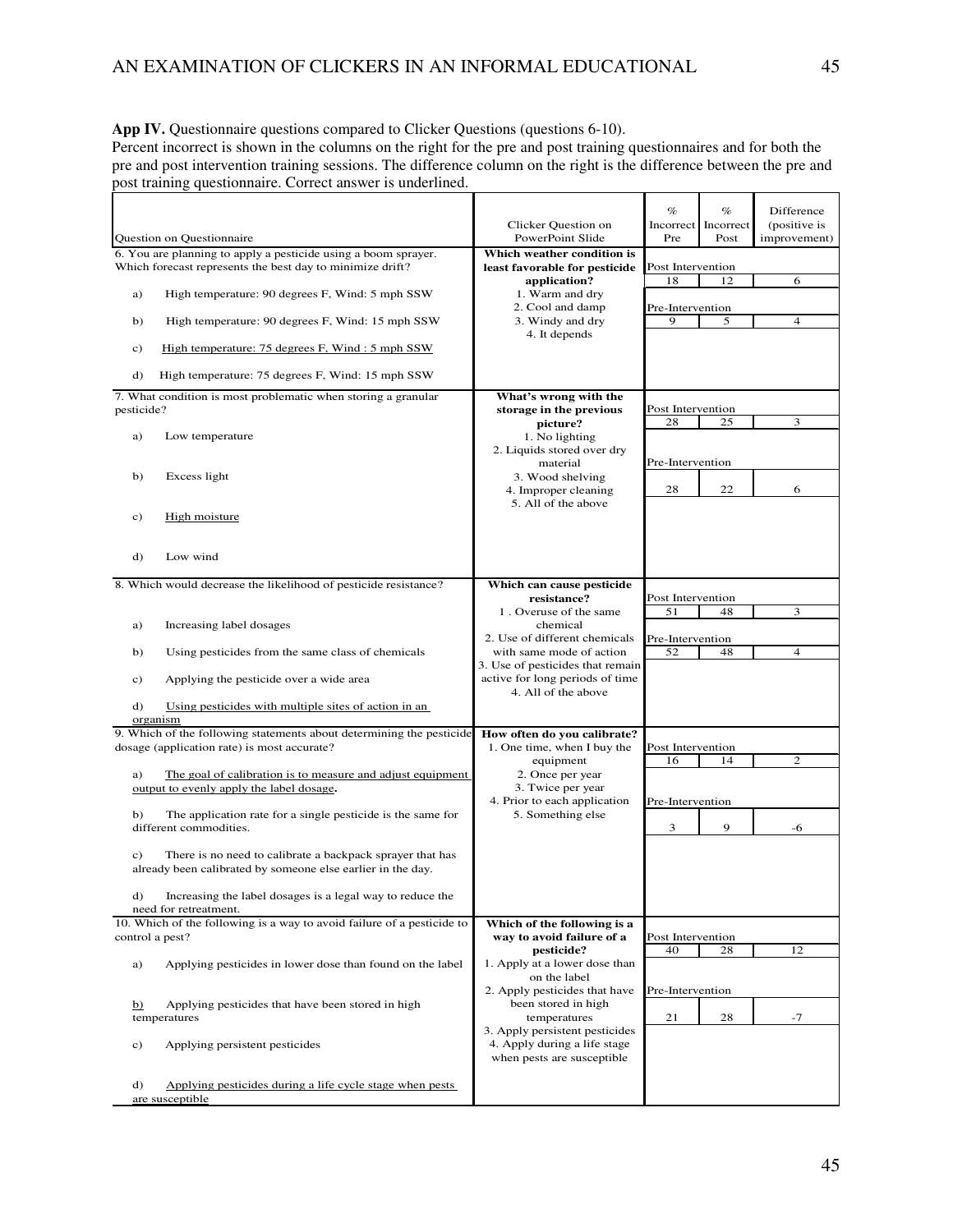#### App V. Item A is the SAS PROC CORR command and the results.

Item B is the PROC ANOVA command used along with the results. Neither the PROC CORR nor the PROC ANOVA were statistically significant for the multi-variable analysis of this project (where significance is represented by a P value  $\leq 0.0001$ ).

| A | proc corr                                        |                          |          |                                                    | <b>The CORR Procedure</b>    |                   |          |                                |             |                            |                      |                                |                                                 |
|---|--------------------------------------------------|--------------------------|----------|----------------------------------------------------|------------------------------|-------------------|----------|--------------------------------|-------------|----------------------------|----------------------|--------------------------------|-------------------------------------------------|
|   | data== <dataset name=""><br/>nosimple;</dataset> |                          |          | 5 Variables: age num lic num educ num loc num subs |                              |                   |          |                                |             |                            |                      |                                |                                                 |
|   | var age_num lic_num                              |                          |          |                                                    |                              |                   |          |                                |             |                            |                      |                                |                                                 |
|   | educ_num loc_num<br>subs;                        |                          |          | Pearson Correlation Coefficients, N = 128          |                              |                   |          | Prob >  r  under H0: Rho=0     |             |                            |                      |                                |                                                 |
|   | run;                                             |                          |          | age_num                                            |                              |                   |          | lic num educ num loc num       |             |                            | subs                 |                                |                                                 |
|   |                                                  |                          | age num  | 1.00000                                            |                              | 0.35238<br>< 0001 |          | $-0.00952$<br>0.9150           |             | $-0.07839$<br>0.3791       | 0.05395<br>0.5453    |                                |                                                 |
|   |                                                  |                          | lic_num  | 0.35238<br>< 0001                                  |                              | 1.00000           |          | 0.01587<br>0.8589              |             | $-0.12164$<br>0.1714       | 0.10191<br>0.2523    |                                |                                                 |
|   |                                                  |                          | educ num | $-0.00952$<br>0.9150                               |                              | 0.01587<br>0.8589 |          | 1.00000                        |             | $-0.10662$<br>0.2310       | $-0.10191$<br>0.2523 |                                |                                                 |
|   |                                                  |                          | loc_num  | $-0.07839$<br>0.3791                               | $-0.12164$                   | 0.1714            |          | $-0.10662$<br>0.2310           |             | 1.00000                    | 0.03838<br>0.6671    |                                |                                                 |
|   |                                                  |                          | subs     | 0.05395<br>0.5453                                  |                              | 0.10191<br>0.2523 |          | $-0.10191$<br>0.2523           |             | 0.03838<br>0.6671          | 1.00000              |                                |                                                 |
| B | proc anova                                       |                          |          |                                                    |                              |                   |          | <b>The ANOVA Procedure</b>     |             |                            |                      |                                |                                                 |
|   | data= <dataset name="">;</dataset>               |                          |          |                                                    |                              |                   |          | <b>Class Level Information</b> |             |                            |                      |                                |                                                 |
|   | class age_num                                    |                          |          | <b>Class</b>                                       |                              | Levels            |          | <b>Values</b>                  |             |                            |                      |                                |                                                 |
|   | lic_num educ_num                                 |                          |          | age_num                                            |                              |                   | 2        | 12                             |             |                            |                      |                                |                                                 |
|   | $loc_number$                                     |                          |          | lic_num                                            |                              |                   | 2        | 12                             |             |                            |                      |                                |                                                 |
|   | model subs=                                      |                          |          | educ_num<br>loc_num                                |                              |                   | 2<br>5   | 12<br>12345                    |             |                            |                      |                                |                                                 |
|   | educ_num loc_num                                 |                          |          | Number of Observations Read   128                  |                              |                   |          |                                |             |                            |                      |                                |                                                 |
|   | age_numllic_num;                                 |                          |          | Number of Observations Used                        |                              |                   |          |                                | 128         |                            |                      |                                |                                                 |
|   | run;<br>quit;                                    |                          |          |                                                    |                              |                   |          |                                |             | <b>The ANOVA Procedure</b> |                      |                                |                                                 |
|   |                                                  | Dependent Variable: subs |          |                                                    |                              |                   |          |                                |             |                            |                      |                                |                                                 |
|   |                                                  |                          |          |                                                    | <b>Source</b>                |                   | DF       |                                |             |                            |                      |                                | Sum of Squares   Mean Square   F Value   Pr > F |
|   |                                                  |                          |          |                                                    | <b>Model</b>                 |                   | 8        |                                | 3.60256565  |                            | 0.45032071           |                                | 1.95 0.0584                                     |
|   |                                                  |                          |          |                                                    | Error                        |                   | 119      |                                | 27.45212185 |                            | 0.23069010           |                                |                                                 |
|   |                                                  |                          |          |                                                    | <b>Corrected Total   127</b> |                   |          |                                | 31.05468750 |                            |                      |                                |                                                 |
|   |                                                  |                          |          |                                                    |                              |                   |          | R-Square Coeff Var             |             |                            | Root MSE   subs Mean |                                |                                                 |
|   |                                                  |                          |          |                                                    |                              |                   | 0.116007 | 81.97156                       |             | 0.480302                   |                      | 0.585938                       |                                                 |
|   |                                                  |                          |          |                                                    |                              |                   |          |                                |             |                            |                      |                                |                                                 |
|   |                                                  |                          |          |                                                    | <b>Source</b>                |                   |          | DF                             |             |                            |                      | Anova SS Mean Square   F Value | Pr > F                                          |
|   |                                                  |                          |          |                                                    | educ_num                     |                   |          | 1 0.32254464                   |             |                            | 0.32254464           |                                | $1.40$ 0.2394                                   |
|   |                                                  |                          |          |                                                    | loc_num                      |                   |          | 4                              | 2.40752540  |                            | 0.60188135           |                                | 2.61   0.0390                                   |
|   |                                                  |                          |          |                                                    | age_num                      |                   |          | 1                              | 0.09040179  |                            | 0.09040179           |                                | $0.39$ 0.5325                                   |
|   |                                                  |                          |          |                                                    | lic_num                      |                   |          | 1                              | 0.32254464  |                            | 0.32254464           |                                | $1.40$ 0.2394                                   |
|   |                                                  |                          |          |                                                    | age_num*lic_num              |                   |          | $\mathbf{1}$                   | 0.45954918  |                            | 0.45954918           |                                | $1.99$ 0.1607                                   |
|   |                                                  |                          |          |                                                    |                              |                   |          |                                |             |                            |                      |                                |                                                 |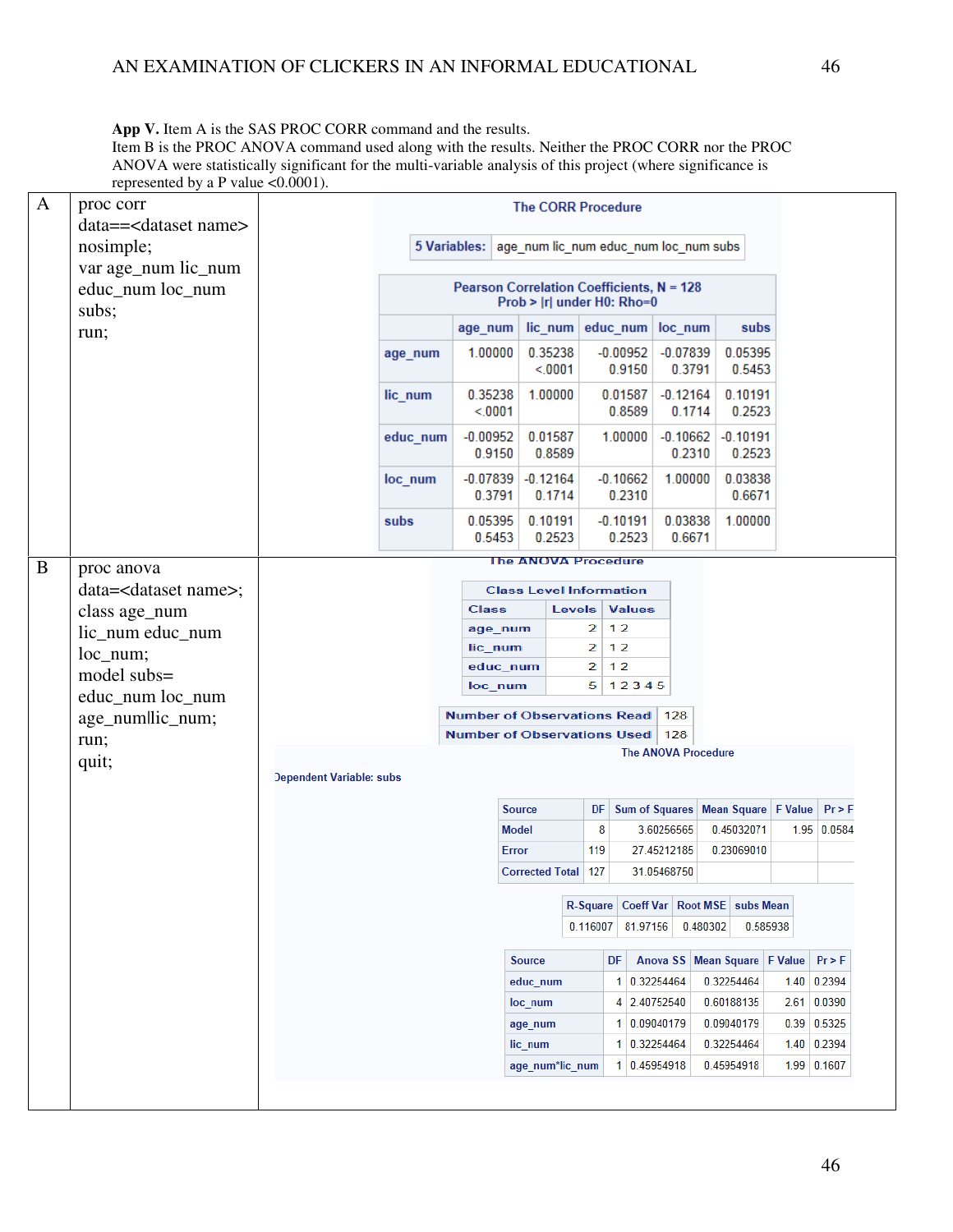**App VI.** Item A is the SAS PROC GLM command and the results obtained.

The PROC GLM was not statistically significant for the multi-variable analysis of this project (where significance is represented by a P value <0.0001).

| $\mathbf{A}$ | proc glm                                                          |                                        |                                                                                                                                                          | <b>Multivariate Analysis of Variance</b> |                          | <b>The GLM Procedure</b> |                                     |                                                     |                  |  |  |
|--------------|-------------------------------------------------------------------|----------------------------------------|----------------------------------------------------------------------------------------------------------------------------------------------------------|------------------------------------------|--------------------------|--------------------------|-------------------------------------|-----------------------------------------------------|------------------|--|--|
|              | data== <dataset<br>name&gt;;<br/>class subs loc_num;</dataset<br> |                                        | Characteristic Roots and Vectors of: E Inverse * H, where                                                                                                | H = Type III SSCP Matrix for subs        |                          | $E = Error$ SSCP Matrix  |                                     |                                                     |                  |  |  |
|              | model age_num                                                     |                                        |                                                                                                                                                          |                                          |                          |                          | <b>Characteristic Vector V'EV=1</b> |                                                     |                  |  |  |
|              | lic_num educ_num<br>$=$ subs                                      |                                        | <b>Characteristic Root   Percent</b>                                                                                                                     |                                          |                          | age_num                  | lic_num                             | educ_num                                            |                  |  |  |
|              | loc_num/solution ss3;                                             |                                        | 0.01457491                                                                                                                                               | 100.00                                   |                          | 0.05149312               | 0.10499664                          | $-0.13378131$                                       |                  |  |  |
|              | manova $h = ALL$ ;                                                |                                        | 0.00000000                                                                                                                                               | 0.00                                     |                          | 0.21621036               | $-0.05016206$                       | 0.06391391                                          |                  |  |  |
|              | run;                                                              |                                        | 0.00000000                                                                                                                                               | 0.00                                     |                          | $-0.06246443$            | 0.15803493                          | 0.10306306                                          |                  |  |  |
|              | quit;                                                             |                                        | MANOVA Test Criteria and Exact F Statistics for the Hypothesis of No Overall subs Effect<br>H = Type III SSCP Matrix for subs<br>$E = Error$ SSCP Matrix |                                          |                          |                          |                                     |                                                     |                  |  |  |
|              |                                                                   |                                        |                                                                                                                                                          |                                          |                          | $S=1$ M=0.5 N=59         |                                     |                                                     |                  |  |  |
|              |                                                                   | <b>Statistic</b>                       |                                                                                                                                                          |                                          | <b>Value</b>             | <b>F</b> Value           | <b>Num DF</b>                       | Den DF                                              | Pr > F           |  |  |
|              |                                                                   | Wilks' Lambda<br><b>Pillai's Trace</b> |                                                                                                                                                          |                                          | 0.98563446<br>0.01436554 | 0.58<br>0.58             |                                     | 3<br>120<br>3<br>120                                | 0.6273<br>0.6273 |  |  |
|              |                                                                   |                                        | <b>Hotelling-Lawley Trace</b>                                                                                                                            |                                          | 0.01457491               | 0.58                     |                                     | 3<br>120                                            | 0.6273           |  |  |
|              |                                                                   |                                        | <b>Roy's Greatest Root</b>                                                                                                                               |                                          | 0.01457491               | 0.58                     |                                     | 3<br>120                                            | 0.6273           |  |  |
|              |                                                                   |                                        | Characteristic Roots and Vectors of: E Inverse * H, where                                                                                                | H = Type III SSCP Matrix for loc_num     |                          |                          |                                     |                                                     |                  |  |  |
|              |                                                                   |                                        |                                                                                                                                                          |                                          |                          | $E = Error$ SSCP Matrix  |                                     |                                                     |                  |  |  |
|              |                                                                   |                                        |                                                                                                                                                          |                                          |                          |                          | <b>Characteristic Vector V'EV=1</b> |                                                     |                  |  |  |
|              |                                                                   |                                        | <b>Characteristic Root   Percent</b>                                                                                                                     |                                          |                          | age_num                  | lic num                             | educ_num                                            |                  |  |  |
|              |                                                                   |                                        | 0.06397049                                                                                                                                               | 64.59                                    | 0.03539480               |                          | 0.17218221                          | 0.00376701                                          |                  |  |  |
|              |                                                                   |                                        | 0.02087158<br>0.01419315                                                                                                                                 | 21.07<br>14.33                           | -0.20492220              |                          | 0.08070610                          | 0.07792912<br>$0.10027146$ $-0.04853222$ 0.16284128 |                  |  |  |
|              |                                                                   |                                        |                                                                                                                                                          |                                          |                          |                          |                                     |                                                     |                  |  |  |
|              |                                                                   |                                        | MANOVA Test Criteria and F Approximations for the Hypothesis of No Overall loc_num Effect                                                                | H = Type III SSCP Matrix for loc num     |                          | $E = Error$ SSCP Matrix  |                                     |                                                     |                  |  |  |
|              |                                                                   |                                        |                                                                                                                                                          |                                          | $S=3 M=0 N=59$           |                          |                                     |                                                     |                  |  |  |
|              |                                                                   | <b>Statistic</b>                       |                                                                                                                                                          |                                          | <b>Value</b>             | <b>F</b> Value           | <b>Num DF</b>                       | <b>Den DF</b>                                       | $Pr$ > F         |  |  |
|              |                                                                   | <b>Wilks' Lambda</b>                   |                                                                                                                                                          | 0.90777586                               |                          | 0.99                     | 12                                  | 317.78                                              | 0.4616           |  |  |
|              |                                                                   | <b>Pillai's Trace</b>                  |                                                                                                                                                          | 0.09456370                               |                          | 0.99                     | 12                                  | 366                                                 | 0.4552           |  |  |
|              |                                                                   | <b>Hotelling-Lawley Trace</b>          |                                                                                                                                                          | 0.09903522                               |                          | 0.98                     | 12                                  | 205.73                                              | 0.4659           |  |  |
|              |                                                                   | <b>Roy's Greatest Root</b>             |                                                                                                                                                          | 0.06397049                               |                          | 1.95                     |                                     | 4<br>122                                            | 0.1063           |  |  |
|              |                                                                   |                                        | NOTE: F Statistic for Roy's Greatest Root is an upper bound.                                                                                             |                                          |                          |                          |                                     |                                                     |                  |  |  |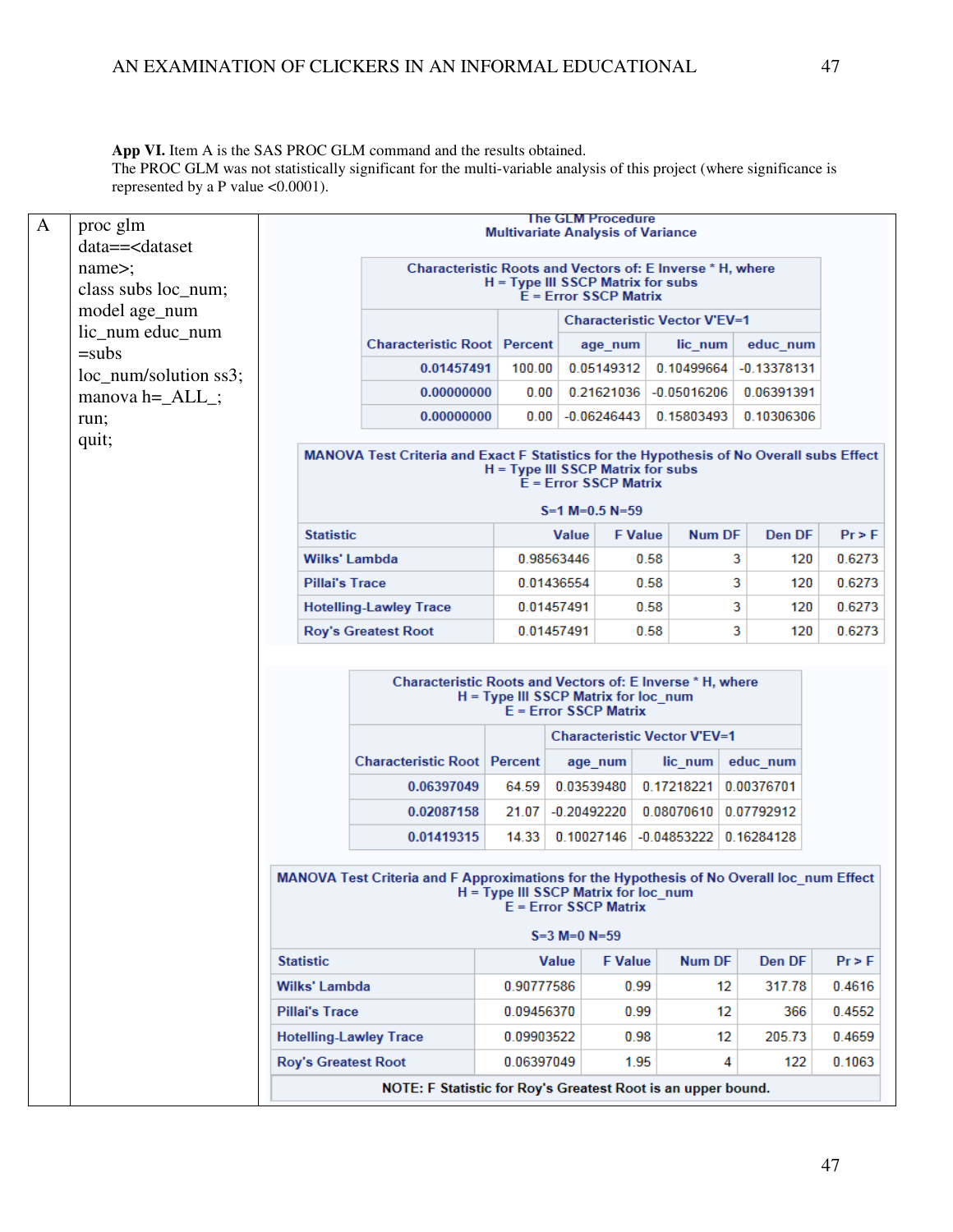**App VII.** Item A is the SAS macro that was used to perform pair-wise McNemar test on each question for this project.

The results obtained for question #3 are shown in the right column. The McNemar test for Question #4 was found to be statistically significant for both the pre and post intervention classes. The McNemar test may be used to conclude that the training with ARS made a difference in the knowledge gain for questions #3 and #4.

| A |                                                                                                                      | McNemar Test for Students qi3_s v qad3_s |            |                                         |             |              |              |  |  |  |  |
|---|----------------------------------------------------------------------------------------------------------------------|------------------------------------------|------------|-----------------------------------------|-------------|--------------|--------------|--|--|--|--|
|   | % macro ques(pair1, pair2);                                                                                          |                                          |            |                                         |             |              |              |  |  |  |  |
|   | title "McNemar Test for                                                                                              | <b>The FREQ Procedure</b>                |            |                                         |             |              |              |  |  |  |  |
|   | Students &pair1 v &pair2";                                                                                           |                                          |            |                                         |             |              |              |  |  |  |  |
|   | proc freq data== <dataset< td=""><td>Frequency</td><td></td><td colspan="8">Table of qi3 s by qad3 s</td></dataset<> | Frequency                                |            | Table of qi3 s by qad3 s                |             |              |              |  |  |  |  |
|   | name>;<br>tables                                                                                                     | <b>Expected</b>                          |            |                                         |             | qad3 s       |              |  |  |  |  |
|   | &pair1.*&pair2./agree                                                                                                |                                          |            |                                         | $\bf{0}$    | 1            | <b>Total</b> |  |  |  |  |
|   | expected norow nocol                                                                                                 |                                          |            | q <sub>i</sub> 3 <sub>s</sub>           |             |              |              |  |  |  |  |
|   | nopercent;                                                                                                           |                                          |            | $\bf{0}$                                | 64          | 40           | 104          |  |  |  |  |
|   | run;                                                                                                                 |                                          |            |                                         | 50.514      | 53.486       |              |  |  |  |  |
|   | %mend;                                                                                                               |                                          |            | 1                                       | 4<br>17.486 | 32<br>18.514 | 36           |  |  |  |  |
|   | $\%$ ques(qi1_s,qad1_s);                                                                                             |                                          |            | <b>Total</b>                            | 68          | 72           | 140          |  |  |  |  |
|   | $\%$ ques(qi2_s,qad2_s);                                                                                             |                                          |            |                                         |             |              |              |  |  |  |  |
|   | $%ques(qi3_s, qad3_s);$                                                                                              |                                          |            |                                         |             |              |              |  |  |  |  |
|   | $\%$ ques(qi4_s,qad4_s);                                                                                             |                                          |            | Statistics for Table of qi3_s by qad3_s |             |              |              |  |  |  |  |
|   | $\%$ ques(qi5_s,qad5_s);                                                                                             |                                          |            |                                         |             |              |              |  |  |  |  |
|   | %ques(qi6_s,qad6_s);<br>$\%$ ques(qi7_s,qad7_s);                                                                     |                                          |            | <b>McNemar's Test</b>                   |             |              |              |  |  |  |  |
|   | $%ques(qi8_s, qad8_s);$                                                                                              |                                          |            | Statistic (S) 29.4545                   |             |              |              |  |  |  |  |
|   | $%ques(qi9_s, qad9_s);$                                                                                              |                                          |            | DF                                      |             | 1            |              |  |  |  |  |
|   | $\%$ ques(qi10_s,qad10_s);                                                                                           |                                          |            |                                         |             |              |              |  |  |  |  |
|   |                                                                                                                      |                                          |            | Pr > S                                  |             | < 0001       |              |  |  |  |  |
|   |                                                                                                                      |                                          |            |                                         |             |              |              |  |  |  |  |
|   |                                                                                                                      |                                          |            | <b>Simple Kappa Coefficient</b>         |             |              |              |  |  |  |  |
|   |                                                                                                                      |                                          | Kappa      |                                         |             | 0.3800       |              |  |  |  |  |
|   |                                                                                                                      |                                          | <b>ASE</b> |                                         |             | 0.0668       |              |  |  |  |  |
|   |                                                                                                                      |                                          |            | 95% Lower Conf Limit                    |             | 0.2491       |              |  |  |  |  |
|   |                                                                                                                      |                                          |            |                                         |             | 0.5110       |              |  |  |  |  |
|   |                                                                                                                      | 95% Upper Conf Limit                     |            |                                         |             |              |              |  |  |  |  |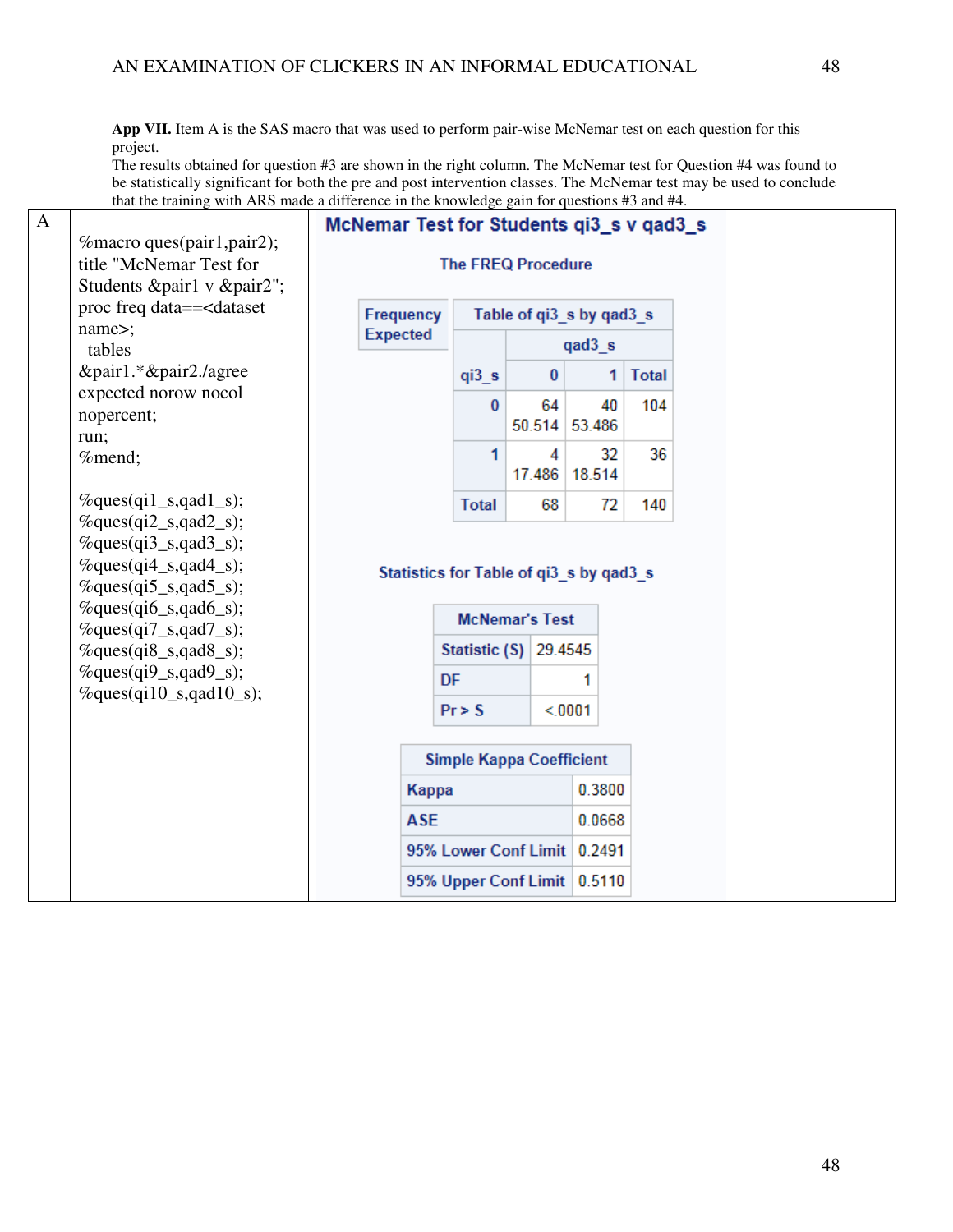PROC LOGISTIC for multiple variables was not valid for this model (note the warnings in the results below). A https://www.ecu.edu/cs-The LOGISTIC Procedure dhs/bios/upload/Logistic.pdf **Model Information** \*/ Data Set WORK.POST\_CLICKER\_LOG %macro **Response Variable** subs logt(datat,cvars,avars,descv,d **Number of Response Levels**  $\overline{2}$ esc); **Model** binary logit **Optimization Technique** Fisher's scoring proc logistic data=&datat. Number of Observations Read 128 descending; Number of Observations Used 125 TITLE "&desc intervention results by &descv"; **Response Profile** Ordered **Total** class &cvars.; **Frequency** Value subs.  $\overline{1}$  $\overline{1}$  $74$ model subs= &avars.;  $2<sup>0</sup>$ 51 run;quit; Probability modeled is subs=1. %mend; Note: 3 observations were deleted due to missing values for the response or explanatory variables. Class Level Information %logt(=<dataset Class Value **Design Variables** name>,age\_band,age\_band, age\_band 40 and older  $\mathbf{1}$ Age,Post);  $-1$ Under 40  $\overline{1}$  $\overline{\mathbf{0}}$  $\overline{\mathbf{0}}$ educ\_band Bachelors degree  $\overline{0}$ **Graduate/Professional degree**  $\pmb{0}$  $\mathbf{1}$  $\bullet$  $\overline{\mathbf{0}}$ %logt(=<dataset **High school**  $\overline{\mathbf{0}}$  $\overline{\mathbf{0}}$  $\overline{1}$  $\overline{\mathbf{0}}$ name>,educ\_band,educ\_ban Some college/Associates degree  $\mathbf{0}$  $\overline{0}$  $\mathbf{0}$  $\overline{1}$ d,Education,Post); Some school  $-1$  $-1$   $-1$  $-1$ 20 and over  $\overline{1}$ lic band Under 20  $-1$ %logt(=<dataset LOC Currituck  $\overline{1}$  $\mathbf{0}$  $\overline{0}$  $\overline{0}$ name>,lic\_band,lic\_band,Lic  $\pmb{\mathfrak{g}}$  $\overline{1}$  $\overline{0}$ Forsyth  $\overline{\mathbf{0}}$  $\overline{\mathbf{0}}$ Hertford  $\overline{0}$  $\blacksquare$  $\overline{0}$ ense,Post); Robeson  $\overline{\mathbf{0}}$  $0$  0  $\overline{1}$ Union  $-1$   $-1$   $-1$   $-1$ **Model Convergence Status** %logt(=<dataset Quasi-complete separation of data points detected. name>,loc,loc,License,Post); Warning: The maximum likelihood estimate may not exist Warning: The LOGISTIC procedure continues in spite of the above warning. Results shown are based on the last maximum likelihood iteration. Validity of the model fit is questionable. %logt(=<dataset **Model Fit Statistics** name>,age\_band educ\_band Intercept and<br>Covariates Criterion Intercept Only lic\_band loc,age\_band **AIC** 171.031 174.413  $\overline{\mathbf{c}^{\mathcal{C}}}$ 173.859 205.524 educ\_band lic\_band -2 Log L 169.031 152.413 loc,Multi-Variables,Post); Testing Global Null Hypothesis: BETA=0 Chi-Square DF Pr > ChiSq Test **Likelihood Ratio** 16.6176 10  $0.0833$ 15.1955 10  $0.1251$ Score  $11.4352$  10 0.3246 Wald **Type 3 Analysis of Effects Wald** DF Chi-Square  $Pr$  > ChiSq **Effect** age\_band  $\overline{1}$  $0.1923$ 0.6610 educ\_band  $\overline{A}$ 2.5388 0.6377 0.6966  $0.4039$ lic\_band LOC  $\overline{4}$ 7.1682  $0.1273$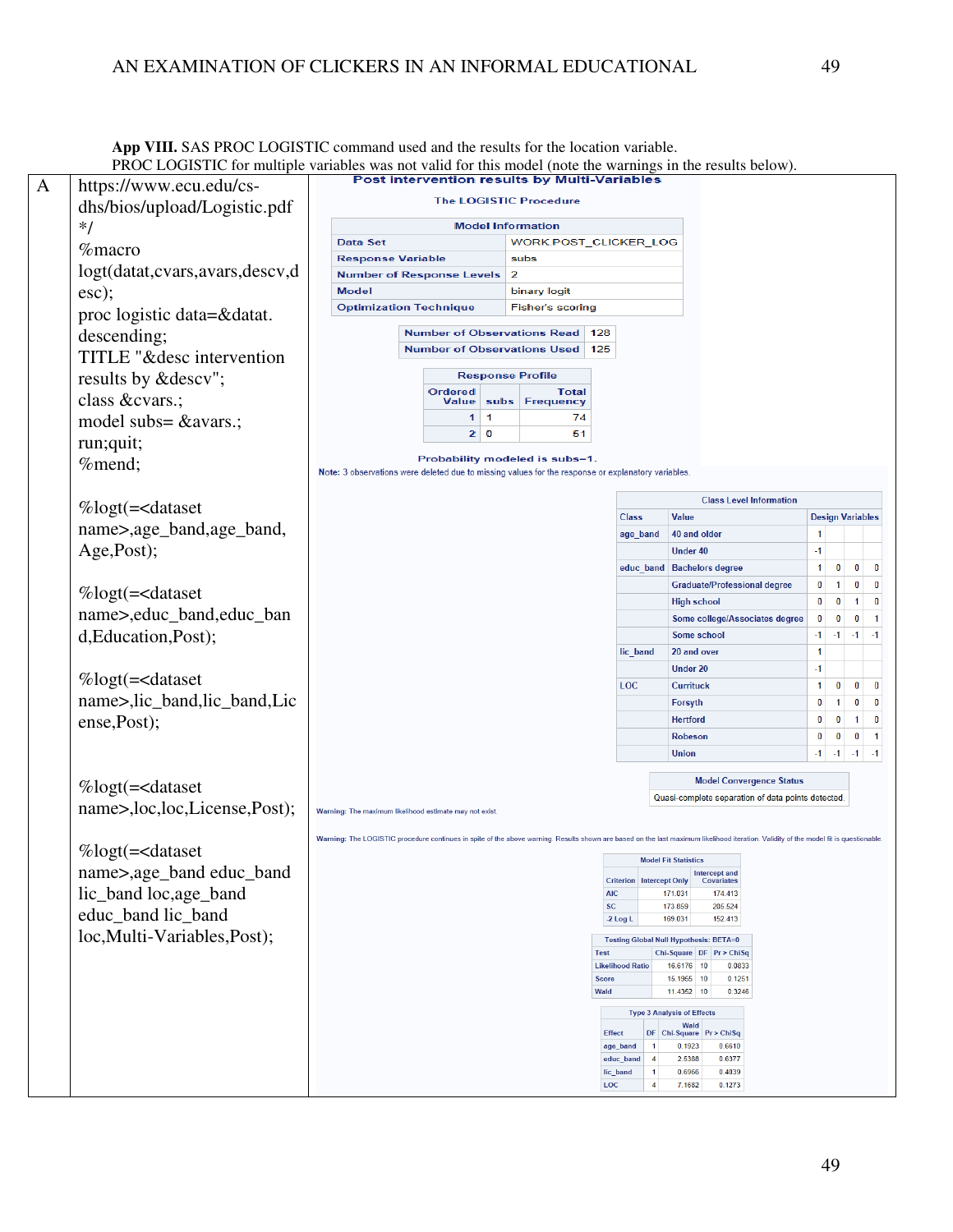**App IX.** McNemar test results obtained for the post intervention (using ARS) demographic variables showed no further significance.

|                                                                                                                                                 |                                                                    |                        | <b>Level of Education</b> |                            | Age     |              | <b>Years Licensed</b> |              |  |
|-------------------------------------------------------------------------------------------------------------------------------------------------|--------------------------------------------------------------------|------------------------|---------------------------|----------------------------|---------|--------------|-----------------------|--------------|--|
| <b>Question on Questionnaire</b>                                                                                                                | <b>Question on PowerPoint Slide</b>                                | <b>McNemar</b><br>Pr>S | <b>High School</b>        | Post High<br><b>School</b> | Over 40 | Less than 40 | Over 20               | Less than 20 |  |
| 1. Which of the following best describes                                                                                                        | Which of these causes the most pest                                |                        |                           |                            |         |              |                       |              |  |
| pesticides?                                                                                                                                     | control failures?                                                  | 0.6949                 | 1.0000                    | 0.5271                     | 0.2752  | 0.1797       | 0.2482                | 0.593        |  |
| 2. Which of the following statements                                                                                                            | Which physical feature does NOT help                               |                        |                           |                            |         |              |                       |              |  |
| about pest identification is most accurate?                                                                                                     | identify wireworms vs. white grubs?                                | 0.8575                 | 0.6374                    | 0.7815                     | 0.6831  | 0.7055       | 0.7815                | 0.6374       |  |
| 3. You have decided to apply a pesticide<br>that happens to kill a bio-control<br>organism. Which of the following would<br>be a likely result? | What pressure is most desirable for an<br>insecticide application? | 0.0001<br>$(S=29.4)$   | 0.0008                    | 0.0001                     | 0.0001  | 0.0016       | 0.0016                | 0.0001       |  |
| 4. You are considering applying an                                                                                                              | If you are applying an insecticide, what                           |                        |                           |                            |         |              |                       |              |  |
| insecticide. What life stage will be most<br>susceptible?                                                                                       | life stage will be most susceptible?                               | 0.0001<br>$(S=24.9)$   | 0.0001                    | 0.0011                     | 0.0001  | 0.2482       | 0.0001                | 0.0039       |  |
| 5. Which of the following statements                                                                                                            | Which is the most important factor to you                          |                        |                           |                            |         |              |                       |              |  |
| about reaching the target pest is most                                                                                                          | when choosing a pesticide?                                         |                        |                           |                            |         |              |                       |              |  |
| accurate?                                                                                                                                       |                                                                    | 0.5316                 | 0.2482                    | 0.763                      | 0.4669  | 1.0000       | 0.7389                | 0.593        |  |
| 6. You are planning to apply a pesticide                                                                                                        | Which weather condition is least                                   |                        |                           |                            |         |              |                       |              |  |
| using a boom sprayer. Which forecast                                                                                                            | favorable for pesticide application?                               |                        |                           |                            |         |              |                       |              |  |
| represents the best day to minimize drift?                                                                                                      |                                                                    | 0.0522                 | 0.0956                    | 0.3173                     | 0.0348  | 1.0000       | 0.0455                | 0.3173       |  |
| 7. What condition is most problematic                                                                                                           | What's wrong with the storage in the                               |                        |                           |                            |         |              |                       |              |  |
| when storing a granular pesticide?                                                                                                              | previous picture?                                                  |                        |                           |                            |         |              |                       |              |  |
|                                                                                                                                                 |                                                                    | 0.285                  | 0.4795                    | 0.4142                     | 0.4054  | 0.3173       | 0.3173                | 0.5271       |  |
| 8. Which would decrease the likelihood of                                                                                                       | Which can cause pesticide resistance?                              |                        |                           |                            |         |              |                       |              |  |
| pesticide resistance?                                                                                                                           |                                                                    | 0.5271                 | 0.285                     | 1.0000                     | 0.8575  | 0.3173       | 0.3173                | 1.0000       |  |
| 9. Which of the following statements                                                                                                            | How often do you calibrate?                                        |                        |                           |                            |         |              |                       |              |  |
| about determining the pesticide dosage                                                                                                          |                                                                    |                        |                           |                            |         |              |                       |              |  |
| (application rate) is most accurate?                                                                                                            |                                                                    | 0.6547                 | 0.2059                    | 0.5271                     | 1.0000  | 0.4142       | 0.7055                | 0.4054       |  |
| 10. Which of the following is a way to                                                                                                          | Which of the following is a way to avoid                           |                        |                           |                            |         |              |                       |              |  |
| avoid failure of a pesticide to control a                                                                                                       | failure of a pesticide?                                            |                        |                           |                            |         |              |                       |              |  |
| pest?                                                                                                                                           |                                                                    | 0.0112                 | 0.0495                    | 0.1088                     | 0.0027  |              | 0.0005                | 0.8185       |  |